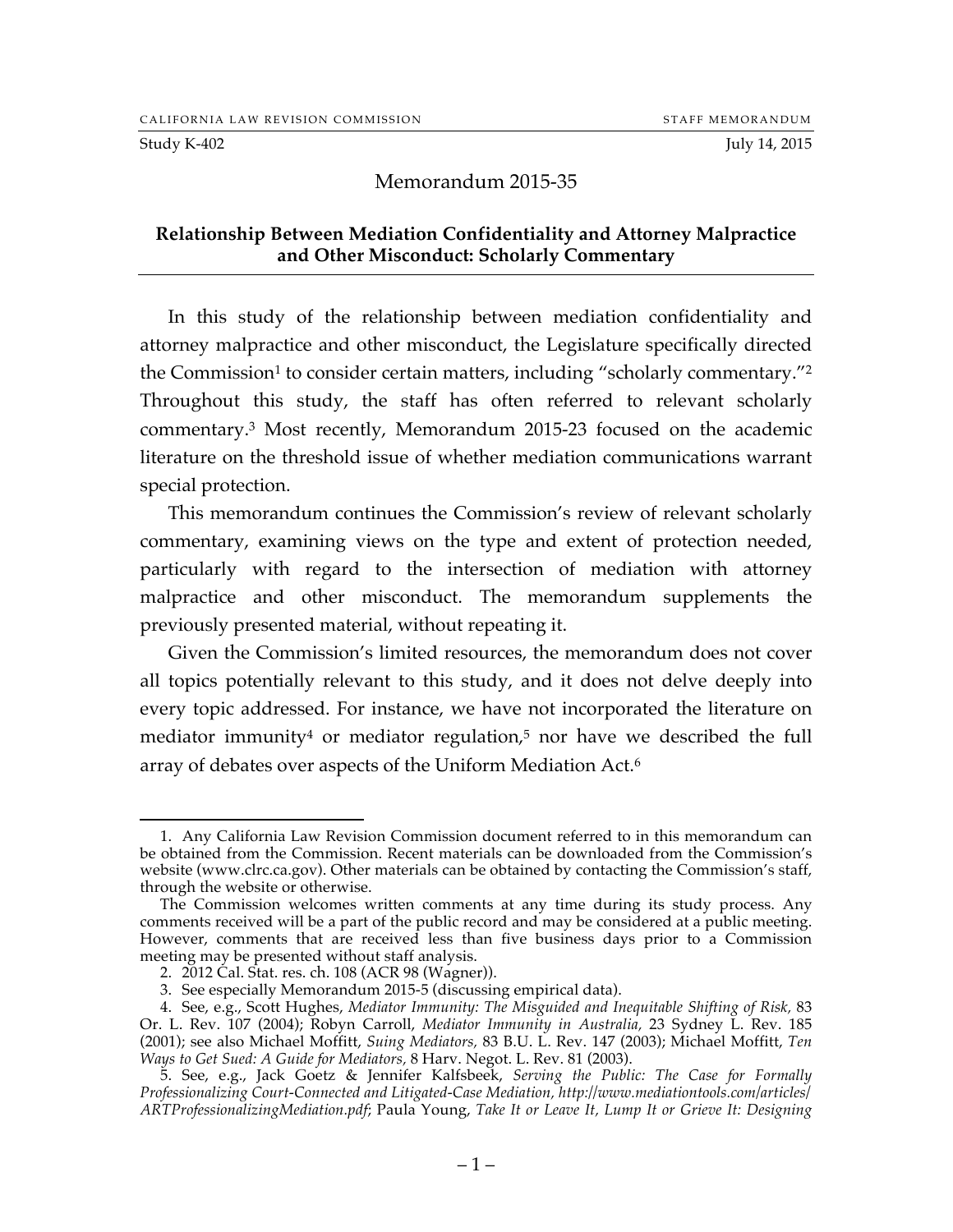The memorandum is organized as follows:

| ABSOLUTE AS OPPOSED TO QUALIFIED PROTECTION                  |
|--------------------------------------------------------------|
|                                                              |
|                                                              |
| Contract Defense or Other Challenge to a Mediated Settlement |
|                                                              |
| Failure to Participate in a Court-Ordered Mediation in Good  |
|                                                              |
| Mediation Confidentiality and Criminal Conduct 29            |
|                                                              |
| INFORMING PARTICIPANTS ABOUT THE EXTENT OF PROTECTION36      |
| OTHER MEANS OF ADDRESSING ALLEGED MEDIATION MISCONDUCT  39   |
| Explicit Right to Bring Along a Support Person  40           |
|                                                              |
|                                                              |

#### PREDICTABILITY OF PROTECTION

As discussed in Memorandum 2015-23, most, but not all, scholars with expertise in alternative dispute resolution ("ADR") agree that mediation communications warrant special protection. The scholars have diverse views, however, regarding precisely how to structure such protection.

In writing on the subject, a number of scholars have emphasized the importance of providing a framework that enables mediation participants to predict whether their mediation communications will remain confidential. For example, Prof. Alan Kirtley (University of Washington School of Law) commented that "[c]ertainty of application is *a critically important characteristic* for mediation privilege provisions."7 Similarly, Prof. Charles Ehrhardt (Florida State University College of Law) stressed the importance of permitting an advance determination of how the law would apply. In his view, the protection of a common law mediation privilege under Federal Rule of Evidence 501 "should not depend on the court's balancing the need for the disclosure against [the]

 $\overline{a}$ *Mediator Complaint Systems that Protect Mediators, Unhappy Parties, Attorneys, Courts, the Process, and the Field,* 21 Ohio St. J. on Disp. Resol. 721 (2006).

<sup>6.</sup> See, e.g., Richard Reuben, *The Sound of Dust Settling: A Response to Criticisms of the UMA,*  2003 J. Disp. Resol. 99 (2003).

<sup>7.</sup> Alan Kirtley, *The Mediation Privilege's Transition from Theory to Implementation: Designing a Mediation Privilege Standard to Protect Mediation Participants, the Process and the Public Interest,* J. Disp. Resol. 1, 52 (1995) (emphasis added).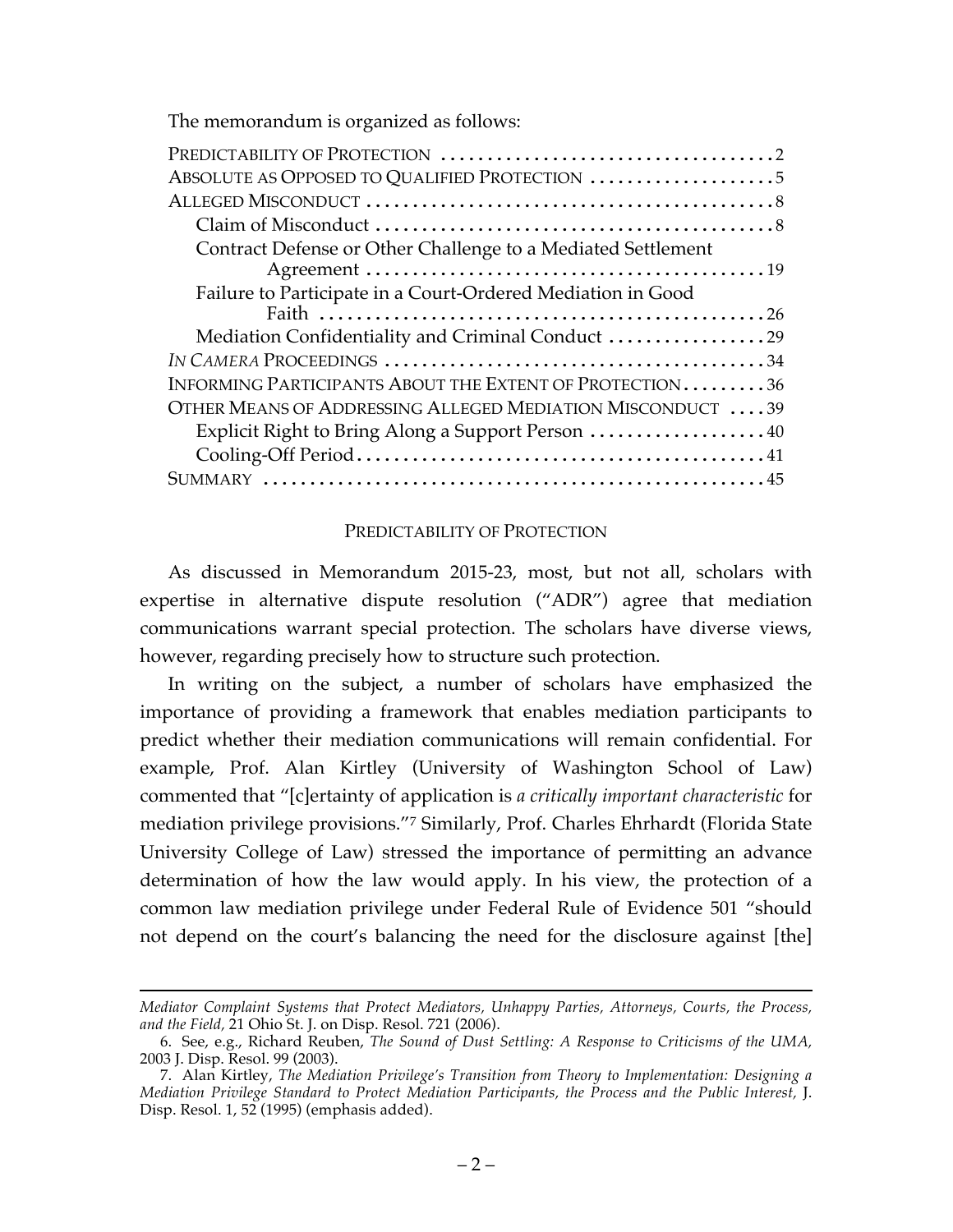interest in confidentiality to determine whether the privilege is applicable."8 He warned that "[m]aking confidentiality contingent upon a judge's subsequent evaluation of the relative importance of the competing interests 'would eviscerate the effectiveness of the privilege.'"9

Uncertainty about the extent of protection can arise not only if a privilege rule or statute fails to provide clear guidance, but also if courts and litigants fail to heed it. Some scholars have pointed out that the latter type of problem appears to exist with regard to mediation communications.

For example, Prof. Sarah Cole (Ohio State University) wrote:

Empirical evidence suggests that misuse of mediation communications is common. Moreover, much of the misuse is intentional. At the same time, courts rarely punish parties who misuse mediation communications. Not only do parties often fail to complain when confronted with misuse, but, even when parties raise the issue, courts typically ignore it. In the few cases where courts acknowledge inappropriate use of mediation communications, little or nothing is done to discourage the parties' behavior. It is only in a small percentage of mediation communications misuse cases that a court imposes sanctions of any type, and when a sanction is imposed, it is typically a minor monetary penalty or other meager punishment.<sup>10</sup>

Prof. Cole relied on evidence gathered by Profs. James Coben and Peter Thompson (Hamline University School of Law), which the staff has previously summarized for the Commission.<sup>11</sup>

In the same vein, Prof. Ellen Deason (University of Illinois College of Law) expressed concern about an "amazing number of opinions" in which the courts "seemingly do not recognize the problem of maintaining mediation confidentiality."12 As she explained, these courts "describe evidentiary hearings that probed mediation sessions and party submissions that revealed mediation details *without even mentioning* the effect on mediation confidentiality."13

 <sup>8.</sup> Charles Ehrhardt, *Confidentiality, Privilege and Rule 408: The Protection of Mediation Proceedings in Federal Court,* 60 La. L. Rev. 91, 121 (1999).

<sup>9.</sup> *Id.* at 121-22, *quoting* Jaffee v. Redmond, 518 U.S. 1, 17 (1996).

<sup>10.</sup> Sarah Rudolph Cole, *Secrecy and Transparency in Dispute Resolution, Protecting Confidentiality in Mediation: A Promise Unfulfilled?,* 54 Kan. l. Rev. 1419, 1421 (2006) (footnotes omitted).

<sup>11.</sup> See Memorandum 2015-5, pp. 11-14; see also *id.* at 14-15.

<sup>12.</sup> Ellen Deason, *Enforcing Mediated Settlement Agreements: Contract Law Collides With Confidentiality,* 35 U.C. Davis L. Rev. 33, 67 (2001) (hereafter, "Deason (2001, re contract law).

<sup>13.</sup> *Id.* (emphasis added); see also *id.* at 98.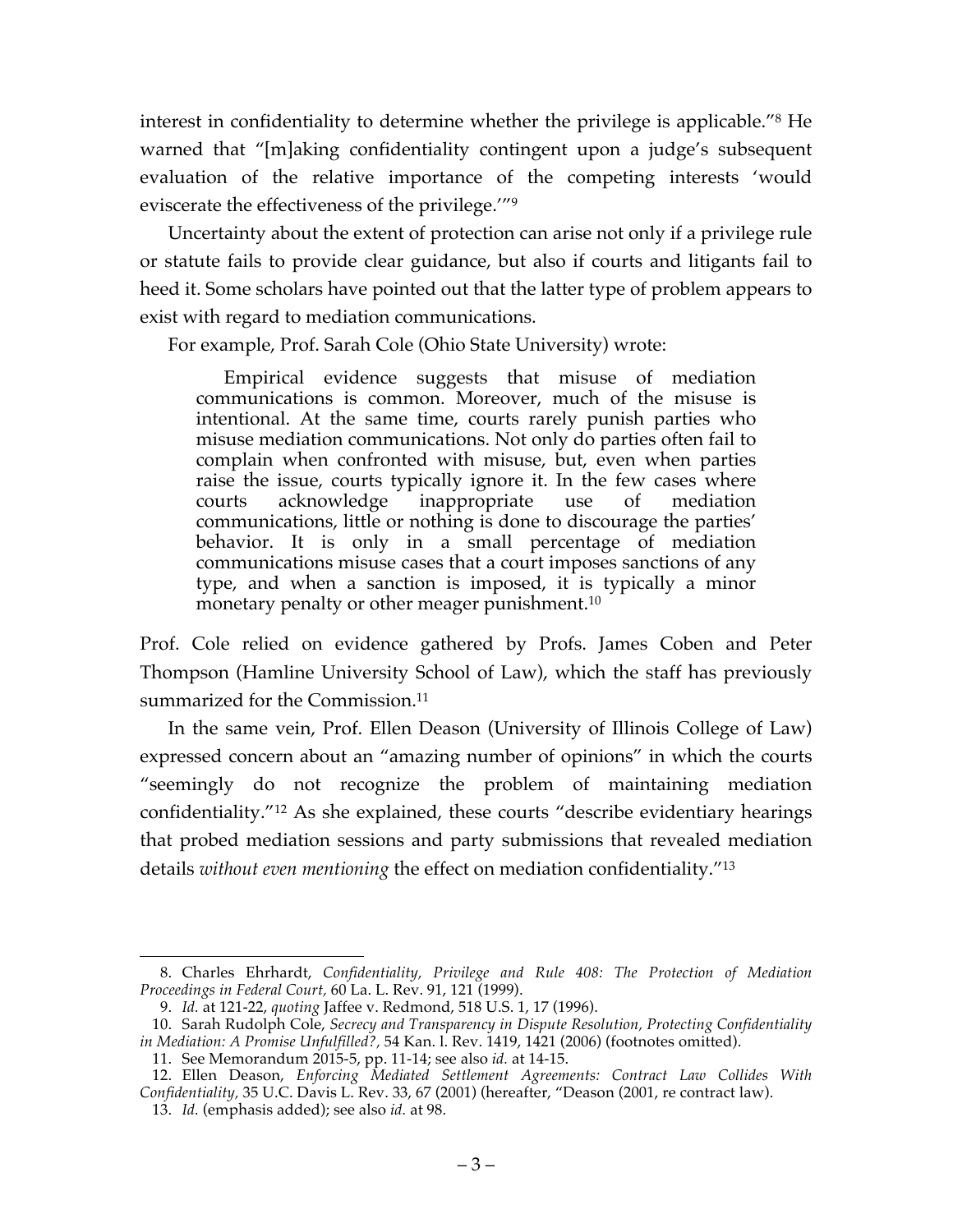In another article, Prof. Deason stressed the need for predictability with regard to mediation confidentiality. She echoed Prof. Ehrhardt's point about the importance of being able to determine *in advance* how the law will apply:

In mediation, as in other settings in which privileges encourage communications, protection for those communications must be predictable if confidentiality is to have its intended effect. To optimize communication among mediation participants and provide a foundation for their perception of the mediator's … neutrality, the benefits of confidentiality must be effective *ex ante*, during the mediation process, and prior to any dispute over the scope of confidentiality. The positive influence of confidentiality is lost if, during the mediation, the parties and their lawyers do not have confidence in their ability to protect communications from future disclosure and in the system's protection for mediator and judicial neutrality.14

In her view, "[a]n adequate level of predictability requires, at a minimum, knowledge of the boundaries at which uncertainty begins for confidentiality."15

Prof. Deason went on to explain that due to jurisdictional variations in the rules for mediation communications, "there are so many variables involved in determining confidentiality protection that a high level of predictability is unrealistic."16 In her opinion, the "most effective way to foster predictability" would be to create "a system in which, wherever a suit is filed and whatever law is applied, the outcome for mediation confidentiality will be the same …."17 In other words, she maintained that predictability "is best ensured with uniform laws of confidentiality across state lines."18 She also warned that predictability "must be improved if confidentiality is to create its intended benefits for the mediation process."19

 <sup>14.</sup> Ellen Deason, *The Quest for Uniformity in Mediation Confidentiality: Foolish Consistency or Crucial Predictability,* 85 Marquette L. Rev. 79, 84-85 (2001) (hereafter, "Deason (2001, re uniformity) (footnotes omitted).

<sup>15.</sup> *Id.* at 85.

<sup>16.</sup> *Id.*; see also Ellen Deason, *Predictable Mediation Confidentiality in the U.S. Federal System,* 17 Ohio St. J. on Disp. Resol. 239, 241 (2002) (hereafter, "Deason 2002") ("Currently, it is not an overstatement to say that no mediator or counsel in the country can, with confidence, predict the extent to which it will be possible to maintain the confidentiality of a mediation.").

<sup>17.</sup> Deason (2001, re uniformity), *supra* note 14, at 104.

<sup>18.</sup> Andrea Schneider, *Which Means to an End Under the Uniform Mediation Act?*, 85 Marq. L. Rev. 1, 4 (2001) (describing Prof. Deason's viewpoint).

<sup>19.</sup> Deason (2002), *supra* note 16, at 242; see also Deason (2001, re uniformity), *supra* note 14, at 102 ("While … uncertainty about confidentiality has not previously inhibited the growth of mediation, that potential is growing.").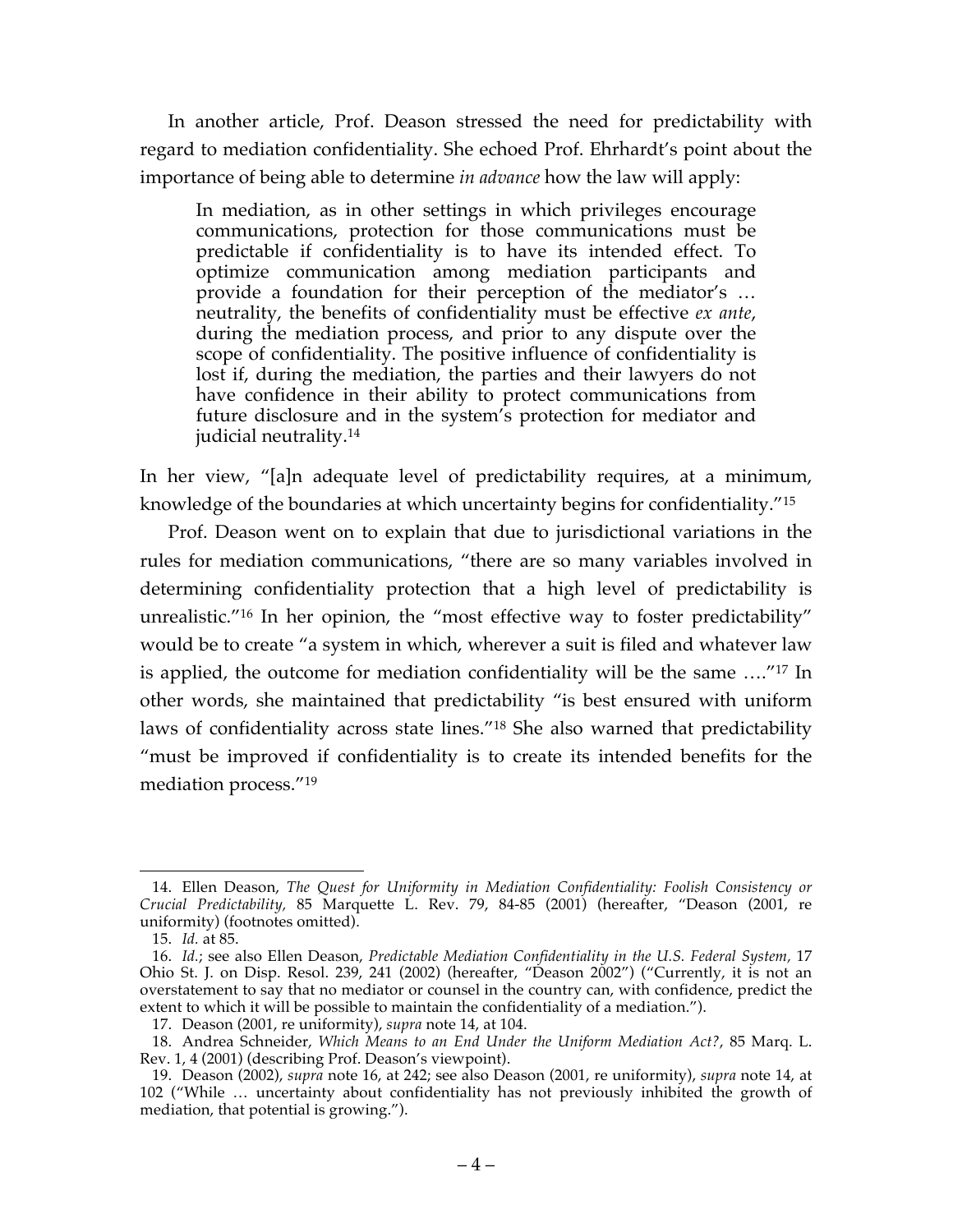Prof. Deason thus urged states to adopt the Uniform Mediation Act ("UMA"), even though she felt "the UMA is not perfect."20 As she put it, states "need to avoid chauvinism and adopt the UMA, even if it means compromising specific positions, in order to help foster an overall climate conducive to mediation."21

#### ABSOLUTE AS OPPOSED TO QUALIFIED PROTECTION

In Memorandum 2015-23, we explained that Prof. Eric Green (Boston University School of Law) and a few other scholars took the "heretical view" that a mediation privilege was neither necessary nor desirable. Among other things, Prof. Green argued that an absolute privilege would result in "tremendous harm" due to "the public perception that a mediation that takes place behind a curtain of confidentiality may produce unfair results."<sup>22</sup> He further argued that it would be extremely difficult and prohibitively dangerous to draft a less-thanabsolute mediation privilege.23

Unlike Prof. Green, most commentators believe that there should be a mediation privilege or some other special protection for mediation communications. <sup>24</sup> But they generally agree with Prof. Green that such protection should *not* be absolute.25

According to a New York commentator, for example, Prof. Green was "quite right to argue that an absolute, or 'blanket' privilege is inappropriate."26 The commentator went on to discuss alternatives, including (1) "a flexible privilege

 <sup>20.</sup> Deason (2001, re uniformity), *supra* note 14, at 104.

<sup>21.</sup> *Id.* at 111.

<sup>22.</sup> Eric Green, *A Heretical View of the Mediation Privilege,* 2 Ohio St. J. Disp. Resol. 1, 11 (1986).

<sup>23.</sup> *Id.* at 30.

<sup>24.</sup> See Memorandum 2015-23, pp. 6-9.

<sup>25.</sup> See, e.g., Reuben, *supra* note 6, at 114 ("the simple 'mediation is confidential' statutes found in some state statutes and court rules … are seductive in their simplicity, [but] they are deceptive in that they raise more questions than they answer, promise much more than they deliver, and in the end contribute little to the reliability of mediation confidentiality."); Ehrhardt, *supra* note 8, at 124 ("Just as exceptions are recognized in limited situations to the attorney-client and psychotherapist-patient privileges, exceptions should be recognized to a mediation privilege when social policy outweighs the need for the privilege."); Kevin Gibson, *Confidentiality in Mediation: A Moral Reassessment,* 1991 J. Disp. Resol. 1, 2 (1992) ("[F]or mediation to be effective some degree of confidentiality may be required, but it is wrong to assume that mediation needs *absolute* confidentiality.") (emphasis in original); Note, *Protecting Confidentiality in Mediation,* 98 Harv. L. Rev. 441, 452 (1984) (<sup>*a*</sup> Recent legislative enactments in several states have provided nearabsolute protection for communications made in mediation, whether among the parties or with the mediator. Though this approach creates a straightforward rule suitable to an informal the mediator. Though this approach creates a straightforward rule suitable to an informal process, it is an overreaction to the shortcomings of evidentiary rules and contractual arrangements.") (footnotes omitted).

<sup>26.</sup> Michael Perino, *Drafting Mediation Privileges: Lessons from the Civil Justice Reform Act,* 26 Seton Hall L. Rev. 1, 15 (1995).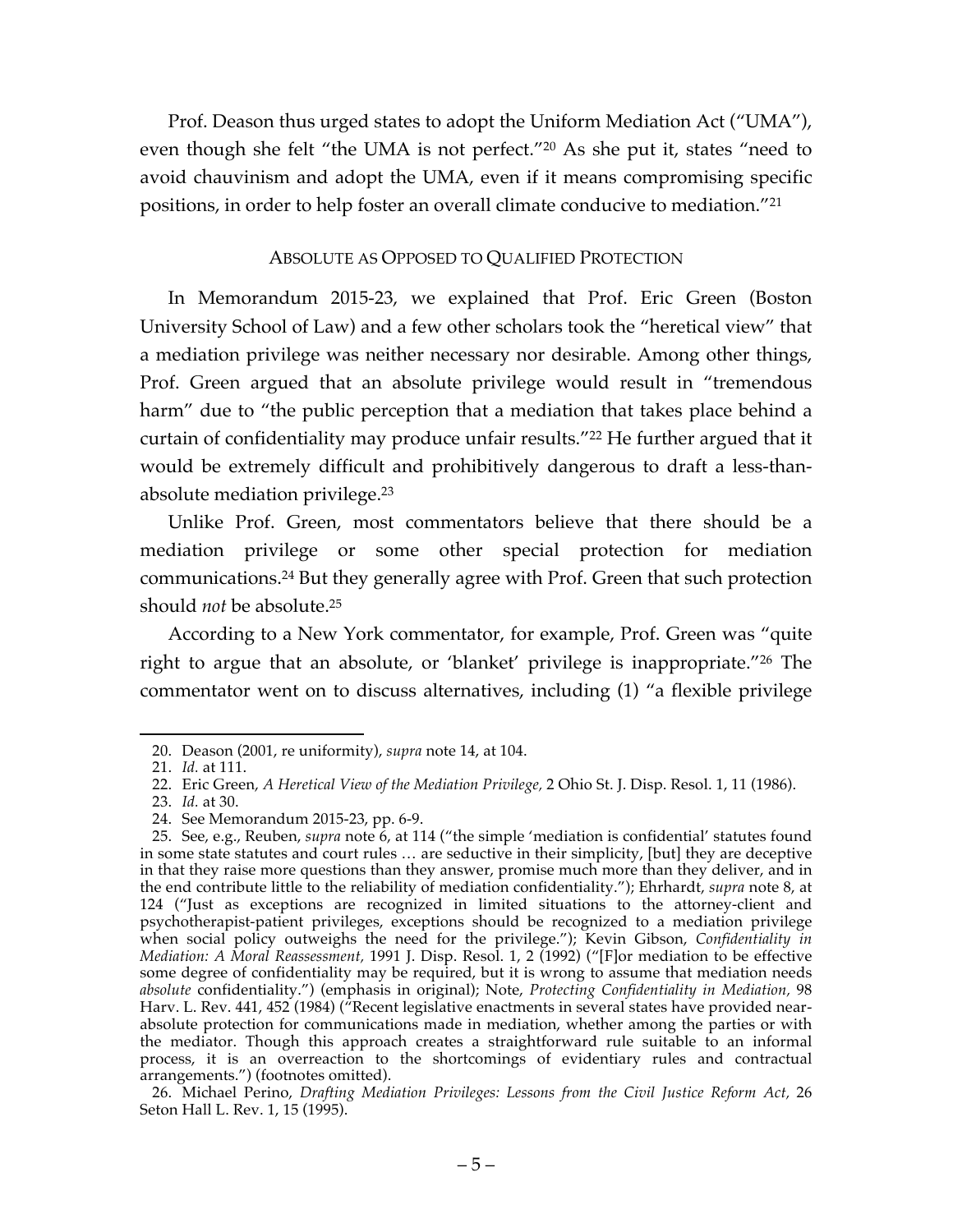that gives courts wide discretion to qualify the privilege on a case-by-case basis," and (2) "a broad confidentiality rule with specific exceptions."27 He suggested combining those two approaches:

The better solution is to combine these two approaches. Such a provision will contain a broad rule of confidentiality that creates a presumption of confidentiality for mediation sessions. The rule will provide the court with specific exceptions to that confidential treatment. More importantly, the rule will create an appropriate balancing test that will allow the court sufficient discretion to address individual situations the drafters may not have contemplated without allowing the court too much room to alter the privilege scheme.28

He admitted that the "likely result of such an approach is a complex rule or statute."29 In contrast to Prof. Green, he did not consider that an intractable problem:

The fact that some (or even most) mediation privileges are drafted poorly … does not mean that all drafting attempts should cease. Rather, these poorly drafted privileges only demonstrate the need to draft confidentiality provisions more carefully.30

Similarly, two members of the ABA Standing Committee on Dispute Resolution (Lawrence Freedman and Michael Prigoff) noted that mediation "thrives on confidentiality,"31 but "[c]onfidentiality in mediation is fundamentally at odds with a system of law favoring consideration of all relevant evidence."32 They acknowledged that striking an appropriate balance between those factors would be difficult. Nonetheless, they considered it important to try:

A confidentiality provision can be crafted with appropriate exceptions and flexibility to mitigate the disutilities of a blanket privilege. Professor Green, among others, says it is difficult to draft a statute. We agree. However, this difficulty does not override the need for a privilege where mediation is so vital to the effective functioning of our dispute settlement system and confidentiality is so important to mediation.<sup>33</sup>

 <sup>27.</sup> *Id.* at 33, 34.

<sup>28.</sup> *Id.* at 34 (footnote omitted).

<sup>29.</sup> *Id.* at 35.

<sup>30.</sup> *Id.* at 16.

<sup>31.</sup> Lawrence Freedman & Michael Prigoff, *Confidentiality in Mediation: The Need for Protection,* 2 J. Disp. Resol. 37, 45 (1986).

<sup>32.</sup> *Id.* at 39.

<sup>33.</sup> *Id.* at 43.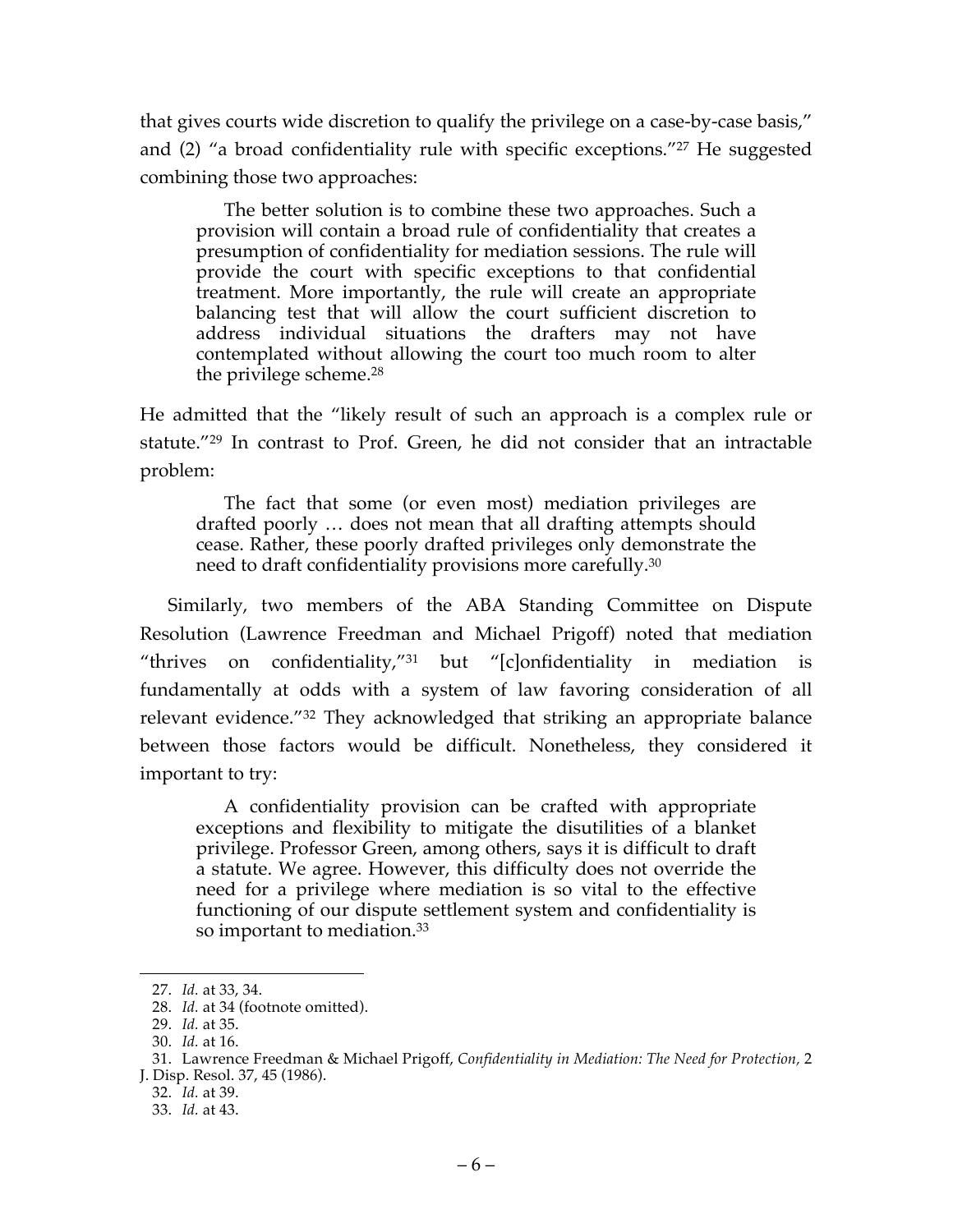Along the same lines, Prof. Deason stated that "mediation confidentiality is not (and should not be) absolute …."34 She explained:

[D]espite th[e] evidence that confidentiality in mediation is accepted wisdom, confidentiality is, and should be, controversial. It can hinder accurate decision making by excluding salient information. It can run counter to democratic principles of transparency and participation in public processes. In the context of mediation, confidentiality may conflict with other important values that are served by reporting certain mediation conduct or statements. To cite a few examples, disclosures may be important in preventing or punishing crime, attorney misconduct, or child abuse. *These competing values mean that the appropriate scope of confidentiality is not a matter of absolute protection or absolute disclosure. It is instead a matter of balance between protection and disclosure that requires difficult policy choices.*<sup>35</sup>

Likewise, Prof. Sarah Cole (Ohio State University) emphasized the need for clearly drafted exceptions to a mediation confidentiality statute, instead of providing absolute protection.36 According to her, "by drafting mediation privilege statutes that contain clear exceptions for certain common public policy concerns that arise in mediation, legislators could make it easier for courts to determine that parties intentionally misused mediation communications."37 As an example, she pointed to the UMA exception for mediator misconduct.38 In her assessment, "[w]hen the legislature drafts clear guidance to courts regarding what is sanctionable behavior, the courts are better able, and, therefore, more willing, to impose sanctions for intentional misuse of communications."<sup>39</sup>

 <sup>34.</sup> Deason (2002), *supra* note 16, at 240.

<sup>35.</sup> Ellen Deason, *Secrecy and Transparency in Dispute Resolution: The Need for Trust as a Justification for Confidentiality in Mediation: A Cross-Disciplinary Approach,* 54 Kan. L. Rev. 1387, 1388 (2006) (hereafter, "Deason (2006)") (emphasis added, footnotes omitted); see also Deason (2001, re uniformity), *supra* note 14, at 85 ("Confidentiality not only runs counter to the general value we place on hearing all the evidence in our adversarial system of justice, but it also can impair specific goals important to society. As a result, confidentiality cannot be absolutely protected, and there will inevitably be some level of uncertainty about circumstances that may trigger the need for disclosure.") (footnotes omitted).

<sup>36.</sup> Sarah Rudolph Cole, *Secrecy and Transparency in Dispute Resolution: Protecting Confidentiality in Mediation: A Promise Unfulfilled?*, 54 Kan. L. Rev. 1419, 1423, 1432, 1446-47, 1448-49, 1454 (2006). 37. *Id.* at 1423.

<sup>38.</sup> *Id.*

<sup>39.</sup> *Id.*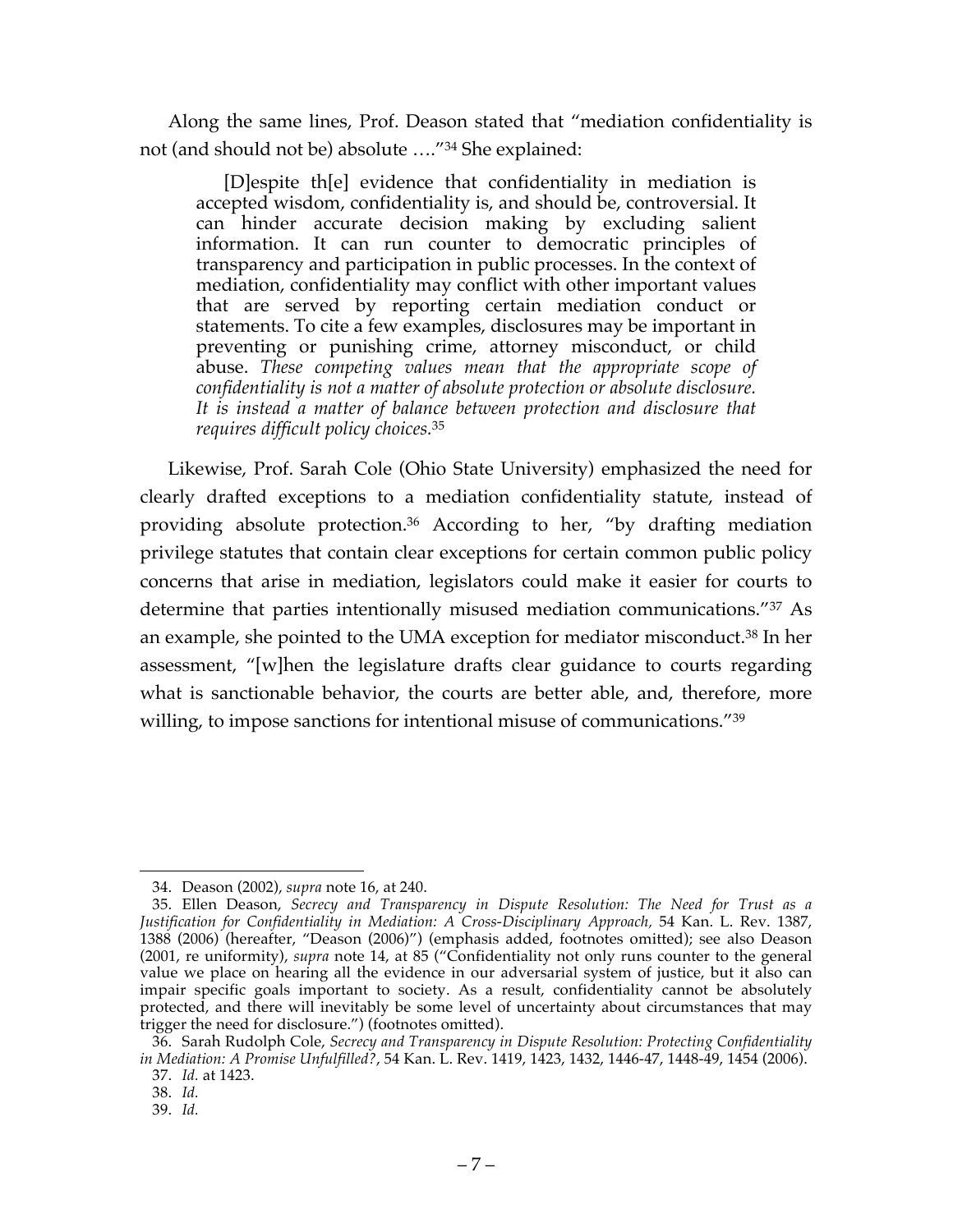### ALLEGED MISCONDUCT

Because this study is directed to "the relationship under current law between mediation confidentiality and attorney malpractice and other misconduct,"40 it is important to consider what scholars have said about using mediation communications to prove or disprove alleged misconduct. We have already done so to some extent in other materials prepared for this study, but we discuss the topic more below, addressing the following issues in the order listed:

- Should there be any exception(s) to mediation confidentiality to facilitate resolution of professional misconduct claims? What about claims of misconduct by a party or other layperson?
- Should there be any exception(s) to mediation confidentiality to facilitate resolution of contract defenses (e.g., fraud, duress, mutual mistake, unconscionability) to enforcement of a mediated settlement agreement?
- Should there be an exception to mediation confidentiality to facilitate resolution of a claim that a party failed to participate in good faith in a court-ordered mediation?
- Should a provision protecting mediation communications be subject to any exceptions for communications relating to criminal conduct? To what extent should mediation communications be admissible or subject to disclosure in a criminal case?

### **Claim of Misconduct**

What have scholars said about the intersection of mediation confidentiality and alleged misconduct? More specifically, do they think that mediation communications should be protected even when someone seeks such evidence to prove or disprove a misconduct claim? Or do they think there should be one or more exceptions to mediation confidentiality to address such a situation?

We look first at their views on this matter generally, focusing primarily on professional misconduct. We then examine their thoughts on the approaches taken in the UMA and in California.

## *General View*

In Prof. Kirtley's words, "[t]he mediation privilege should not provide a safe haven for participant wrongdoing or injustice.<sup>"41</sup> Consistent with that sentiment, the academic community seems to generally agree that a mediation privilege or

 <sup>40.</sup> 2012 Cal. Stat. res. ch. 108 (ACR 98 (Wagner)).

<sup>41.</sup> Kirtley, *supra* note 7, at 49.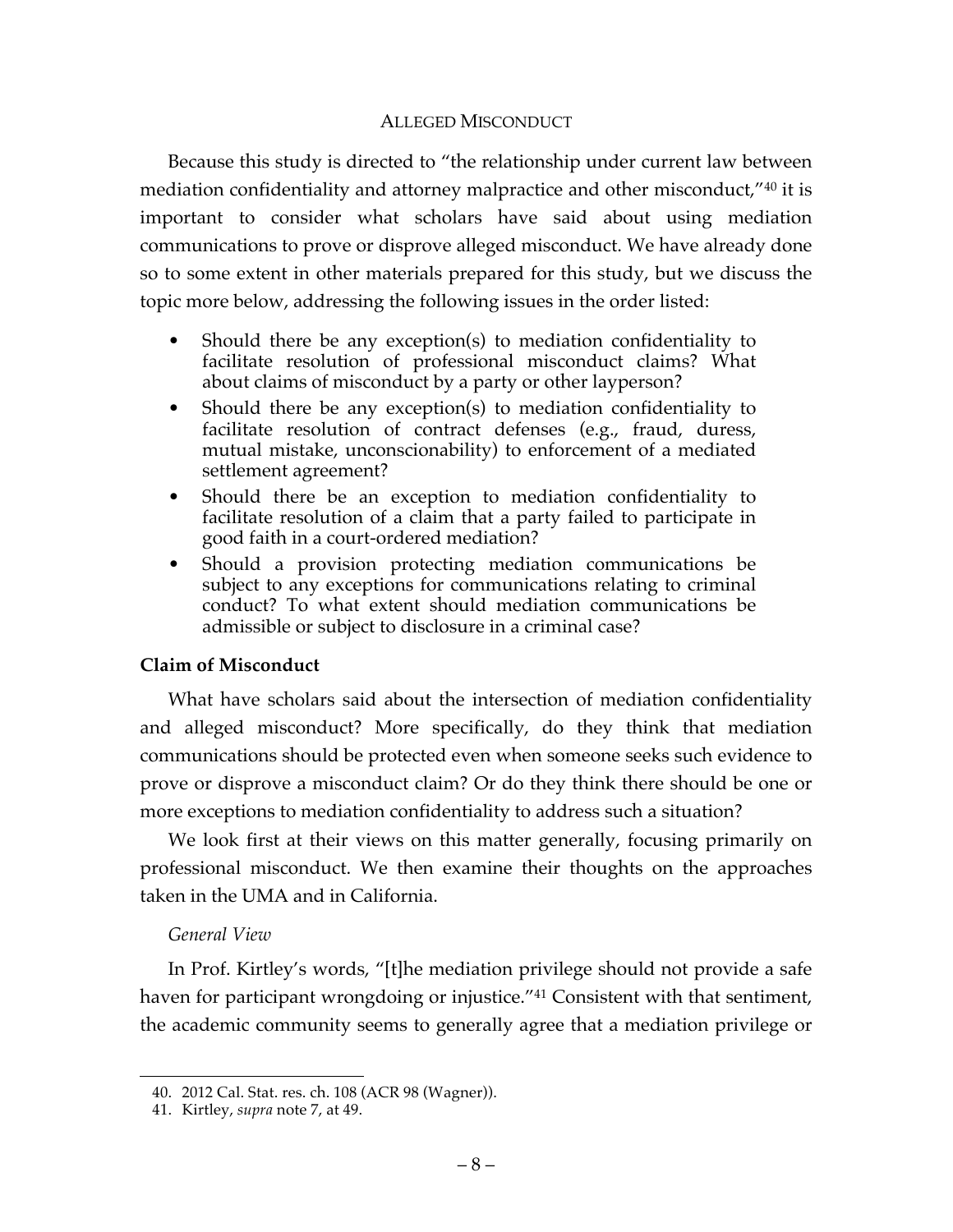other provision protecting mediation communications should be subject to one or more exceptions or limitations to facilitate resolution of misconduct claims.

In expressing these views, commentators sometimes speak of several different types of misconduct collectively, rather than differentiating between attorney misconduct, mediator misconduct, other types of professional misconduct, and misconduct by parties or other laypersons. It is not always clear whether the comments pertain only to misconduct during mediation, or are also meant to encompass the use of mediation communications to prove or disprove other misconduct.

However, except in a few contexts (such as alleged breach of oral settlement terms that were not reduced to writing, or alleged failure to participate in good faith in a court-ordered mediation), the comments typically point out the need for an exception or limitation relating to alleged misconduct. Scholarly commentary taking a contrary viewpoint (arguing against the need for such constraints on mediation confidentiality) appears to be scarce. 42

As early as 1984, for example, a student publication in *Harvard Law Review* spoke of the need for an exception that "guards against abuse of the mediation process."43 The author said that the provision should "allo[w] confidentiality to be pierced when a party brings suit alleging the breach of a duty owed by another party or the mediator in the course of mediation …."44 As the author explained, "all parties to mediation, successful and unsuccessful, have an interest in seeing that any legal duties owed them in the course of mediation are honored."45

Shortly thereafter, Messrs. Freedman and Prigoff wrote that "[e]xceptions mandating use of confidential information in actions against the mediator would assure redress against abuses of the process."46 Similarly, Prof. Kirtley later wrote that there should be an exception to facilitate proof of mediator misconduct:

 <sup>42.</sup> For a publication arguing that the need for mediation confidentiality outweighs the policy interest in attorney accountability in resolving a clash between a mediation confidentiality rule and a professional responsibility rule requiring an attorney to report a fellow attorney's misconduct, see Cletus Hess, Comment, *To Disclose or Not to Disclose: The Relationship Between Confidentiality in Mediation and the Model Rules of Professional Conduct,* 95 Dick. L. Rev. 601, 623-24 (1991)*.*

<sup>43.</sup> Note, *Protecting Confidentiality in Mediation,* 98 Harv. L. Rev. 441, 452 (1984) (hereafter, "Harvard Note").

<sup>44.</sup> *Id.*

<sup>45.</sup> *Id.*

<sup>46.</sup> Freedman & Prigoff, *supra* note 31, at 43.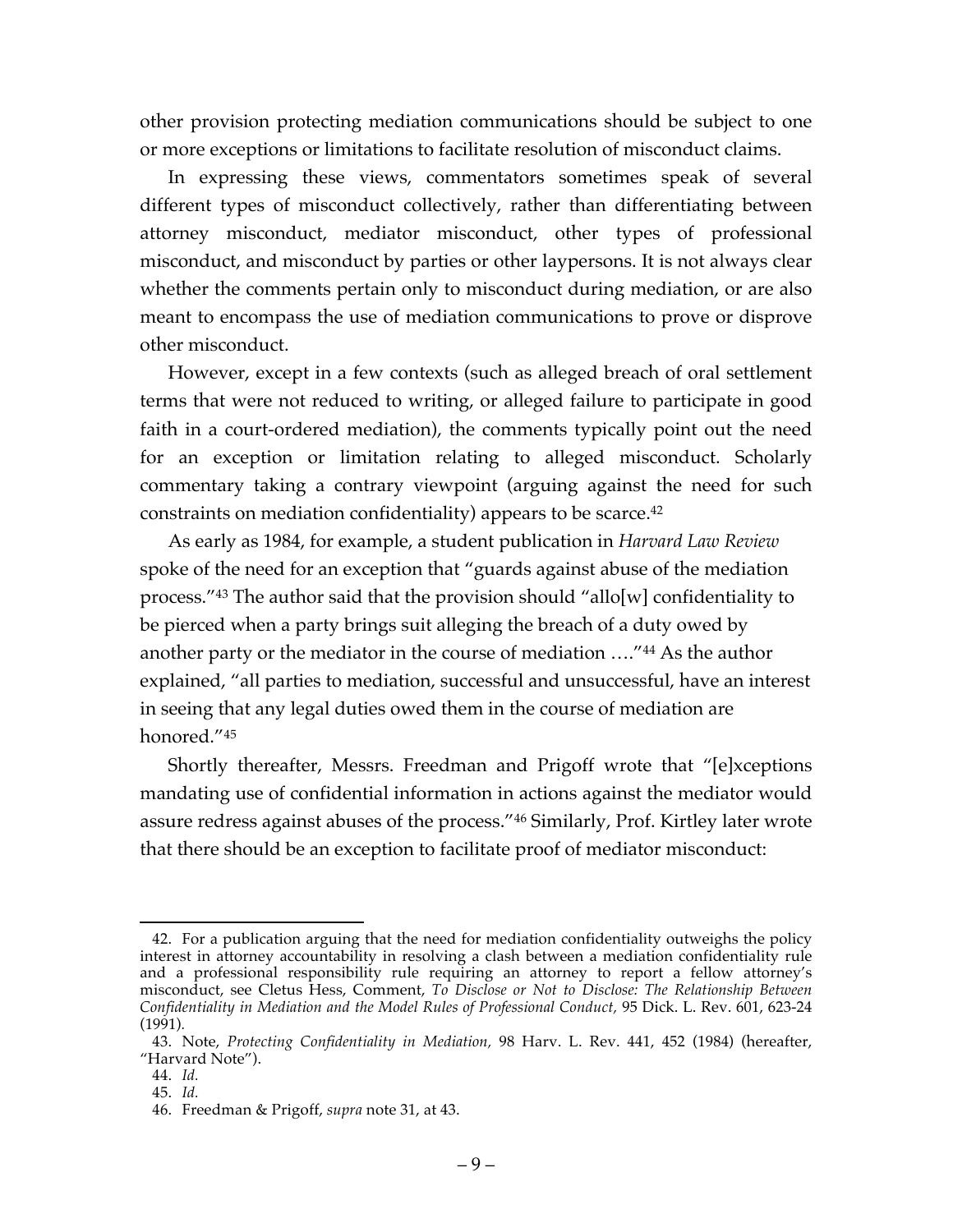A party claiming mediator misconduct must have access to mediation information and the mediator's testimony. A privilege that bars access to such information results in de facto immunity for malpracticing mediators. For that reason, and because the few claims of malpractice likely to arise will not greatly impact the operation of the privilege, *a clear-cut exception to the privilege for mediator malpractice is appropriate*. 47

Prof. Kirtley further noted that mediators "also need access to mediation information to defend themselves against claims and charges, and to bring suit against parties, usually to collect agreed upon fees."48

At about the same time, Prof. Pamela Kentra (Chicago-Kent College of Law) examined the possibility that a mediation confidentiality rule could conflict with a professional responsibility rule that requires an attorney to report misconduct committed by a fellow attorney.<sup>49</sup> Such professional responsibility rules are common throughout the country,50 but California has a self-reporting system instead.51 Prof. Kentra considered the conflict of duties "intolerable" and proposed that legislatures address it "by fashioning an exception to the principle of mediation confidentiality."52

Prof. Kentra also praised a Minnesota statute protecting ADR communications, which included exceptions for (1) any statement or conduct that could give rise to a disqualification proceeding under the Rules of Professional Conduct for Attorneys, and (2) any statement or conduct that could constitute professional misconduct.53 She urged other jurisdictions to follow the same approach, and she predicted that it would not significantly chill mediation discussions:

Jurisdictions could follow the lead of the Minnesota statute that contains a specific exception for reporting attorney misconduct. This would provide clear guidance for attorney-mediators and would give "fair warning" to attorney-advocates before entering the mediation session. *There should be no chilling effect for parties who wish to utilize the mediation process in a fair way. The only potential* 

 <sup>47.</sup> Kirtley, *supra* note 7 (emphasis added, footnotes omitted).

<sup>48.</sup> *Id.*

<sup>49.</sup> Pamela Kentra, *Hear No Evil, See No Evil, Speak No Evil: The Intolerable Conflict for Attorney-Mediators Between the Duty to Maintain Mediation Confidentiality and the Duty to Report Fellow Attorney Misconduct,* 1997 B.Y.U. L. Rev. 715 (1997).

<sup>50.</sup> See *id.*

<sup>51.</sup> See Bus. & Prof. Code § 6068(*o*).

<sup>52.</sup> Kentra, *supra* note 49, at 717-18. An earlier, student-written publication proposed an amendment of the reporting requirement instead. See Hess, *supra* note 42, at 623-24.

<sup>53.</sup> *Id.* at 751.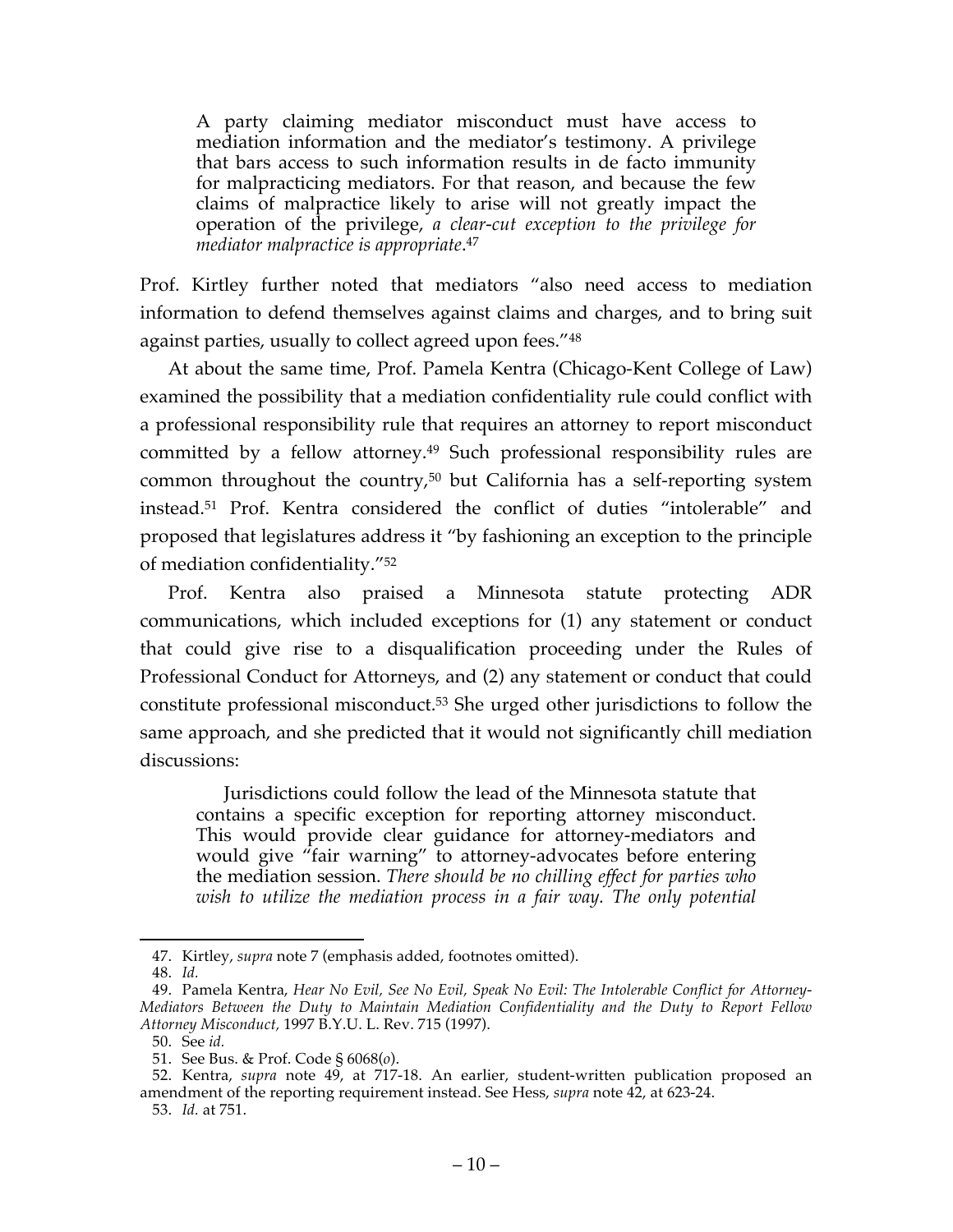*chilling effect would be for attorneys who are attempting to abuse the mediation process.* This approach would allow each jurisdiction to think through its policies and arrive at an informed decision that the need for reporting attorney misconduct trumps the need for confidentiality of the mediation sessions.

Although mediation confidentiality is extremely important, the duty to report attorney misconduct should eclipse mediation confidentiality. Attorney misconduct should not take place in the normal course of a mediation session. When it does, there is a good chance an attorney-advocate is using the mediation session to cloak his or her misconduct in confidentiality or to attempt to settle a matter relating to his misconduct in a confidential manner. Attorneys should not be allowed to abuse the system in this way. As such, mediation confidentiality statutes, local rules, and mediation program rules should contain an exception for reporting attorney misconduct.

The real parties in interest to a mediation session are the people involved in the conflict, not the attorneys. It is those people, the clients, for whom mediation was designed to empower through the concept of self-determination. As such, they should be the ones we are concerned about protecting when we design an effective confidentiality standard with appropriate exceptions. *Most mediation parties would not steer away from the mediation process when they learn confidentiality could be breached if the mediator learns of attorney misconduct. Most clients presumably desire misconduct on the part of their attorney to be reported.*<sup>54</sup>

Her comments about chilling of mediation discussions appear to assume that disclosures relating to attorney misconduct will only involve communications between a client and the client's attorney, not communications of other mediation participants.

A couple of years later, Prof. Ehrhardt stressed the need for a mediation confidentiality exception covering both attorney misconduct and mediator misconduct. He noted that "the lawyers representing the parties to mediation as well as the mediators may be liable for certain inappropriate actions which occur during the mediation."55 In his view, "[t]he party instituting such an action should not be able to assert the privilege to bar the defendant from testifying; nor should the defendant be able to assert the privilege to bar the plaintiff from proving the misconduct. <sup>56</sup> He further stated:

[I]f the mediator observes misconduct of the attorneys or the attorneys observe misconduct of the mediator, a strong argument

 <sup>54.</sup> *Id.* at 753-54 (emphasis added).

<sup>55.</sup> Ehrhardt, *supra* note 8, at 123.

<sup>56.</sup> *Id.* (footnote omitted).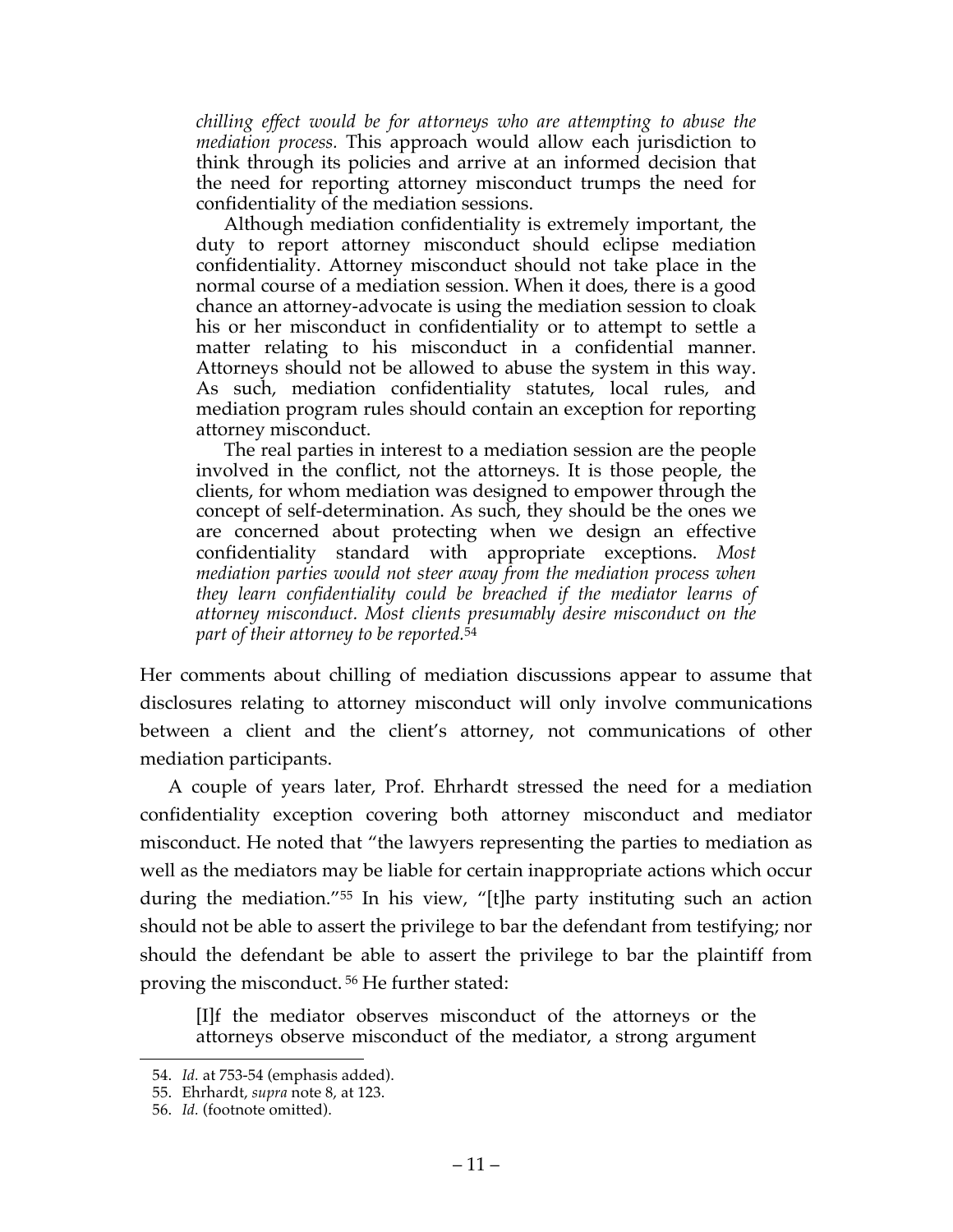exists that the privilege should not extend to prohibit testimony concerning misconduct. If an ethics complaint is filed against an attorney or the mediator arising out of the mediation, a mediation privilege should not prohibit the attorney or mediator from testifying to what occurred during the mediation.57

The commentary described above all predates the approval of the UMA in 2001. Later commentary is similar in tenor, but tends to focus on the UMA provisions, the California approach, or the laws of other jurisdictions. We have already described some of that commentary in reviewing the UMA and the laws of other jurisdictions. <sup>58</sup> We discuss additional commentary below, starting with views on the UMA provisions relating to professional misconduct.

### *Views on the UMA Approach to Allegations of Professional Misconduct*

The academic community was extensively involved in drafting the UMA.59 In fact, the reporters for the UMA were Prof. Nancy Rogers (Ohio State University, Michael E. Moritz College of Law) and Prof. Richard Reuben (University of Missouri — Columbia School of Law), and the drafting committee included several other law professors, perhaps most notably Prof. Frank Sander (Harvard University Law School).

As one might expect, the academic community did not, and does not, speak with one voice regarding the UMA. For example, Prof. Scott Hughes (University of New Mexico School of Law) was highly critical of the UMA, maintaining that it "demonstrate[s] favoritism for mediators and may result in damage to the integrity of the process."60 Similarly, Prof. Brian Shannon (Texas Tech University School of Law) concluded for various reasons that the Texas ADR Act "is vastly superior to the pending draft of the UMA."<sup>61</sup> For the most part, however, academic debate has concentrated on details of the UMA, and there appears to be fairly widespread, if a bit grudging, support of the general concept.62

 <sup>57.</sup> *Id.* at 123 n. 145.

<sup>58.</sup> See, e.g., Memorandum 2014-43, pp. 11-17.

<sup>59.</sup> See, e.g., Schneider, *supra* note 18, at 1 ("[t]he drafting committees … benefited from numerous scholars assisting the process").

<sup>60.</sup> Scott Hughes, *The Uniform Mediation Act: To the Spoiled Go the Privileges,* 85 Marq. L. Rev. 9, 77 (2001) (hereafter, "Hughes (2001)").

<sup>61.</sup> Brian Shannon, *Confidentiality of Texas Mediations: Ruminations on Some Thorny Problems,* 32 Tex. Tech. L. Rev. 77, 109 (2000).

<sup>62.</sup> See, e.g., Maureen Laflin, *The Mediator as Fugu Chef: Preserving Protections Without Poisoning the Process,* 49 S. Tex. L. Rev. 943, 983 (2008) ("The UMA, the product of five years of research and debate, is a major step forward for the mediation community."); Eric van Ginkel, *Another Look at Mediation Confidentiality: Does It Serve Its Intended Purpose,* 32 Alternatives to the High Cost of Litig. 119, 121 (2014) (hereafter, "van Ginkel (2014)") ("The UMA Is Very Good, But Not Perfect");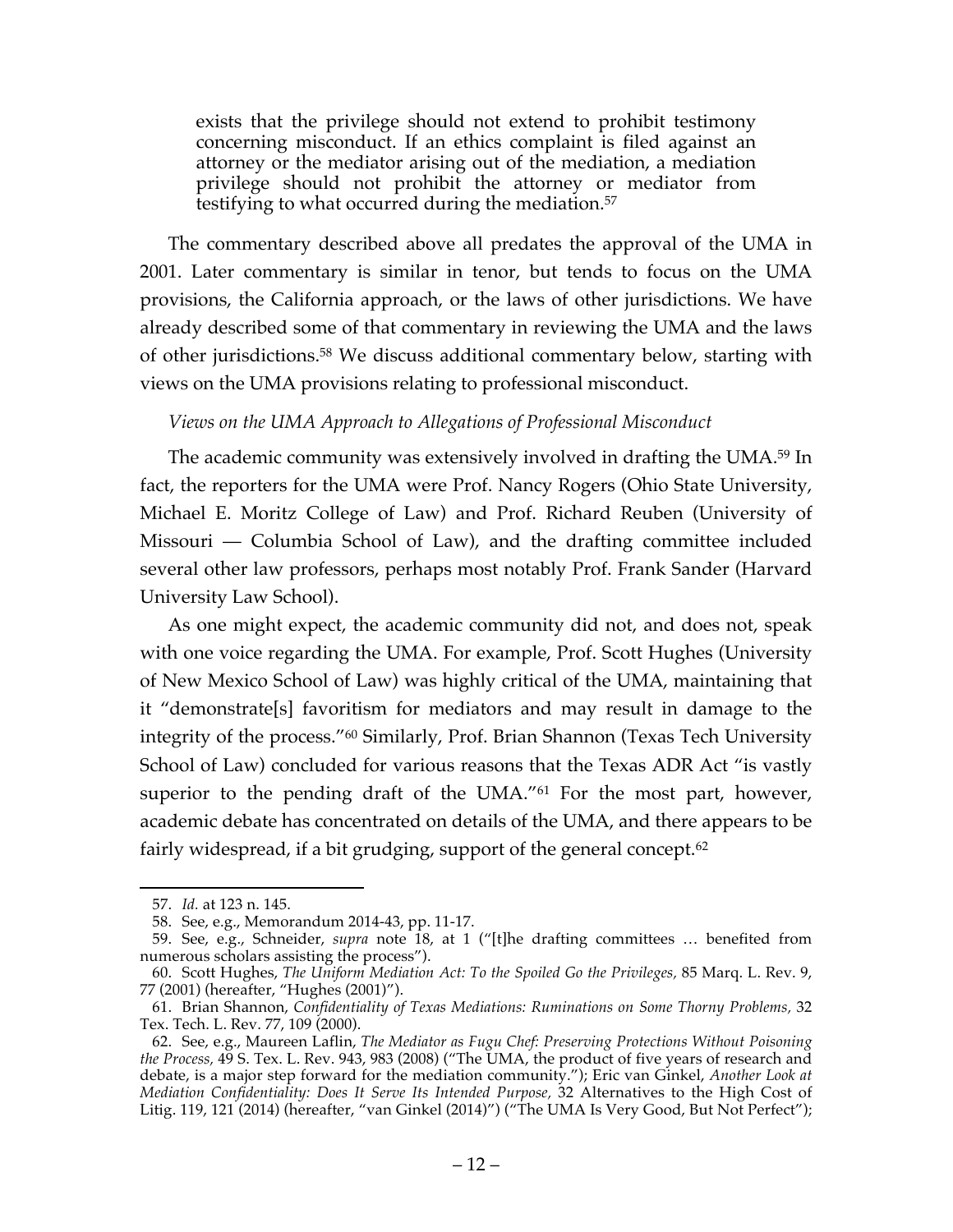With regard to the UMA provisions relating to professional misconduct, the Commission may recall that there are two such provisions, one relating to mediator misconduct and one relating to other types of professional misconduct:

6. (a) There is no privilege under Section 4 for a mediation communication that is:

…. (5) sought or offered to prove or disprove a claim or complaint of professional misconduct or malpractice filed against a mediator;

(6) except as otherwise provided in subsection (c), sought or offered to prove or disprove a claim or complaint of professional misconduct or malpractice filed against a mediation party, nonparty participant, or representative of a party based on conduct occurring during a mediation ….

…. (c) A mediator may not be compelled to provide evidence of a mediation communication referred to in subsection (a)(6) ….

Under these provisions, a court may compel a mediator to testify in connection with a misconduct claim against the mediator, but may not compel a mediator to testify in connection with a professional misconduct claim against another mediation participant. The UMA Comment explains that this approach helps "to protect against frequent attempts to use the mediator as a tie-breaking witness, which would undermine the integrity of the mediation process and the impartiality of the individual mediator."63

Some scholars have questioned whether the UMA provision on professional misconduct should provide special treatment to mediator testimony, as opposed to compelling the mediator to testify just like any other witness.<sup>64</sup> There was also debate during the UMA drafting process about whether the mediator misconduct and professional misconduct provisions should be subject to the "gateway test" used for some of the other UMA exceptions $65 - i.e.,$  the rule that

Phyllis Bernard, *Reply: Only Nixon Could Go to China: Third Thoughts on the Uniform Mediation Act,*  85 Marq. L. Rev. 113, 145 (2001) ("Despite long-standing apprehensions, this author was able to lend tentative support to the UMA, a sign of hope for the future."); see also Reuben, *supra* note 6, at 100 (UMA has support of "many if not most leading dispute scholars").

<sup>63.</sup> UMA § 6(c) Comment.

<sup>64.</sup> Compare Rebecca Hiers, *Navigating Mediation's Uncharted Waters,* 57 Rutgers L. Rev. 531 (2005) (noting that UMA includes exception allowing person to report attorney misconduct, but its language "is, unfortunately, somewhat convoluted"; it "apparently would allow parties, attorneys and non-party participants both to report and to testify regarding professional misconduct, but would exempt mediators from being compelled to testify in such a case.") with van Ginkel (2014), *supra* note 62, at 122 ("I am in favor of retaining the exclusion of mediator testimony in cases alleging malpractice ….").

<sup>65.</sup> See, e.g., Hughes (2001), *supra* note 60, at 43 (describing back and forth that occurred in UMA drafting process).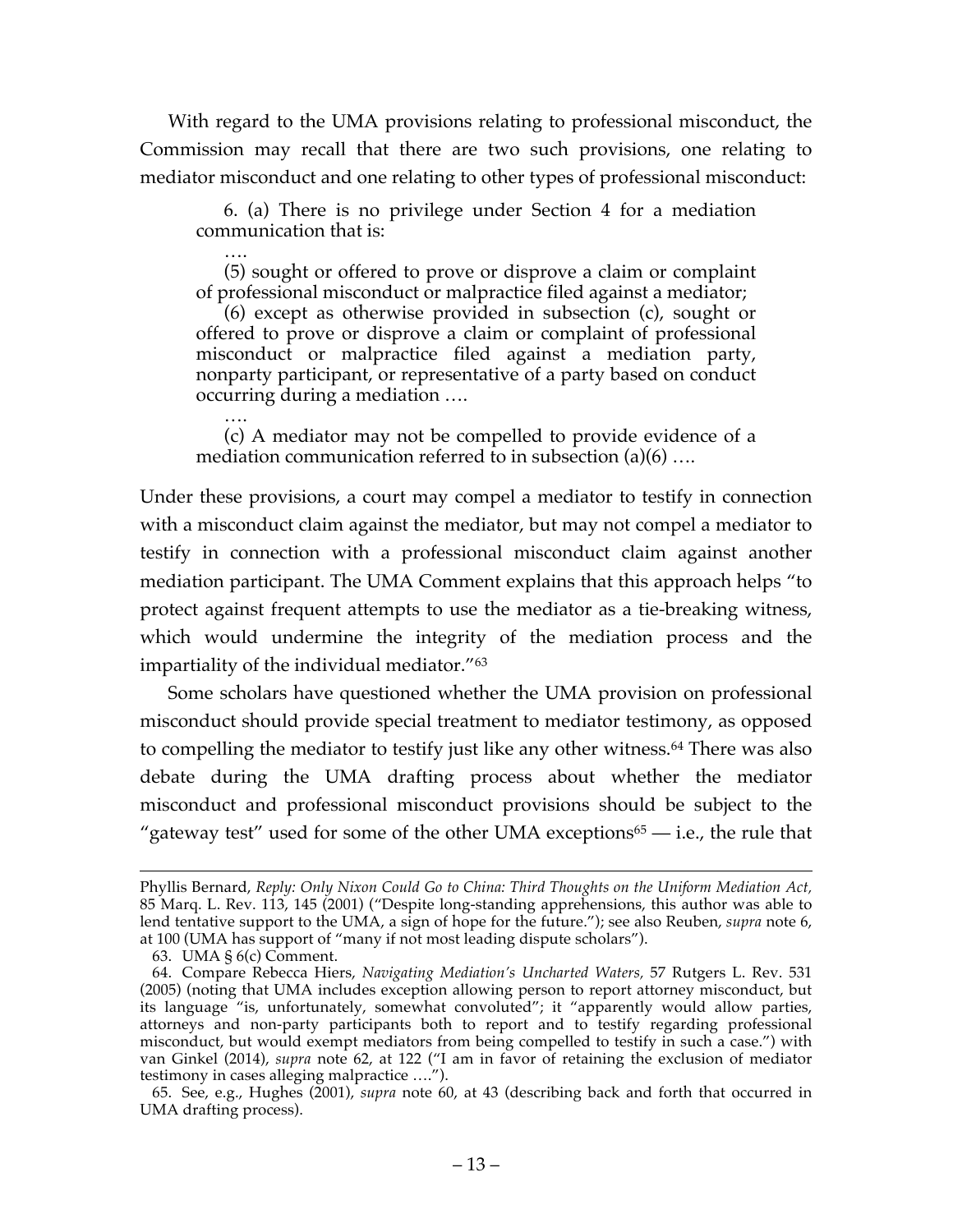mediation evidence may be used only if a court finds, after an *in camera* hearing, that "the party seeking discovery or the proponent of the evidence has shown that the evidence is not otherwise available, that there is a need for the evidence that substantially outweighs the interest in protecting confidentiality, and that the mediation communication is sought or offered in a specified type of proceeding.66 In the end, the UMA drafters determined that such a "gateway test" was not necessary for mediator and professional misconduct, as well as certain other exceptions, because those exceptions represented "situations in which the justice system's need for the evidence may be said to categorically outweigh its interest in the confidentiality of mediation communications such that it would be either unnecessary or impractical for the parties, and administratively inefficient for the court system to hold a full evidentiary hearing on the applicability of the exception."67 Put differently, the drafters determined that "in these narrow circumstances, society's interest in the information clearly outweighs its interest in barring the admissibility of mediation communications evidence, and if applicable, should not require an additional judicial determination before the mediation communication may be received into evidence."68

In addition, there was extensive debate over whether the UMA should include a catchall provision that would give courts flexibility to order disclosure of mediation communications in situations the UMA drafters did not anticipate (e.g., a provision allowing use of mediation communications when necessary to prevent "manifest injustice").69 The mediation community vigorously opposed that concept and eventually prevailed on the point.70 But Prof. Maureen Weston (Pepperdine University School of Law) later wrote an article in which she contended that the UMA's misconduct provisions are not enough; some type of broader exception is necessary to adequately ensure that courts can properly control judicial proceedings. 71

 <sup>66.</sup> See UMA § 6(b).

<sup>67.</sup> Reuben, *supra* note 6, at 121.

<sup>68.</sup> *Id.* at 122.

<sup>69.</sup> See *id.* at 113.

<sup>70.</sup> *Id.*

<sup>71.</sup> Maureen Weston, *Confidentiality's Constitutionality: The Incursion on Judicial Powers to Regulate Party Conduct in Court-Connected Mediation,* 8 Harv. Negotiation L. Rev. 29, 52 (2003) ("The UMA's approach in establishing a mediation privilege while enumerating certain exceptions reflects a thoughtful a priori weighing of competing policies between confidentiality and the need for disclosure. However, a statute cannot anticipate all circumstances where a court might determine that disclosure is essential to vindicate a court's powers and the integrity of the judicial system.") (footnote omitted); see also *id.* at 76-77 (states should amend mediation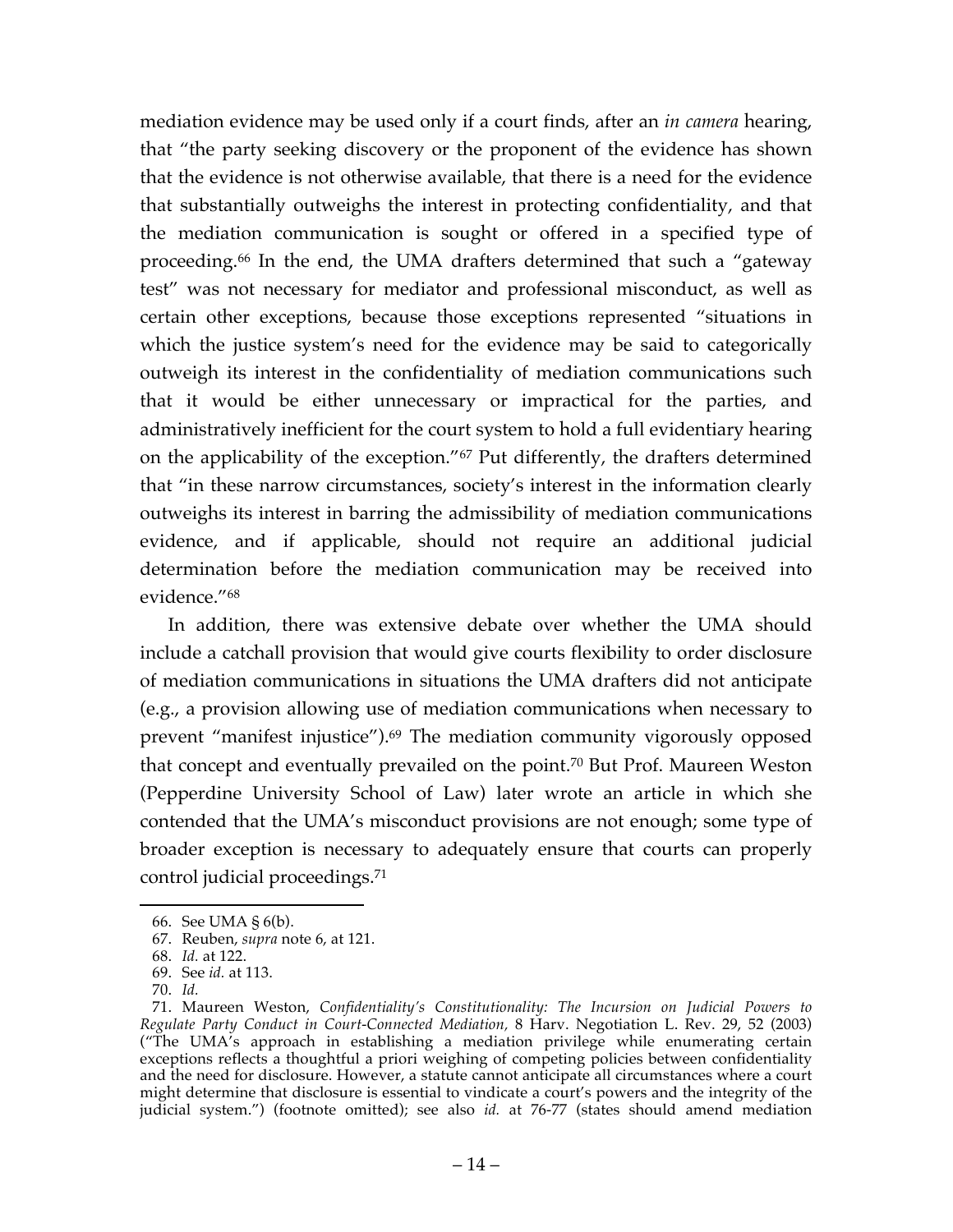Although legal scholars have expressed differences of opinion on details such as the ones described above, they seem to widely agree with the UMA's inclusion of exceptions for mediator misconduct and professional misconduct.72 A couple years after the UMA was approved, for example, one of the UMA reporters wrote that "the list of UMA privilege exceptions have been substantially uncontroversial."73

### *Views on California's Approach to Allegations of Professional Misconduct*

Unlike the UMA, California's main statute on mediation confidentiality (Evidence Code Sections 1115-1128) does not have an exception for attorney misconduct, mediator misconduct, or professional misconduct generally. Rather, mediation communications, including private attorney-client communications, are "confidential, and therefore … neither discoverable nor admissible — even for purposes of proving a claim of legal malpractice — insofar as they [are] 'for the purpose of, in the course of, or pursuant to, a mediation …'"74 The statute is, however, subject to another limitation: Its protection against admissibility or disclosure of a mediation communication applies only in an "arbitration, administrative adjudication, civil action, or other *noncriminal* proceeding."75 The statute does not provide such protection if mediation evidence is sought in a criminal case; <sup>76</sup> it differs from the UMA in this respect. 77

73. Reuben, *supra* note 6, at 121.

confidentiality statutes to include not only UMA exceptions but also additional provision to help protect integrity of judicial process).

<sup>72.</sup> See, e.g., van Ginkel (2014), *supra* note 62, at 122 (approvingly noting that UMA drafters "realized that the need for confidentiality does not apply to situations where either an attorney or the mediator himself is accused of malpractice …."); Cole, *supra* note 10, at 1449 (urging jurisdictions to draft "clear statute that provides exceptions to mediation confidentiality for important public policy reasons," and referring to UMA as good example because its exceptions "are particularly helpful to courts charged with disciplining attorneys and parties who misuse mediation communications."); Hiers, *supra* note 64, at 578 (encouraging lawmakers to address misconduct more directly: "Proactive jurisdictions may choose to address specific types of issues, such as … explicitly permitting disclosure of professional misconduct."); John Lande, *Using Dispute System Design Methods to Promote Good-Faith Participation in Court-Connected Mediation Programs,* 50 U.C.L.A. L. Rev. 69, 139 (2002) (observing that UMA exception for professional misconduct serves as "[a]nother protection against misrepresentations" in mediation).

<sup>74.</sup> Cassel v. Superior Court, 51 Cal. 4th 113, 138, 244 P.3d 1080, 119 Cal. Rptr. 3d 437 (2011), *quoting* Evid. Code § 1119.

<sup>75.</sup> Evid. Code § 1119(a)-(b) (emphasis added).

<sup>76.</sup> In *Cassel,* for example, the Court said:

<sup>[</sup>B]y their plain terms, section 1119, subdivisions (a) and (b), protect mediationrelated communications from disclosure and admissibility only in "arbitration[s], administrative adjudication[s], *civil* action[s] [and] other *noncriminal*  proceeding[s] …." Thus, we note, these statutes would afford no protection to an attorney who is *criminally prosecuted* for fraud on the basis of mediation-related oral communications.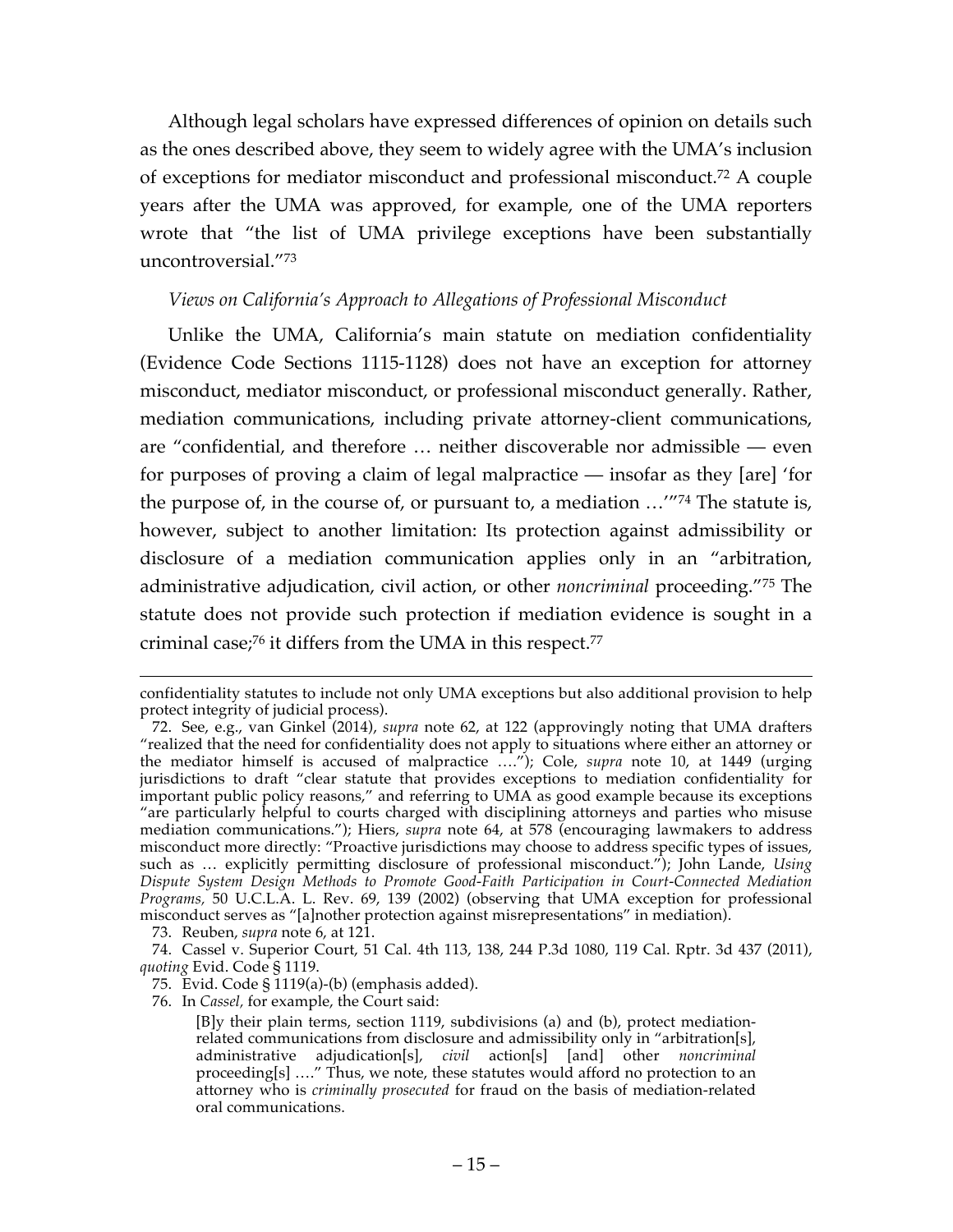Consistent with their generally favorable view of the UMA's approach to professional misconduct, scholars have been critical of California's very different approach. For example, Prof. Cole wrote in 2006 that California's mediation confidentiality statute is "virtually absolute"78 and "California decisions demonstrate the problem of going too far with a prohibition on use of mediation communications."79 She described *Olam v. Congress Mortgage Co.*<sup>80</sup> and *Abrams v. Dromy,*<sup>81</sup> in which courts admitted evidence of mediation communications to resolve allegations of misconduct despite the strong language in California's statute.<sup>82</sup> From such cases, she concluded that while California "may have found a method for successfully discouraging misuse of mediation communications, unfortunately they have created a much bigger problem — appellate and federal court mutiny in the face of an evidence code that simply protects too much."83 She suggested that if a state wants stronger protection for mediation communications than the UMA, "adopting an in camera hearing format to determine whether the party introduced the communications in good faith and whether there is a legitimate reason for admitting the evidence (using a version of the UMA's manifest injustice standard) would seem a better solution than following the California approach."84 According to her, if a jurisdiction followed that approach, "clarifying what are and are not proper uses of mediation communications could be accomplished on a case by case basis."85

The staff has concerns about Prof. Cole's analysis:

• Some of her analysis seems to be based on misconceptions about the history and nature of mediation confidentiality in California.86

 $\overline{a}$ *Cassel,* 51 Cal. 4th at 135 n.11, *quoting* Evid. Code § 1119 (emphasis in *Cassel*).

<sup>77.</sup> The UMA protects mediation evidence in some criminal cases under specified circumstances See UMA §§ 4, 6(b)(1) & Comments.

<sup>78.</sup> Cole, *supra* note 10, at 1447.

<sup>79.</sup> *Id.* at 1456.

<sup>80.</sup> 68 F. Supp. 2d 1110 (N.D. Cal. 1999).

<sup>81.</sup> 2004 Cal. Unpu. LEXIS 6461 (2004).

<sup>82.</sup> Cole, *supra* note 10, at 1446-47, 1455-56.

<sup>83.</sup> *Id.* at 1455.

<sup>84.</sup> *Id.* at 1456.

<sup>85.</sup> *Id.*

<sup>86.</sup> Prof. Cole wrote:

<sup>[</sup>F]or some states, creation of an absolute mediation privilege for mediation communications is a preferable policy choice. In 2002, for example, California enacted a very broad mediation privilege statute shortly before the UMA was finalized. Because California was aware of the UMA and nevertheless went forward with its own statute, providing almost no exceptions to mediation confidentiality, it is unlikely that California's legislature will alter its evidence code to conform with the UMA any time soon.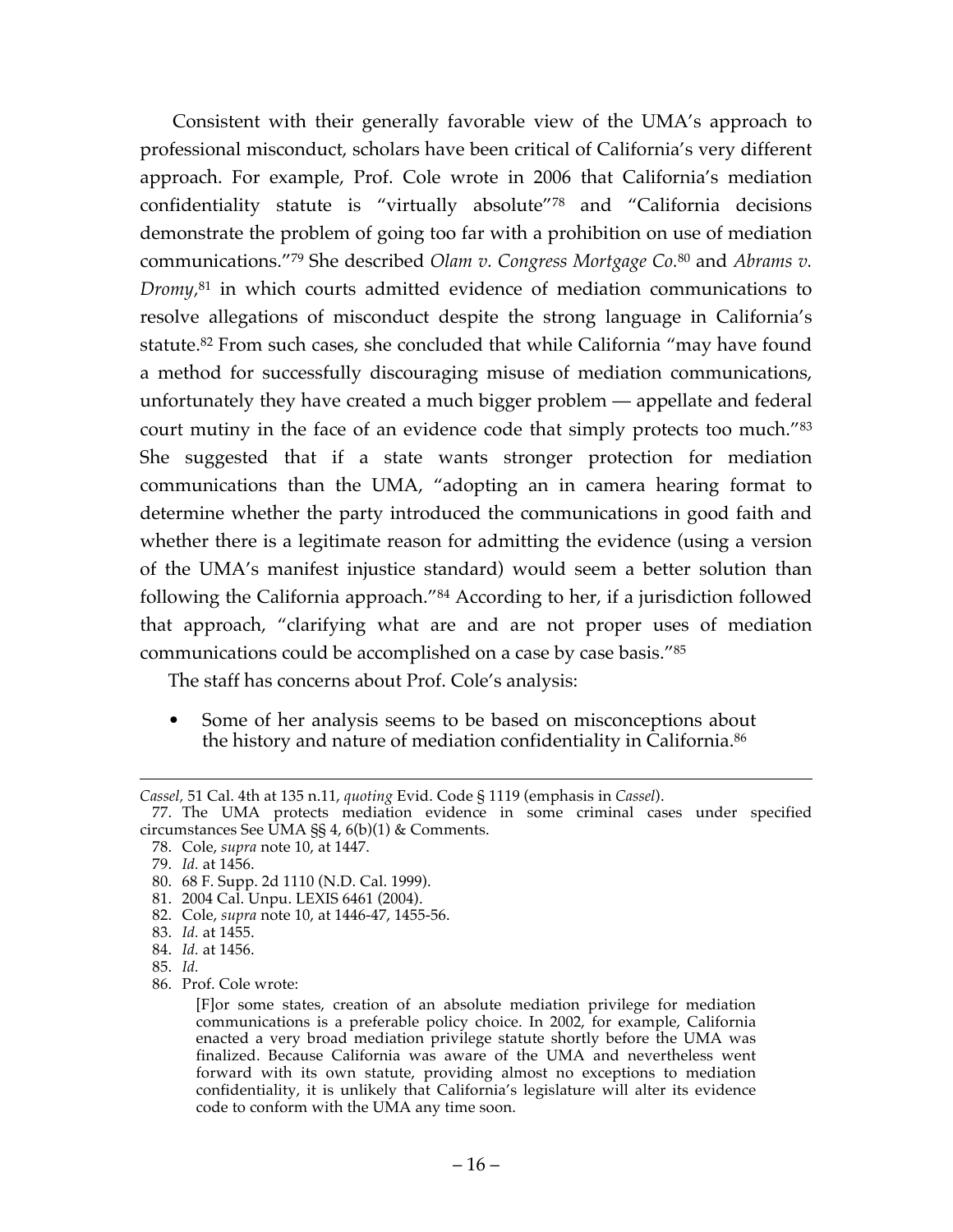- The prediction of a "court mutiny" in California has not been borne out; that possibility has been largely foreclosed by decisions of the California Supreme Court.87
- The case-by-case approach that she proposes could significantly undermine predictability.88

But other commentators have reached similar conclusions about California law.

For example, Prof. Nancy Welsh (Penn State University, Dickinson School of Law) discussed *Cassel* in a 2011 article, emphasizing that the claims made in the case "represent only allegations"89 but nonetheless finding them "both worrisome and plausible."90 She voiced concern about the "extreme position"91 that California has taken with regard to mediation confidentiality, cautioning that "there can be wisdom in old sayings, and some of those sayings include: 'there can be too much of a good thing;' 'moderation is the key;' 'where there's smoke, there's fire;' and 'if it's too good to be true, it probably isn't.'"92

She thus considers it "indisputable that mediation is sometimes being used inappropriately; to shield lawyers from potential claims of malpractice; to force parties to settle when they would rather go to trial …."93 To protect mediation as an institution, she cautioned that "we must embrace the wisdom of checks and balances and help establish effective counterbalances to discourage the use of mediation for harm rather than help."94

88. See discussion of "Predictability of Protection" *supra*.

93. *Id.*

 $\overline{a}$ *Id.* at 1454 (footnote omitted). In fact, however, California first enacted a mediation confidentiality statute in 1985, and enacted its current statute (which continues many aspects of prior law) in 1997, before the UMA was drafted. The current statute is not absolute; its restrictions on admissibility and disclosure apply only in a noncriminal case (see *supra* note 76 & accompanying text) and it is also subject to other exceptions and limitations (see Memorandum  $2014-14$ , pp. 8-9, for a list of some of them).

Prof. Cole also said that Florida was the only state that had codified sanctions for misuse of mediation communications. Cole, *supra* note 10, at 1440. California does not have a statute similar to Florida's, but Evidence Code Section 1128 specifies that "[a]ny reference to a mediation during any subsequent trial is an irregularity in the proceedings of the trial for purposes of Section 657 of the Code of Civil Procedure."

<sup>87.</sup> See *Cassel*, 51 Cal. 4th 113; Simmons v. Ghaderi, 44 Cal. 4th 570, 187 P.3d 934, 80 Cal. Rptr. 3d 83 (2008); Fair v. Bakhtiari, 40 Cal. 4th 189, 147 P.3d 653, 51 Cal. Rptr. 3de 871 (2006); Rojas v. Superior Court, 33 Cal. 4th 407, 93 P.3d 260, 15 Cal. Rptr. 3d 643 (2004); Foxgate Homeowners' Ass'n, Inc. v. Bramalea California, Inc., 26 Cal. 4th 1, 25 P.3d 1117, 128 Cal. Rptr. 2d 642 (2001).

<sup>89.</sup> Nancy Welsh, *Musings on Mediation, Kleenex, and (Smudged) White Hats,* 33 U. La Verne L. Rev. 5, 17 (2011) (hereafter, "Welsh (2011)").

<sup>90.</sup> *Id.* at 15.

<sup>91.</sup> *Id.* at 17.

<sup>92.</sup> *Id.* at 18.

<sup>94.</sup> *Id.* at 21-22.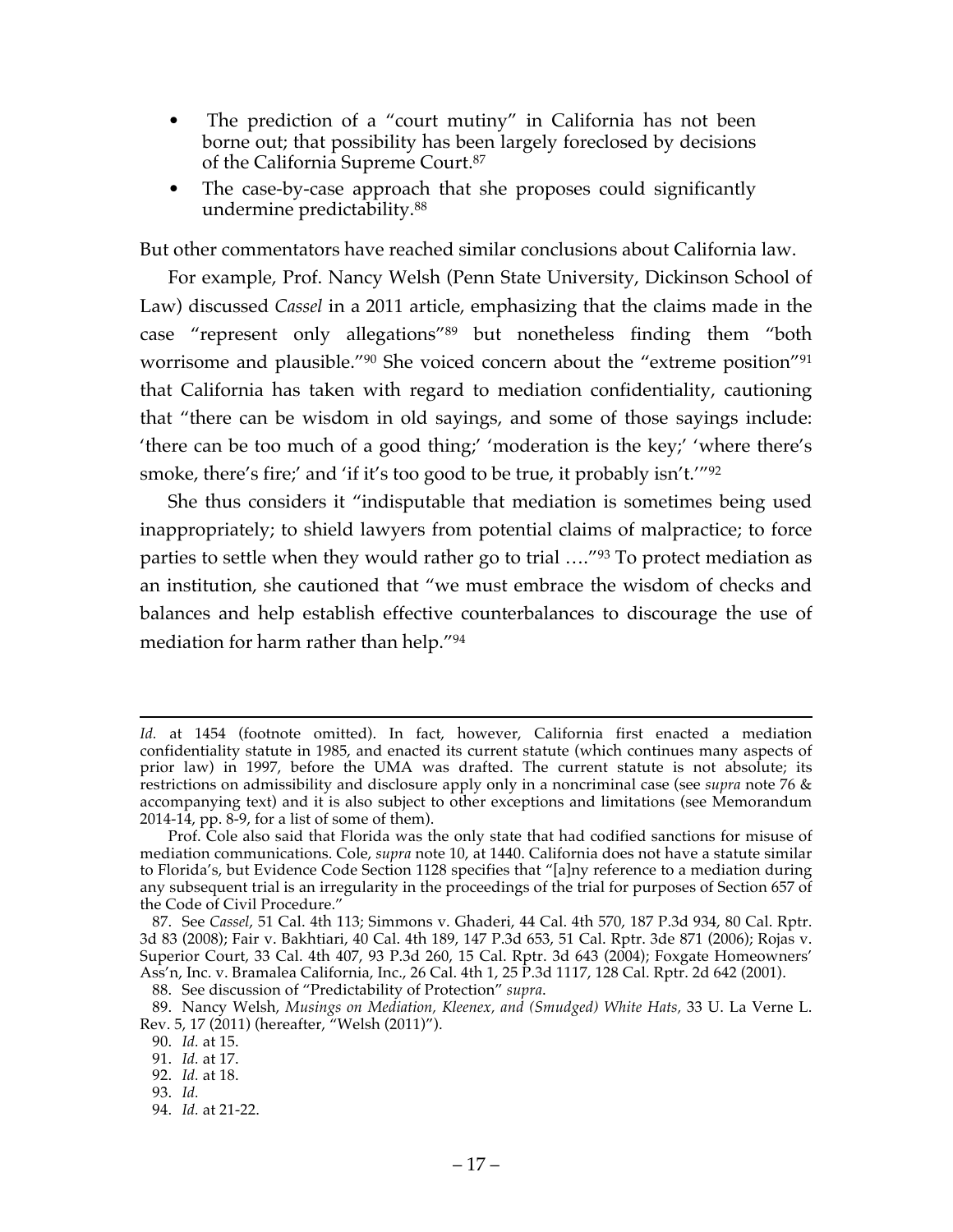In particular, Prof. Welsh urged the mediation community to help promote the passage of corrective legislation, such as the UMA:

[I]t is time to follow the lead of courts like the California Supreme Court and invite the introduction and passage of legislation that realistically narrows the reach of the mediation privilege, mediation confidentiality, or exclusionary rules. We need to make confidentiality's protection of mediation communications less vulnerable to inappropriate and unintended manipulation. The drafters of the Uniform Mediation Act grappled with this issue. Their solutions were not always pretty or succinct, but they were pragmatic.95

She also encouraged the mediation community to voluntarily follow an approach like the UMA, without waiting for legislative reforms or other solutions from other sources:

[W]e mediation proponents should stop looking only to others the courts, legislatures, executives, administrative agencies — for our solutions. … We can, and should, recognize our own power and use our hard-won personal legitimacy to force appropriate protection of the mediation process. Good mediators do not want or intend to have legal malpractice claims arising out of their mediation sessions. Good mediators do not want or intend to shield lawyers who understand mediation's primary advantages as a protected forum in which to provide inadequate legal counseling or one that effectively discourages clients from seeking lawful access to their courts.

… In his [*Cassel*] dissent, … Justice Chin proposed that California's relevant statutes should be amended to "provide that communications during mediation may be used in a malpractice action between an attorney and a client to the extent they are relevant to that action, but they may not be used by anyone for any other purpose …." Rather than waiting for legislators in California or other non-UMA states to heed Justice Chin's words, we mediation proponents could use and improve upon this language to incorporate its objectives into our agreements to mediate. We mediation proponents could even lead by example by including in our agreements to mediate that such mediation communications may also be used in actions against mediators.<sup>96</sup>

Other scholars have echoed Prof. Welsh's concern about California's approach to the intersection of mediation confidentiality and professional misconduct. Recently, for example, Prof. van Ginkel said that people "can criticize the drafters of the UMA for not going far enough with the exceptions it

 <sup>95.</sup> *Id.* at 22 (footnotes omitted).

<sup>96.</sup> *Id.* at 22-23 (footnotes omitted).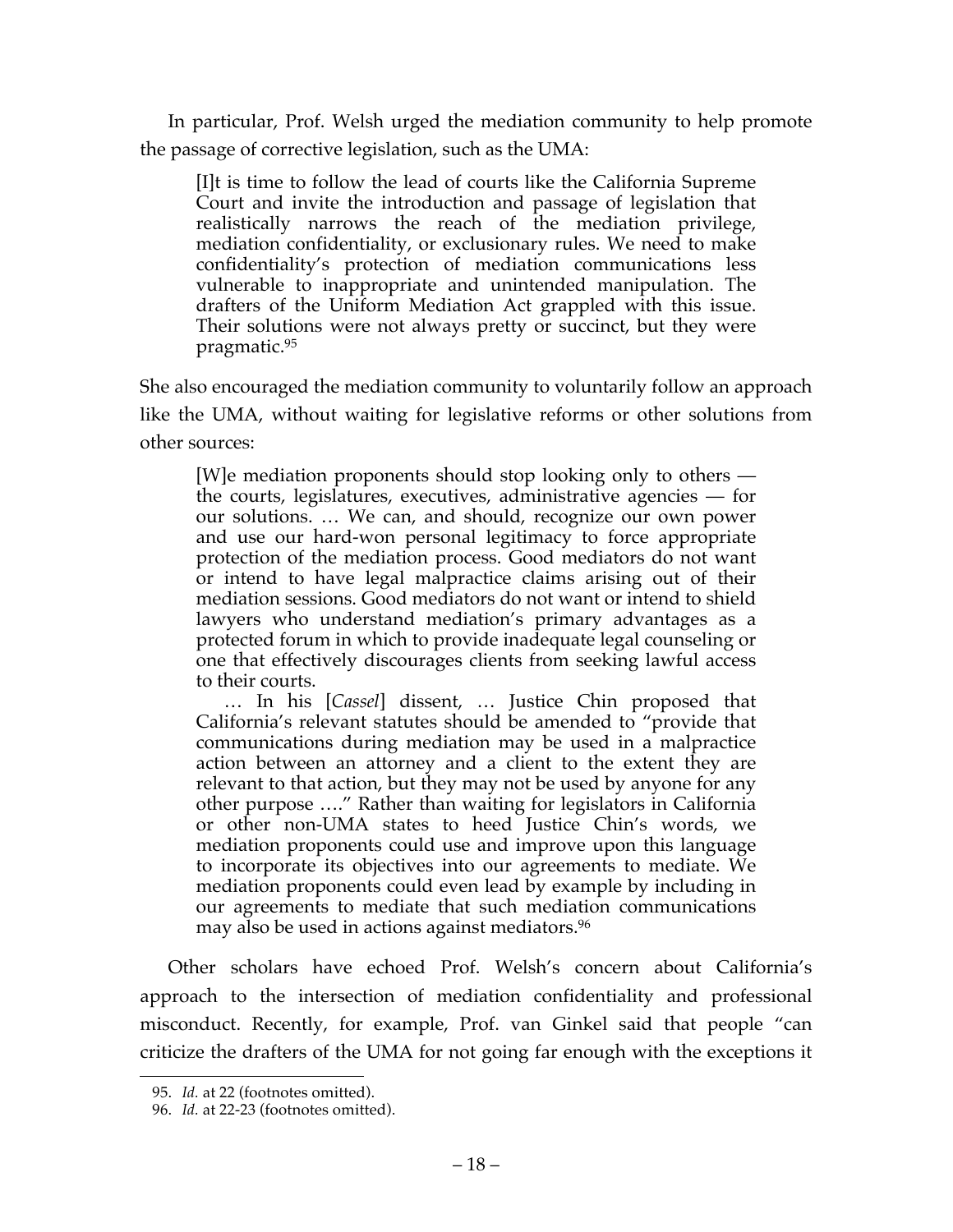provides, but compared to the California statute *we are approaching Nirvana*."97 He praised the UMA drafters for "realiz[ing] that the need for confidentiality does not apply to situations where either an attorney or the mediator himself is accused of malpractice …."98 He also noted that the UMA exception for professional misconduct "would have protected Mr. Cassel's situation had California adopted the UMA, as he could have used the available evidence in his malpractice suit against his attorneys ...."<sup>99</sup>

### **Contract Defense or Other Challenge to a Mediated Settlement Agreement**

The issue of whether to create a mediation confidentiality exception to facilitate resolution of a misconduct claim (e.g., a legal malpractice claim or a State Bar disciplinary proceeding) is distinct from, but closely related to, the issue of whether to create a mediation confidentiality exception when a party seeks rescission or reformation of, or asserts a traditional contract defense such as fraud or duress to, a mediated settlement agreement. The first type of exception (discussed in the preceding section of this memorandum) would allow a person to seek redress for misconduct, without undoing any settlement that participants may have reached in mediation. The second type of exception would allow an attack on a mediated settlement agreement; it might disrupt the finality of the mediation result.

There is considerable scholarly support for creating the second type of exception, but it is "more controversial" than the first type. <sup>100</sup> We discuss some of that literature below, starting with relatively early publications and then turning to more recent comments on the UMA and California law.

### *Early Views on Raising Contract Defenses to a Mediated Settlement Agreement*

The previously mentioned 1984 publication in *Harvard Law Review* says that "confidentiality must yield to a demonstrable need for parol evidence when one of the parties to a mediation agreement sues to enforce or rescind that agreement."101 The author explained:

Recent statutes … in general grant blanket protection to all communications made in mediation.

<sup>….</sup>

 <sup>97.</sup> van Ginkel (2014), *supra* note 62, at 121 (emphasis added).

<sup>98.</sup> *Id.* at 122.

<sup>99.</sup> *Id.*

<sup>100.</sup> Hughes (2001), *supra* note 60, at 38-39; see also Reuben, *supra* note 6, at 121-22.

<sup>101.</sup> Harvard Note, *supra* note 43, at 452.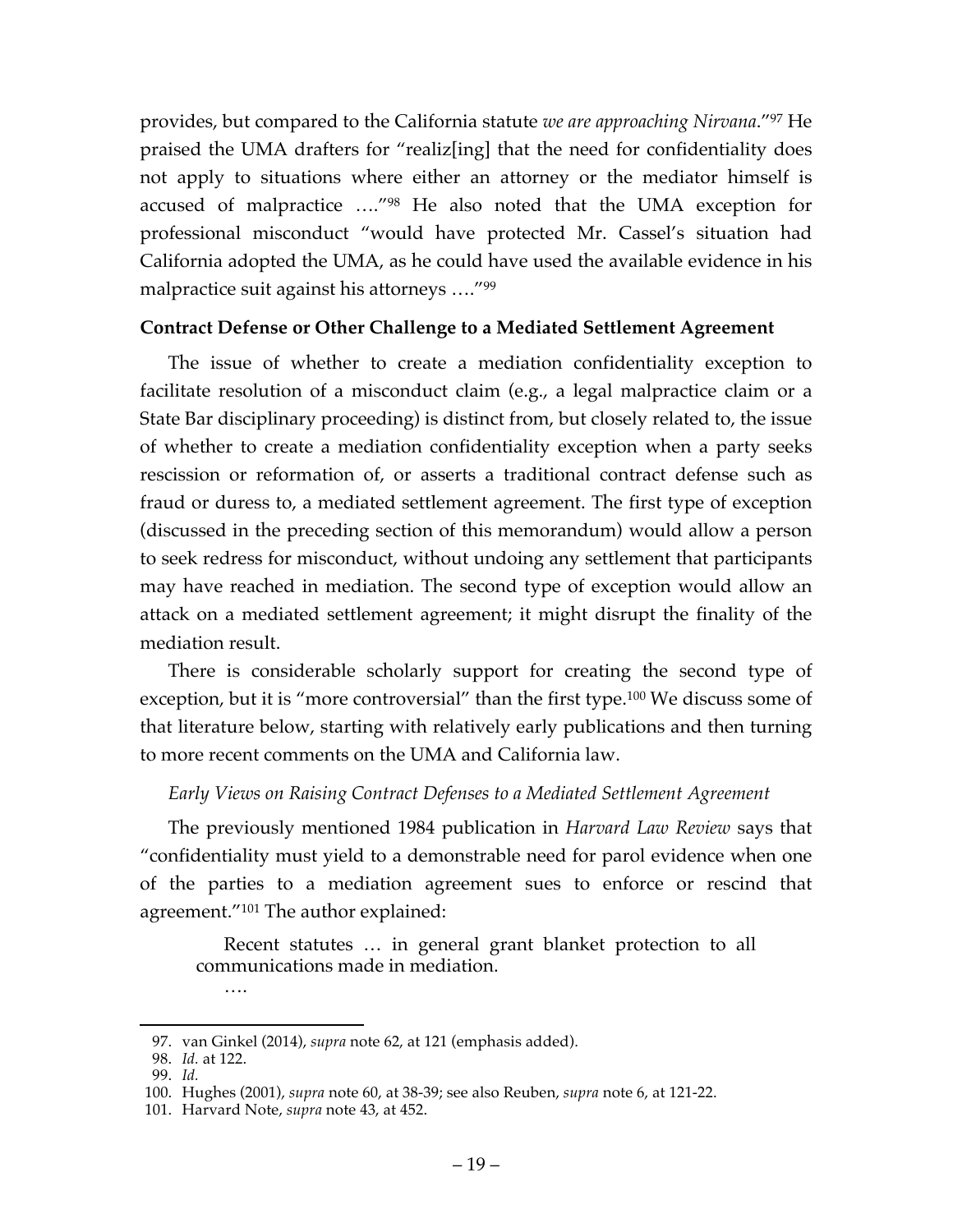The failure to provide for the use of parol evidence when necessary to a suit to rescind or enforce an agreement reached in mediation is the greatest defect in the new statutes. *By treating mediated contracts differently from other settlement agreements, the statutes undermine parties' legitimate interests both in realizing the fruits of mediation and in protecting themselves from fraud, duress, and mistake.* As a result, the new statutes may detract from the very climate of truthfulness that confidentiality should foster. Although confidentiality is crucial to preserving the position of parties that have failed to reach an agreement, *parties that have reached agreement should not be forced to purchase free discussion at the cost of waiving traditional contract law protection against unfairness*. 102

Similarly, a decade later Prof. Kirtley said that most people "would agree that mediation settlements tainted by fraud, obtained through duress or deemed unconscionable *should not be enforceable*."103 He pointed out, however, that "relatively few mediation privilege statutes address these issues."104 He speculated that this "deviation from what might be expected" might be due to a "conclusion that fraud, duress, and unconscionability are present in few mediations," and might also reflect concern that "exceptions dealing with those ills will open the mediation privilege to widespread misuse by parties suffering from 'bargainer's remorse.'"105

He noted, for example, that a fraud exception "could be cited by those unwilling to abide by their mediation agreements, whether justified or not."106 He suggested dealing with this situation by requiring a mediation participant to "seek *a priori* approval from the judge to present mediation information."107 He envisioned that "[b]y hearing the competing claims *in camera*, the court could preserve confidentiality unless disclosure was held to be necessary and appropriate."108 He further advised that because "the parties will be able to present evidence related to fraud, duress or unconscionability, *mediators should not be compelled to testify as the 'tie-breaking' witness*."109

 <sup>102.</sup> *Id.* at 452-53 (emphasis added, footnotes omitted).

<sup>103.</sup> Kirtley, *supra* note 7, at 51 (emphasis added, footnote omitted).

<sup>104.</sup> *Id.*

<sup>105.</sup> *Id.*

<sup>106.</sup> *Id.*

<sup>107.</sup> *Id.*

<sup>108.</sup> *Id.* at 51-52.

<sup>109.</sup> *Id.* at 52 (emphasis added).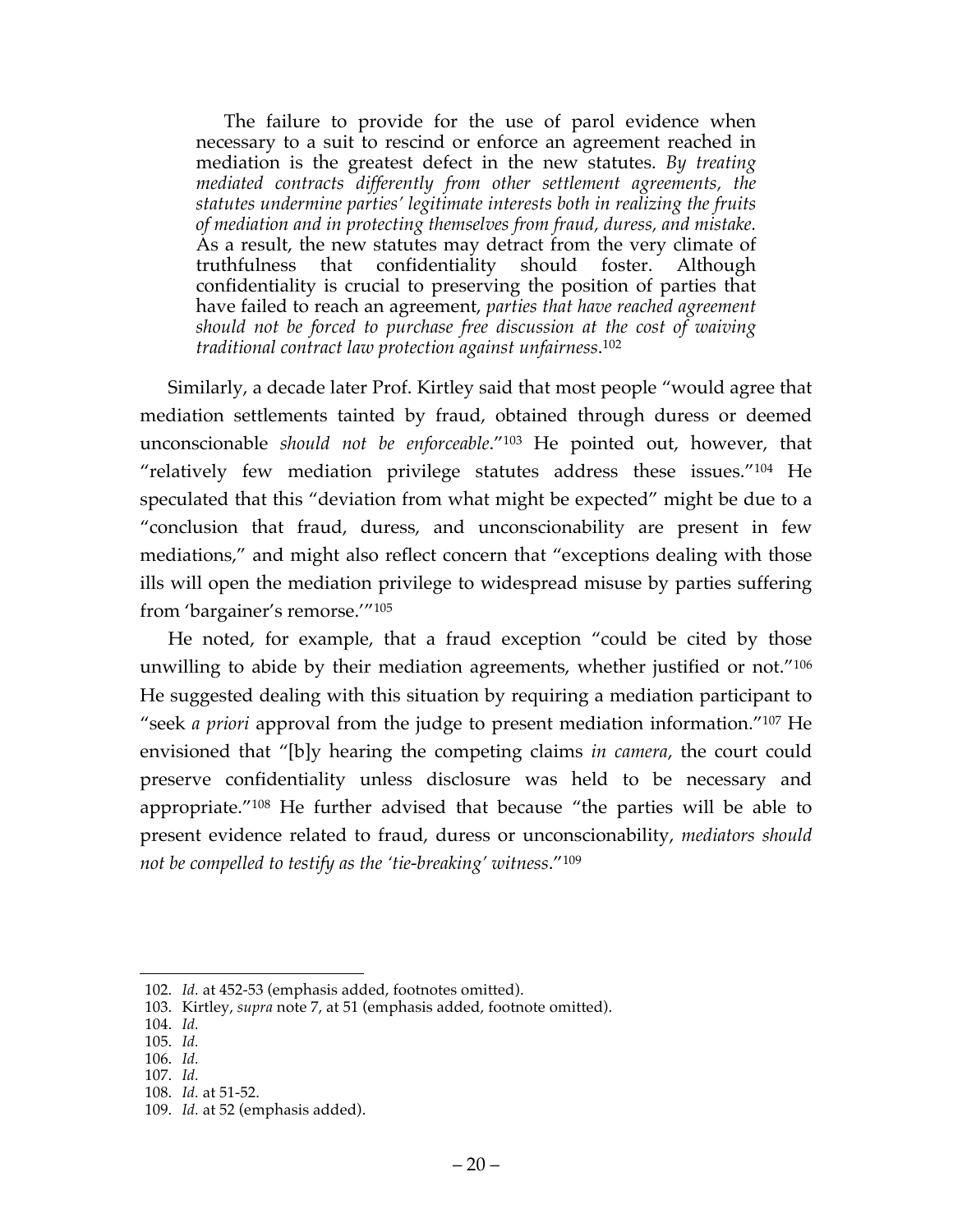#### *The UMA Approach and Scholarly Views on It*

The UMA, finalized in 2001, contains an exception to the mediation privilege for evidence proffered in connection with a challenge to a mediated settlement agreement. Specifically, UMA Section 6 provides in pertinent part:

(b) There is no privilege under Section 4 if a court, administrative agency, or arbitrator finds, after a hearing in camera, that the party seeking discovery or the proponent of the evidence has shown that the evidence is not otherwise available, that there is a need for the evidence that substantially outweighs the interest in protecting confidentiality, and that the mediation communication is sought or offered in:

…. (2) except as otherwise provided in subsection (c), a proceeding to prove a claim to rescind or reform or a defense to avoid liability on a contract arising out of the mediation.

(c) A mediator may not be compelled to provide evidence of a mediation communication referred to in subsection … (b)(2).

This UMA exception thus has both of the features Prof. Kirtley suggested: (1) an *in camera* screening test for admissibility of mediation communications and (2) a provision protecting mediators from being compelled to testify pursuant to the exception.

In an article published the same year that the Uniform Law Commission approved the UMA, Prof. Hughes sharply criticized those aspects of the UMA Section 6(b) exception. He characterized the screening test as a "nearly insurmountable hurdl[e]," and warned that it sets "an artificially high and totally inappropriate standard which arguably abrogates common law contractual defenses."110 He concluded that "although a procedural step prior to accessing testimony (such as an in camera hearing or sealed proceedings) is appropriate, *no substantive hurdles* should hinder access to normal common law contract remedies or impair self-determination."111

Prof. Hughes also maintained that "when challenges arise to an agreement reached in mediation, the mediator should be treated like all other mediation participants — he or she should be required to testify."112 Among other arguments in support of that point, he noted that mediator testimony is required under the UMA exception for a mediator misconduct claim (UMA Section 6(a)(5)). He presumed that an astute lawyer challenging a mediated settlement

 <sup>110.</sup> Hughes (2001), *supra* note 60, at 43; see also *id.* at 38-63.

<sup>111.</sup> *Id.* at 77 (emphasis added).

<sup>112.</sup> *Id*.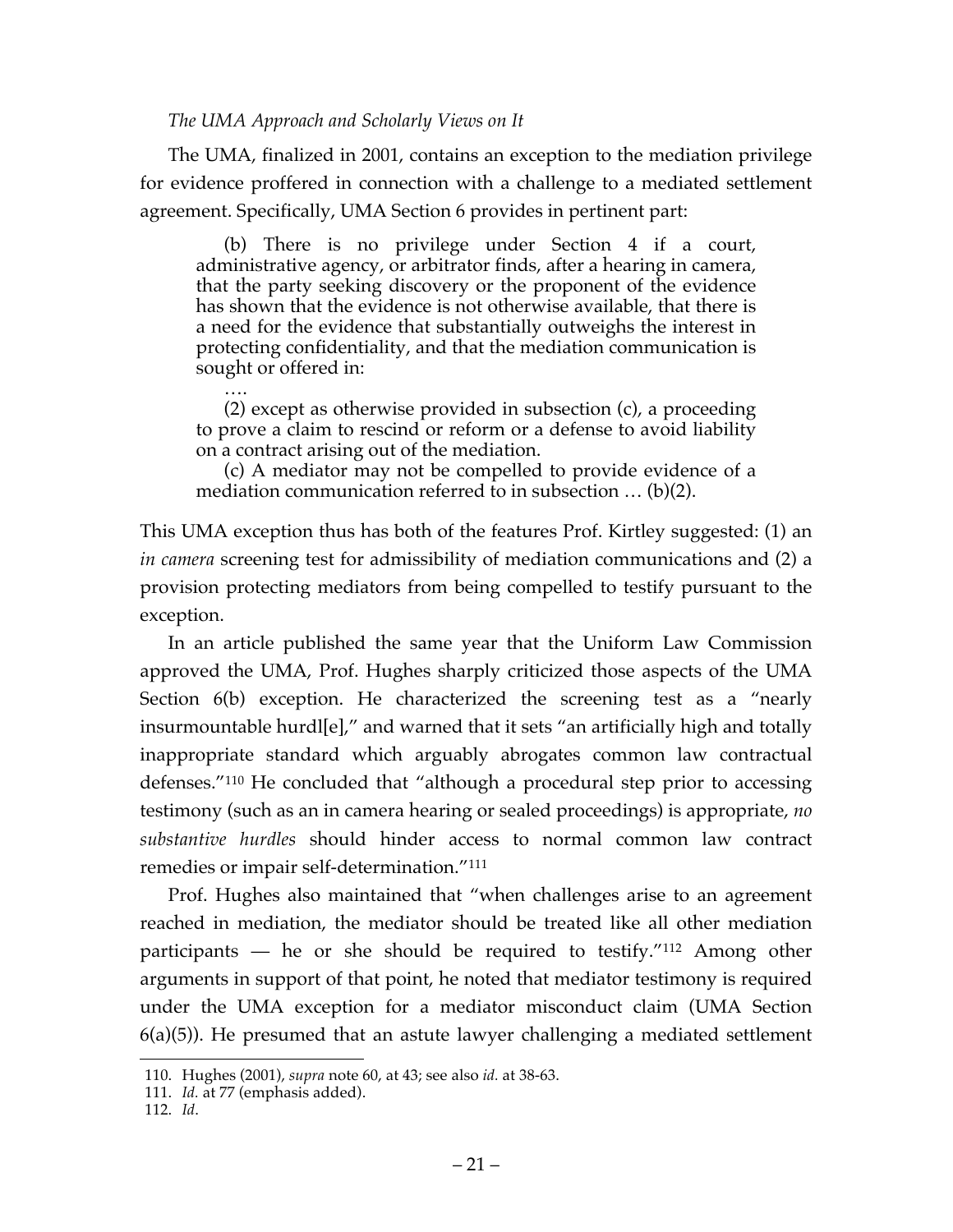agreement would sue the mediator as well, so as to get around Section 6(b)'s prohibition on mediator testimony.113 In other words, he predicted that the prohibition designed to protect mediator neutrality could ironically encourage suits that might lead to mediator testimony and thus threaten such neutrality.

In an article published at about the same time, Prof. Deason took a different position than Prof. Hughes. She agreed with him that a mediator should not automatically be excused from testifying when a party raises a contract defense to a mediated settlement agreement.114 She disagreed, however, with his view on screening evidence proffered in that situation. In her view, a "more complex solution than a bright-line rule is needed when a party challenges the validity of a mediated settlement."115 She said that a "solution is needed that can take into consideration both the seriousness of the contract defense claim and the invasiveness of the threat to mediation confidentiality.116 She explained:

A blanket rule — either permitting parties to raise contract defenses without restriction or prohibiting them from ever raising them — is an inadequate response to these circumstances. Both types of rules create incentives that are inconsistent with the goals of mediation. In jurisdictions with a rule that mediation confidentiality must always give way when settlement enforcement is at issue, the incentives are similar to those likely to arise in jurisdictions that do not protect confidentiality adequately as an initial matter. Parties will know that any claim of duress, no matter how weak, can throw the mediation open to scrutiny. Once they see this happen a few times, it is likely to undermine parties' confidence in confidentiality and diminish their willingness to be forthcoming in mediation.

There are equally serious problems with the opposite approach favoring absolute confidentiality. A party who actually is a rare victim of duress may have no means to prove this if all testimony concerning the mediation is precluded. Unless the fraud or coercion occurred outside the mediation process, a strict rule of confidentiality would thwart any attempt to challenge the validity of the agreement. In this context, other mediation values compete

 <sup>113.</sup> *Id*. at 66.

<sup>114.</sup> Deason (2001, re contract law), *supra* note 12, at 91.

<sup>115.</sup> *Id.* at 89.

With regard to the *existence,* as opposed to the *validity*, of a mediated settlement agreement, Prof. Deason concluded that "mediation confidentiality should be protected with a 'bright-line requirement for written and signed agreements that would preclude parties from exposing mediation communications to prove a settlement." *Id.* at 42; see also *id.* at 73-87. The UMA follows that approach. See UMA § 6(a)(1) & Comment. California law is similar, but it permits mediation parties to memorialize an agreement either in writing or through an audio recording mediation parties to memorialize an agreement either in writing or through an audio recording that complies with specified requirements. See Evid. Code §§ 1118, 1123, 1124 & Comments. 116. Deason (2001, re contract law), *supra* note 12, at 89.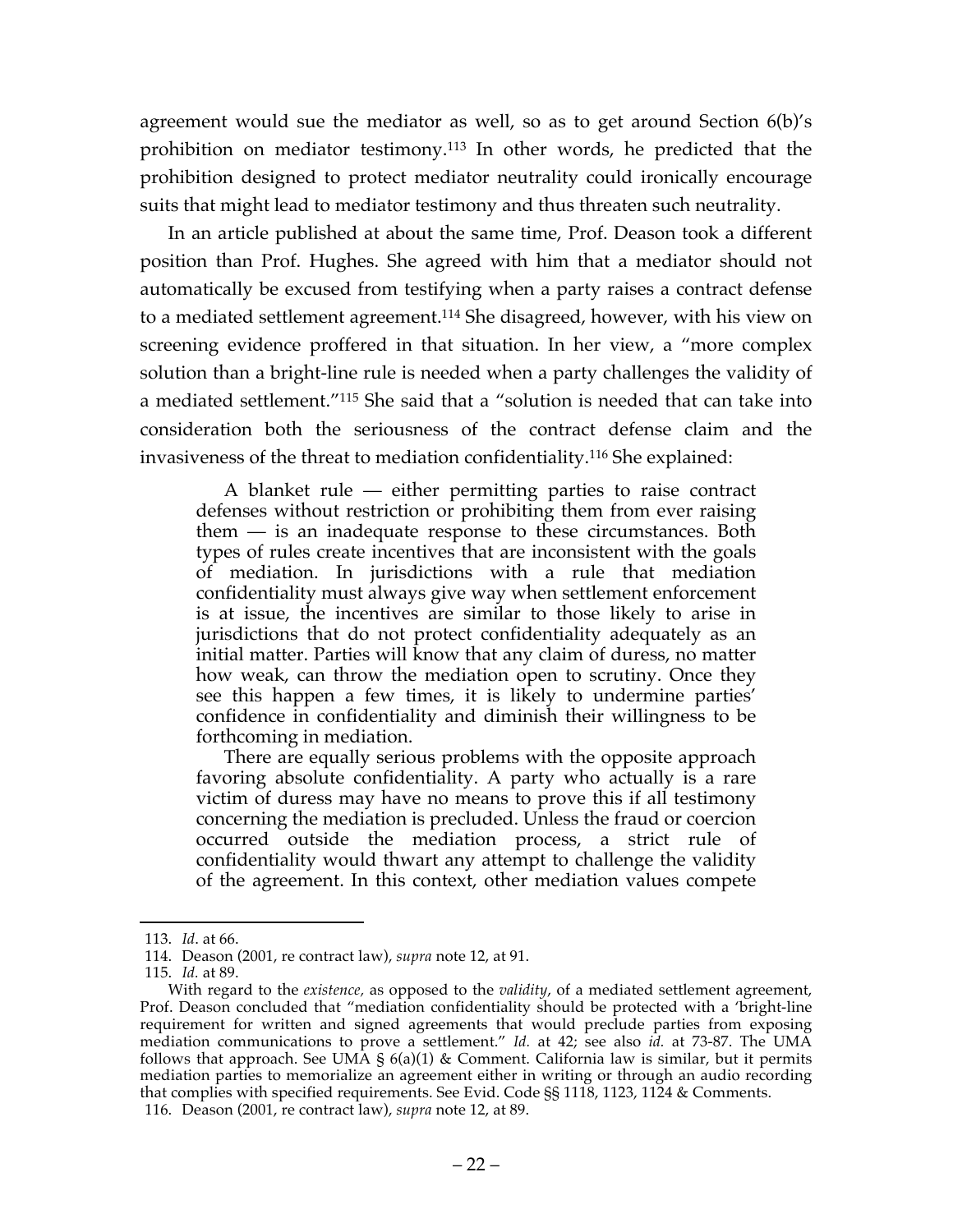with confidentiality. Mediation would no longer be a consensual process if a party could be tricked or forced into an agreement and have no recourse. In light of the potential consequences for the mediation process, precluding all exceptions to confidentiality is an untenable, as well as an impractical, solution.117

Prof. Deason further suggested that courts should implement such a balancing approach through "in camera methods, which can protect confidentiality while a court evaluates the need for mediation confidentiality in the world of contract doctrine."118 She also urged that "the balancing process should be nuanced enough to consider the special problems created by mediator testimony."119 Except with respect to the treatment of mediator testimony, she considered her recommendations to be "consistent with the approach of the Uniform Mediation Act."120

### *The California Approach and Scholarly Views on It*

In contrast to the UMA, California's main mediation confidentiality statute does not contain an exception for evidence proffered in connection with a challenge to a mediated settlement agreement.121 That means that parties cannot use mediation communications to challenge the enforcement of a mediated settlement agreement on the basis of traditional contract defenses such as fraud, duress, or unconscionability. They must rely solely on other evidence, which might in some instances hinder or even prevent them from proving legitimate claims.

The theory underlying the California approach is that mediation participants can protect themselves against fraud by ensuring that a mediated settlement agreement incorporates any representations they are relying upon in agreeing to its terms (e.g., an opponent's assertion that he is bankrupt). Similarly, if a mediation participant is feeling unduly pressured at a mediation, or considers proposed settlement terms outrageous, the participant can leave the mediation without settling. If there are instances in which a mediation participant is victimized despite such means of protection, the theory goes, that is an unfortunate but acceptable price for obtaining the benefits of mediation confidentiality (including assurance against "buyer's remorse").

 <sup>117.</sup> *Id.* at 89-90 (footnotes omitted).

<sup>118.</sup> *Id*. at 102.

<sup>119.</sup> *Id*. at 91.

<sup>120.</sup> *Id*. at 42; see also *id.* at 73, 91.

<sup>121.</sup> See Evid. Code §§ 1115-1128.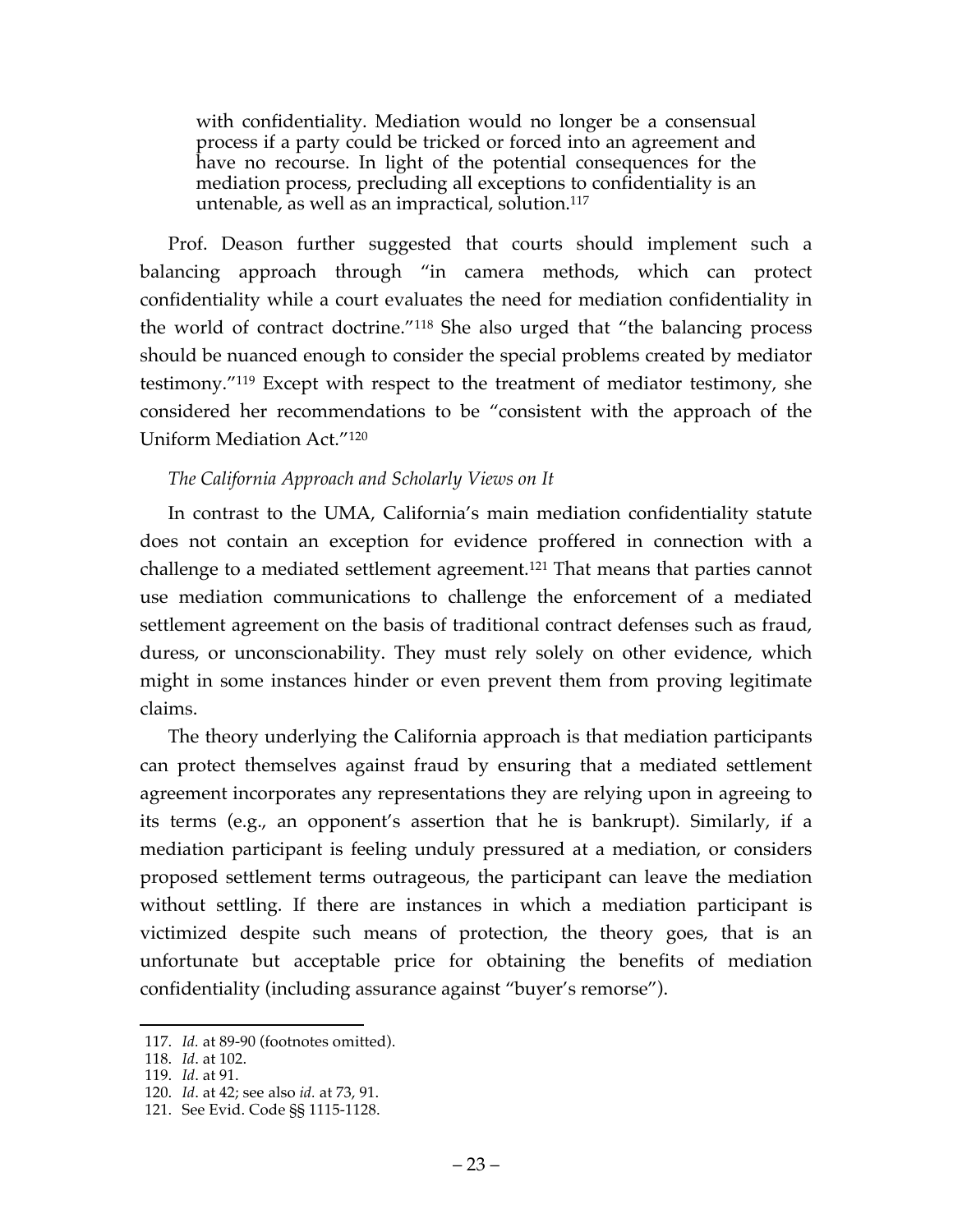In an article published a couple of years after the UMA was finalized, Prof. Peter Robinson (Pepperdine University School of Law) reached essentially the same conclusion as Prof. Deason: He urged that the UMA exception for challenging a mediated settlement agreement (UMA Section 6(b)) "should be adopted, but should also authorize mediator testimony."122 Much of his article describes and criticizes the alternative California approach.123

In particular, he described an assortment of cases from across the country in which a party challenged a mediated settlement agreement on one ground or another.124 He then contrasted how such cases "would be approached in two instances: the first is an unfettered application of contract law; the second is if the contested agreement had been created with the assistance of a mediator in a jurisdiction with strict confidentiality like California."125 In particular, he noted that the California approach could deprive a court of key information in considering a challenge to a mediated settlement agreement:

The discussions and negotiations in formulating the contract are frequently integral to a contract law analysis. The essentialness or materiality of a term could depend on whether that term had been discussed during the negotiations. The determination of duress or coercion requires evidence of the allegedly intimidating statements and behaviors and their impact on the coerced party. Whether a mistake was unilateral (relief generally not provided) or mutual (the agreement is voidable) could be decided by, among other things, whether the alleged mistaken term was discussed in the negotiations. Fraud can only be established by examining the alleged misrepresentation in a negotiation, the state of mind of the person making the representation, and the reasonableness of the reliance. Contracts against public policy, such as waiver of paternal rights without due process, require an examination of the disclosures and states of mind in the negotiations. Upon finding that a contractual term is ambiguous, the meaning is determined by determining the parties' intentions at the time of contract formation.

For agreements created in mediations, the discussions and negotiations formulating the agreement are likely to bear on the above types of issues and will almost certainly have occurred in the mediation.126

 <sup>122.</sup> Peter Robinson, *Centuries of Contract Common Law Can't Be All Wrong: Why the UMA's Exception to Mediation Confidentiality in Enforcement Proceedings Should be Embraced and Broadened,* 2003 J. Disp. Resol. 135, 173 (2003).

<sup>123.</sup> See *id.* at 137-68.

<sup>124.</sup> See *id.* at 143-48.

<sup>125.</sup> *Id.* at 148; see also *id.* at 148-68.

<sup>126.</sup> *Id.* at 159-60 (footnotes omitted).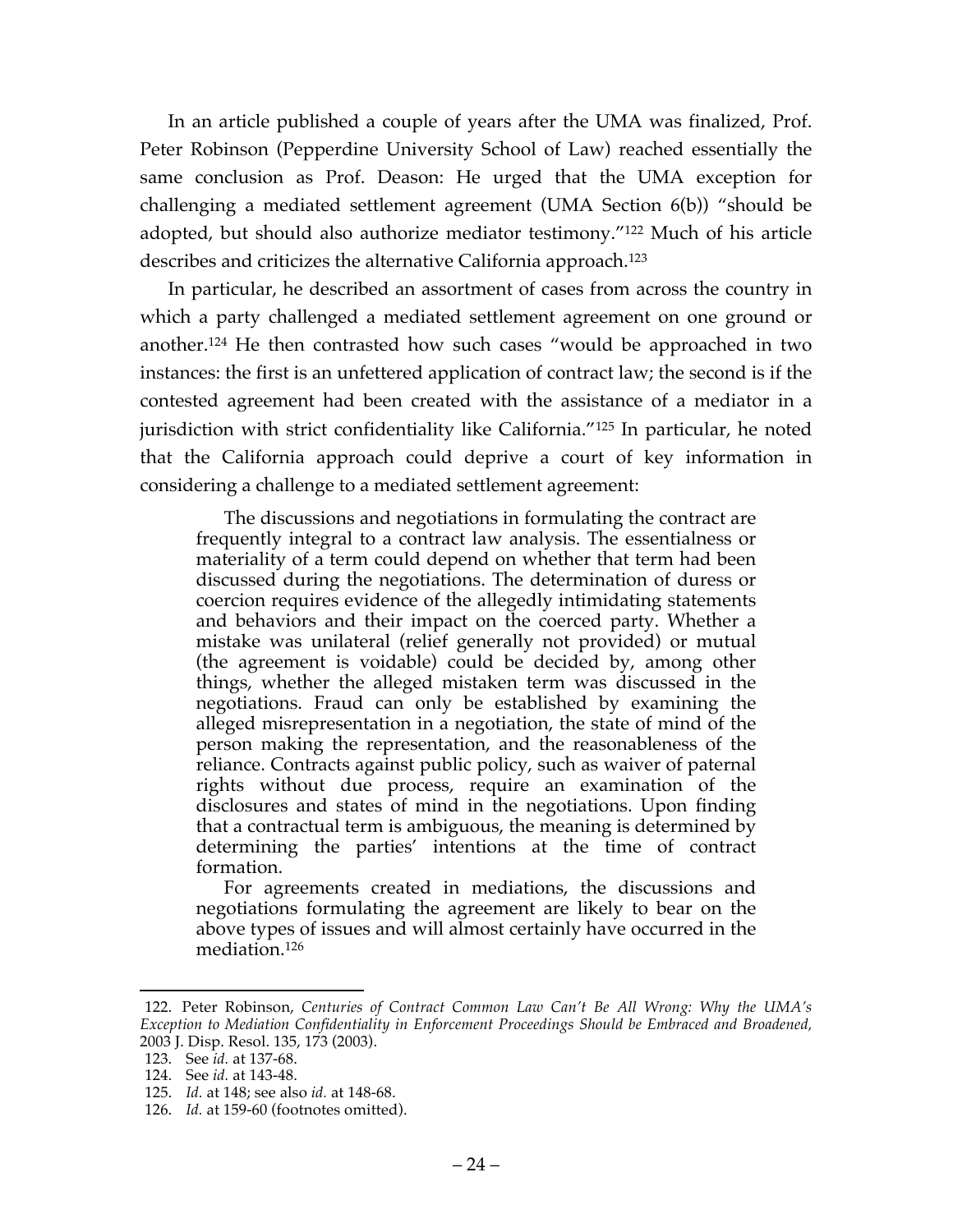He observed that "[w]hen a party is not permitted to disclose what happened in a mediation, he will be hard pressed to prove an alleged defect in the making or implementation of a mediated agreement."127

He thus concluded that "[b]y depriving courts of the information necessary to employ a standard contract law analysis, strict mediation confidentiality has the effect of transforming the mediated agreement into a 'super contract,'"<sup>128</sup> which leads to "absurd enforcement results."129 He warned that such "super contracts" have serious ramifications:

Strict mediation confidentiality essentially deprives mediation participants of many of the protections embodied in contract law principles.

Where protections are absent, *abuses could flourish*. While mediation confidentiality protects and empowers participants in their moment of apprehension, it also makes parties vulnerable to the unscrupulous in enforcement proceedings. For example, an individual intending abusive negotiation strategies (like fraud or coercion) could insist on negotiating in a mediation and then cling to his right of confidentiality when enforcing the suspect agreement. Mediation of transactional agreements and estate planning processes could expand as a way to increase the durability of those agreements/legal documents. Again, the unscrupulous heir planning to exert undue influence in the making of a will might request the participation of a "mediator" so the content of the estate planning conversations would be shielded.

Finally, the competent drafting of a mediated agreement must be emphasized. As a super contract, many of the usual remedies for incomplete drafting will not be available. For example, there is no remedy for a scrivener's \$600,000 error. Thus, mediation participants must employ a heightened degree of scrutiny when drafting and reviewing the mediated agreement in a strict mediation confidentiality jurisdiction.130

While warning of such potential abuses, Prof. Robinson also said that "[m]ediation confidentiality's interference with enforcement proceedings will be relatively rare because parties to a settlement agreement almost always voluntarily satisfy the terms of the settlement agreement."131

 <sup>127.</sup> *Id.* at 161.

<sup>128.</sup> *Id.*

<sup>129.</sup> *Id.* at 148.

<sup>130.</sup> *Id.* at 162-63 (emphasis added, footnotes omitted).

<sup>131.</sup> *Id.* at 142.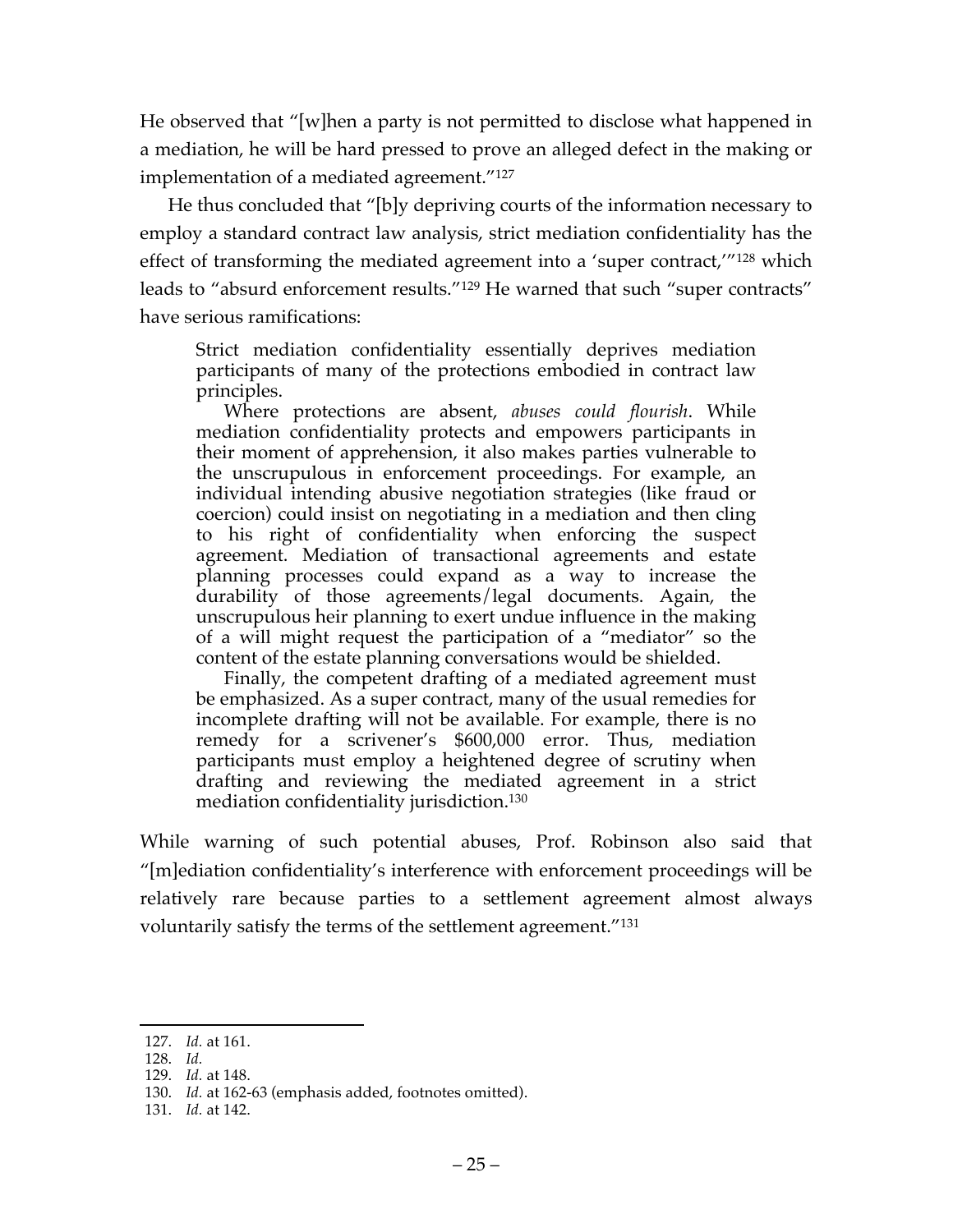In two later articles, Prof. van Ginkel expressed his support for Prof. Robinson's analysis.132 In the more recent one, which he submitted to the Commission in connection with this study, he pointed out that UMA Section 6(b) "would have protected Mr. Cassel's situation had California adopted the UMA, as he could have used the available evidence … and have challenged the settlement agreement."

### **Failure to Participate in a Court-Ordered Mediation in Good Faith**

A special type of misconduct is failure to participate in a court-ordered mediation in "good faith." This concept may vary from jurisdiction to jurisdiction, and could take a variety of forms, some of which could also be classified as professional misconduct if committed by an attorney or other professional. For example, a mediation participant might fail to show up at a court-ordered mediation, show up late, show up without authority to settle despite a court order to do so, fail to bring along an insurance representative or expert as the court directed, dress disrespectfully for the mediation, make disrespectful comments during the mediation, prolong the mediation process solely for purposes of delaying trial or obtaining information for use at trial, or the like.

It is possible to prove some of these types of misconduct without using any mediation communications. For example, if a party failed to comply with a court order to attend a mediation with the party's expert, a court could impose sanctions based on that non-communicative conduct. There would not be any need to introduce the substance of mediation communications.133

In other situations, however, evidence of mediation communications would be essential to prove an alleged failure to participate in good faith. For example, if a party made disrespectful comments during a mediation, that would be impossible to prove solely through non-communicative conduct.

Scholars have extensively debated the extent to which mediation communications should be admissible to prove an alleged failure to participate in a court-ordered mediation in good faith. Prof. Weston is one of the strongest advocates in favor of admissibility. In a 2003 article in *Harvard Negotiation Law Review,* she maintained that the question was of constitutional dimension,

 <sup>132.</sup> See van Ginkel (2014), *supra* note 62, at 122; Eric van Ginkel, *Mediation under National Law: United States of America,* IBA Legal Prac. Div. Mediation Comm. Newsletter 43, 51 (Aug. 2005). 133. See Foxgate Homeowners' Ass'n, Inc. v. Bramalea California, Inc., 26 Cal. 4th 1, 656 n.14, 25 P.3d 1117, 108 Cal. Rptr. 2d 642 (2001).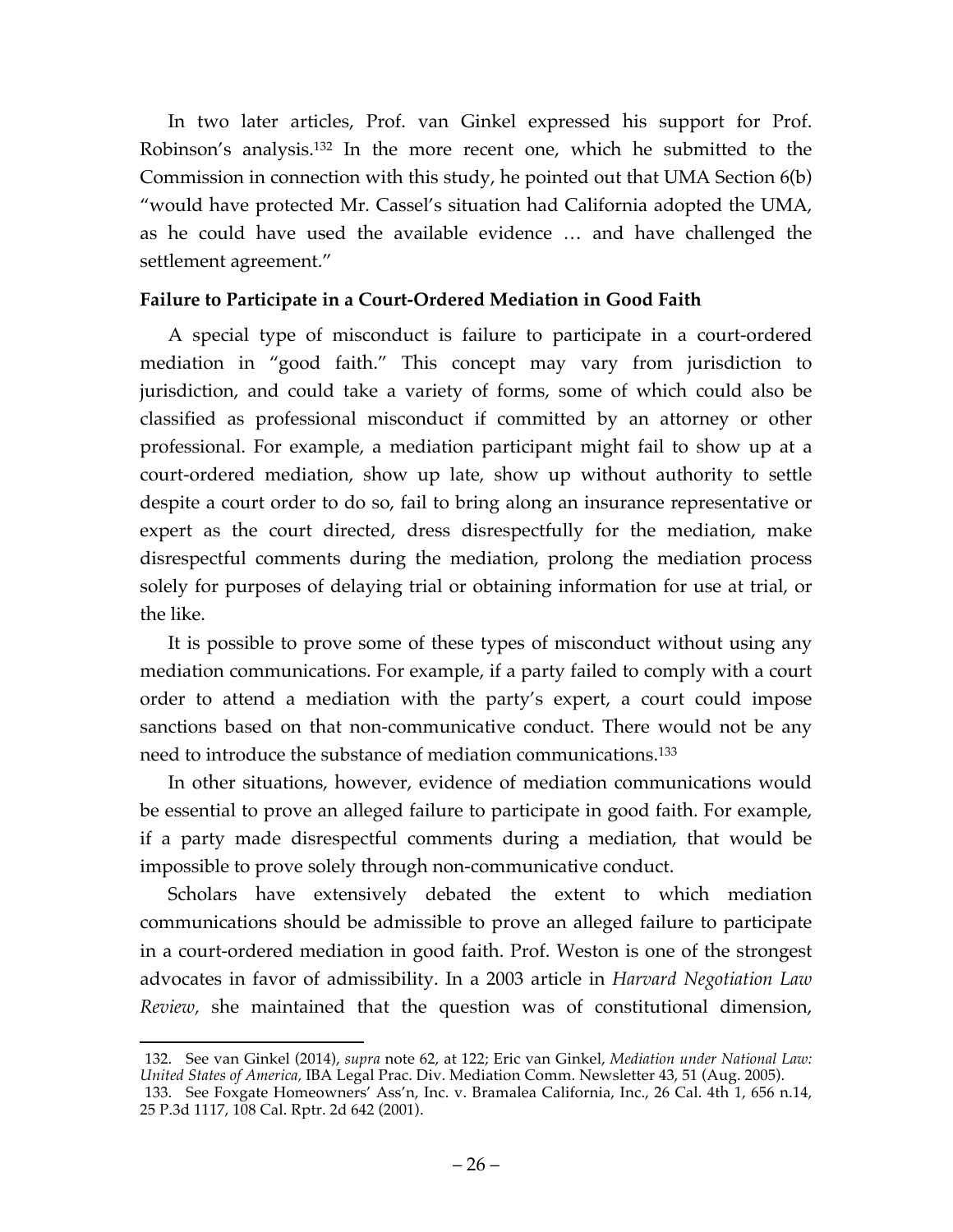because "[s]trong statutory protection for mediation confidentiality threatens a court's traditional power to monitor the litigation process and to sanction parties and attorneys when the offending conduct occurs in a court-connected mediation context."134 She explained that "separation of powers principles implicitly restrict enforcement of broad confidentiality statutes to the extent these provisions materially impair judicial power to sanction participant conduct in courtconnected dispute resolution proceedings."135

Prof. Weston thus concluded that "confidentiality legislation is implicitly, *but should be expressly,* 'qualified' to accommodate the judicial power to enforce its orders and conduct its judicial duties."136 More specifically, as previously mentioned,<sup>137</sup> she believes that mediation confidentiality statutes should not only "incorporate the exceptions set forth in the UMA," but should also include a provision that expressly permits use of mediation communications where necessary to ensure that courts can properly control judicial proceedings.138

In contrast, Prof. John Lande (University of Missouri School of Law) argued strongly against weakening mediation confidentiality to permit enforcement of a good faith participation requirement.139 In fact, he maintained that courts should not impose an imprecise good faith participation requirement; he suggested adoption of more clear-cut standards (e.g., a "Requirement of Mere Attendance for a Limited and Specified Time") instead.140 He summarized his concerns about a good faith requirement as follows:

A good-faith requirement in mediation is very troublesome. Although it may deter some inappropriate conduct, it also may stimulate even more. It risks undermining the interests of all the stakeholder groups of court-connected mediation, especially interests in the integrity of the mediation process and the courts.

… *Actively enforcing a good-faith requirement would subject all participants to uncertainty about the impartiality and confidentiality of*  the process and could heighten adversarial tensions and inappropriate pressures to settle cases. Although such a requirement could deter and punish truly egregious behavior in

 <sup>134.</sup> Weston, *supra* note 71, at 35.

<sup>135.</sup> *Id.* at 37.

<sup>136.</sup> *Id.*

<sup>137.</sup> See discussion of "Views on the UMA Approach to Allegations of Professional Misconduct" *supra.*

<sup>138.</sup> See Weston, *supra* note 71, at 76-77.

For another leading article expressing views similar to Prof. Weston's, see Kimberlee Kovach, *Good Faith in Mediation — Requested, Recommended, or Required? A New Ethic,* 38 S. Tex. L. Rev. 575 (1997).

<sup>139.</sup> See Lande, *supra* note 72.

<sup>140.</sup> See *id.* at 132-35; see generally *id.* at 126-39.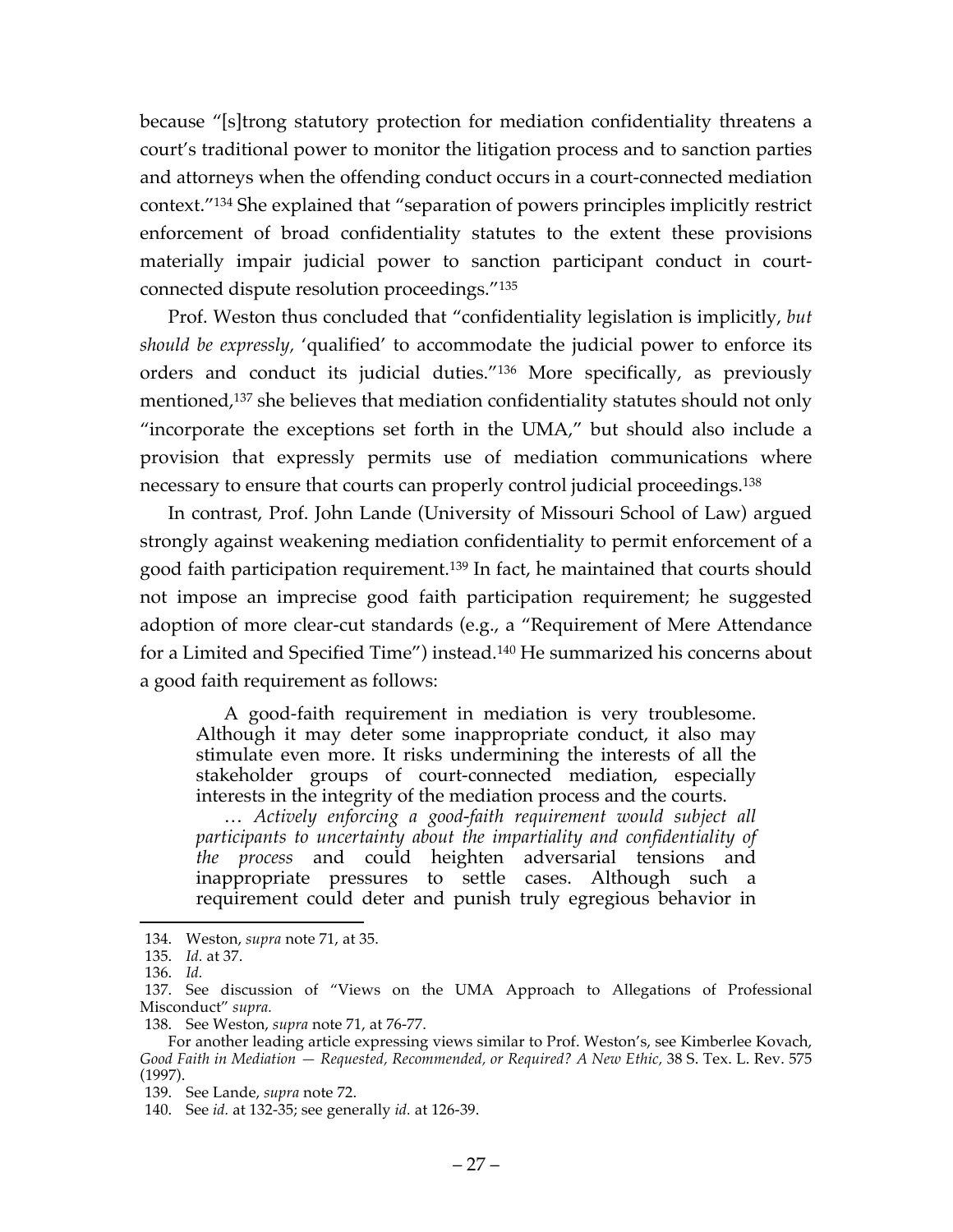what [a leading proponent] describes as a few cases, *it would do so at the expense of overall confidence in the system of mediation.* Barring evidence of a substantial number of problems of real bad faith (as opposed to loose litigation talk), *the large cost of a bad-faith sanctions regime is not worth the likely small amount of benefit,* especially considering the alternative policy options available.<sup>141</sup>

Prof. Weston is not alone in her viewpoint, and some commentators have taken intermediate positions.142 But the clear bulk of scholarly authority is more consistent with Prof. Lande's views; they reject the notion of reducing the protection for mediation communications so as to facilitate proof of bad faith conduct during mediation. As Prof. Cole put it:

Commentators debate the value of a requirement that parties mediate in good faith because proof that a party failed to mediate in good faith requires a court to inquire into the mediation process, arguably compromising the confidentiality of mediation communications. Moreover, such an inquiry may harm the mediator's reputation as a neutral third party if the good-faith requirement mandates that the mediator report whether or not a party has mediated in good faith. While many courts and legislatures continue to mandate good-faith participation in mediation, *most commentators and mediators would rather eliminate the requirement*. 143

California's approach, explained at length in the California Supreme Court's decision in *Foxgate Homeowners' Ass'n, Inc. v. Bramalea California, Inc.*, <sup>144</sup> is consistent with that majority perspective. For that reason, and because the resolution directing this study does not specifically require the Commission to examine the concept of failing to participate in a court-ordered mediation in "good faith," this memorandum does not further discuss that topic.

**The staff could provide additional information on the topic if the Commission so requests.** We are planning to discuss the proper scope of the Commission's study in another memorandum for the upcoming meeting (Memorandum 2015-34).

 <sup>141.</sup> *Id.* at 139-40 (emphasis added, footnotes omitted). For another leading article expressing views similar to Prof. Lande's, see Michael Dickey, *ADR Gone Wild: Is It Time for a Federal Mediation Exclusionary Rule?,* 25 Ohio St. J. on Disp. Resol. 713 (2010).

<sup>142.</sup> See, e.g., Samara Zimmerman, *Judges Gone Wild: Why Breaking the Mediation Confidentiality Privilege for Acting in "Bad Faith" Should be Reevaluated in Court-Ordered Mandatory Mediation,* 11 Cardozo J. Conflict Resol. 353 (2009).

<sup>143.</sup> Cole, *supra* note 10, at 1444 n.119 (emphasis added, citations omitted).

<sup>144.</sup> 26 Cal. 4th 1, 656 n.14, 25 P.3d 1117, 108 Cal. Rptr. 2d 642 (2001).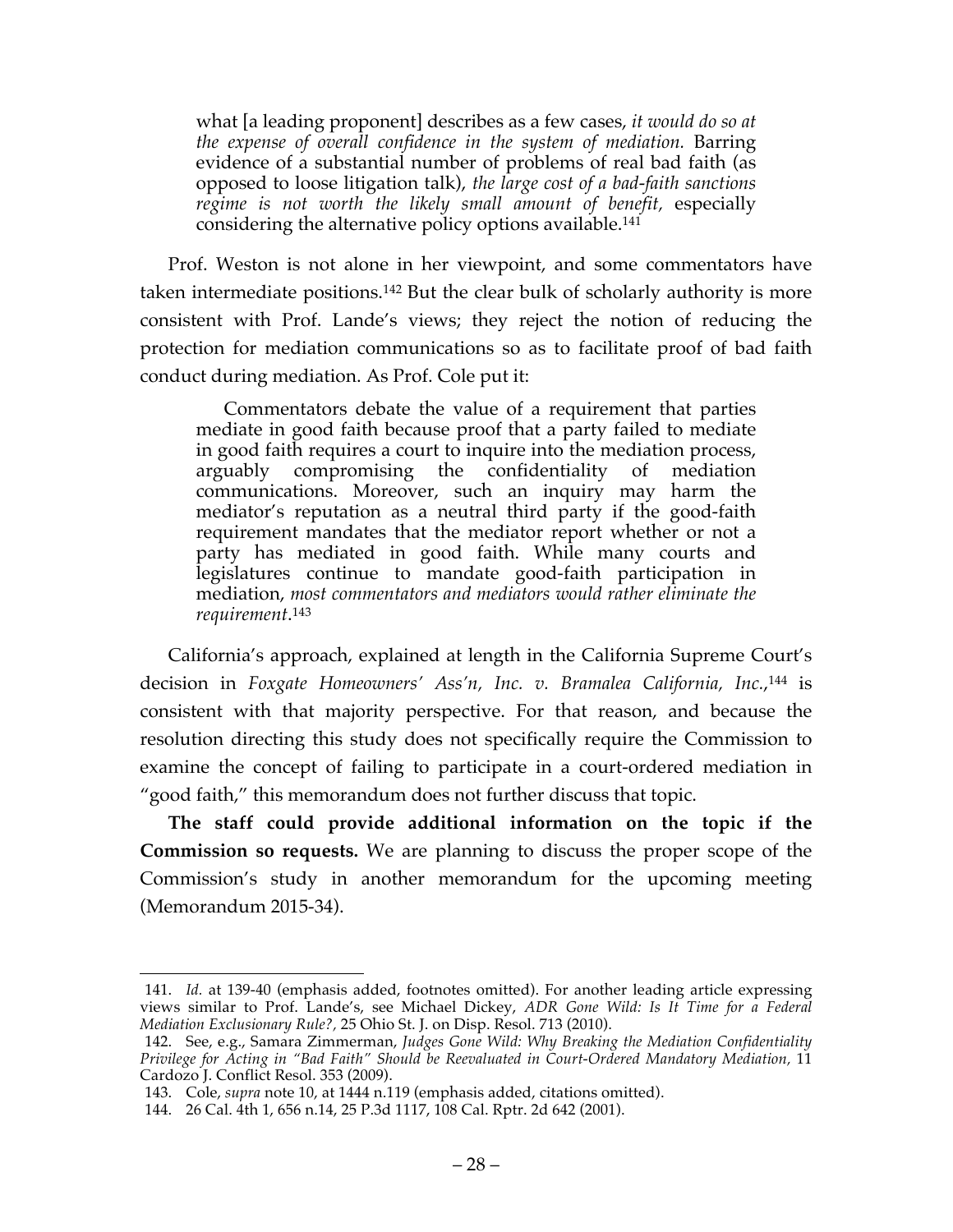### **Mediation Confidentiality and Criminal Conduct**

Another distinct category of misconduct is criminal conduct. With regard to the intersection of mediation confidentiality and criminal conduct, it is important to recognize that there are two basic sets of issues:

- (1) Should a provision protecting mediation communications be subject to any exceptions or limitations for communications that relate to criminal conduct?
- (2) To what extent may a party use mediation communications in a criminal case?

Before considering what scholars have said about these points, it may be helpful to review how California law and the UMA address them. We start by describing California law, because it is simpler than the UMA in this regard.

*California Law on the Intersection of Mediation Confidentiality and Criminal Conduct*

Subdivision (a) of Evidence Code Section 1119 restricts the admissibility and disclosure of "evidence of *anything said or any admission made* for the purpose of, in the course of, or pursuant to, a mediation or mediation consultation."145 Subdivision (b) restricts the admissibility and disclosure of any "*writing … that is prepared* for the purpose of, in the course of, or pursuant to, a mediation or a mediation consultation."146

The wording of both provisions is broad enough to encompass mediation communications that relate to criminal conduct. The Evidence Code does not include any exception specifically for mediation communications relating to criminal conduct (or a subcategory of such communications). As a general rule, then, mediation communications relating to criminal conduct are not admissible or subject to disclosure in a *noncriminal* proceeding in California.

The same is not true in a *criminal* case. As previously discussed,<sup>147</sup> subdivisions (a) and (b) of Section 1119 only restrict the admissibility and disclosure of mediation evidence in a noncriminal proceeding. They do not

 <sup>145.</sup> Emphasis added.

<sup>146.</sup> Emphasis added.

<sup>147.</sup> Section 1119 is also inapplicable to a proceeding in family conciliation court or a mediation of child custody or visitation issues. See Evid. Code § 1117(b)(1). For the treatment of mediation evidence proffered in a juvenile delinquency proceeding, see Rinaker v. Superior Court, 62 Cal. App. 4th 155, 74 Cal. Rptr. 2d 464 (1998).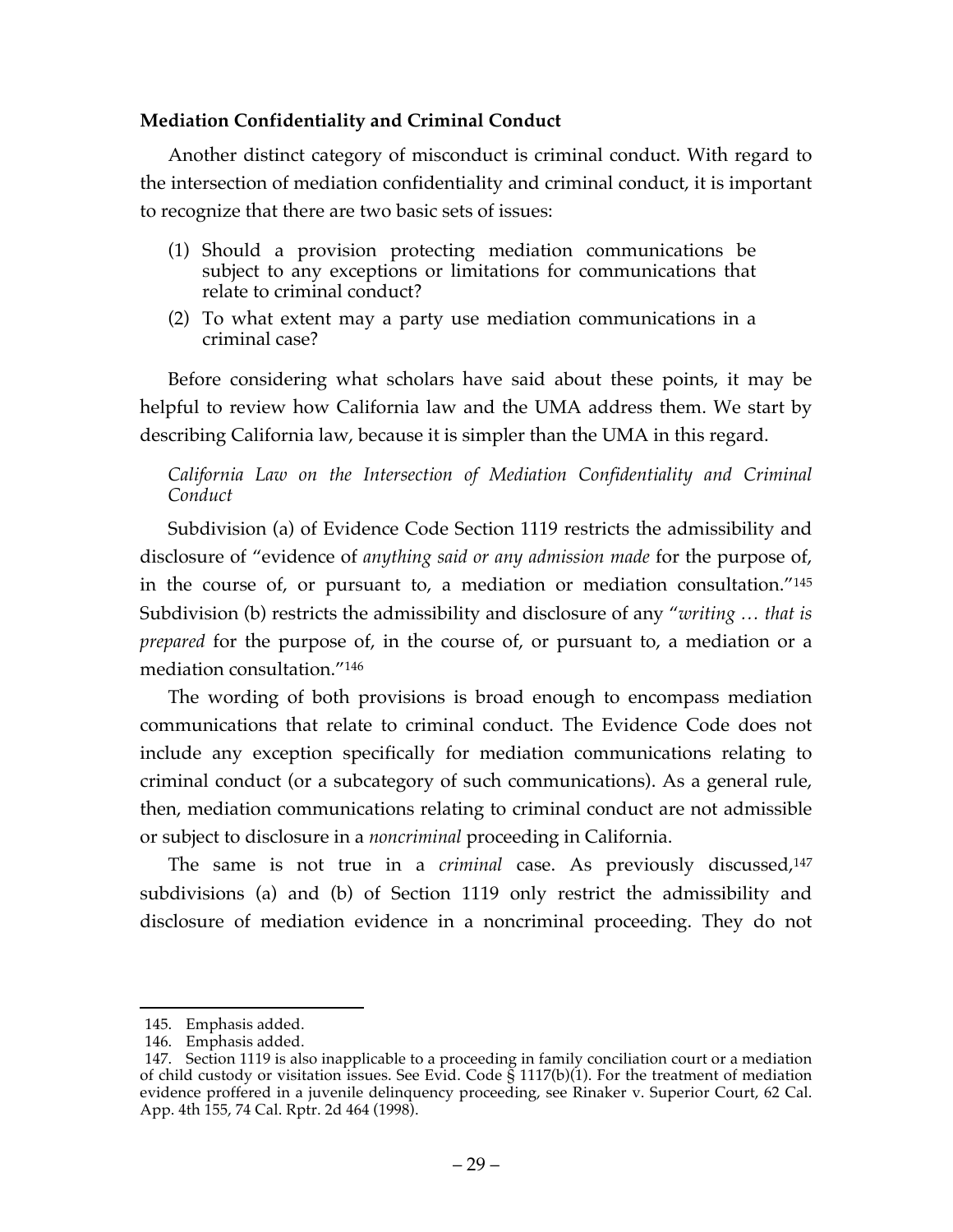restrict the admissibility or disclosure of mediation evidence in a criminal case, *regardless* of the nature of that evidence.148

*The UMA's Treatment of the Intersection of Mediation Confidentiality and Criminal Conduct*

In general, any "mediation communication"149 is privileged under the UMA. <sup>150</sup> Among other exceptions, however, there is no privilege for a mediation communication that is:

- "[A] threat or statement of a plan to inflict bodily injury or commit a crime of violence."151
- "[I]ntentionally used to plan a crime, attempt to commit or commit a crime, or to conceal an ongoing crime or ongoing criminal activity."152

Thus, a party could introduce or obtain disclosure of those types of mediation communications in a *noncriminal* proceeding in a UMA jurisdiction.

Further, UMA Section 6(b)(1) creates another exception, which applies in specified circumstances in certain criminal cases:

(b) There is no privilege under Section 4 if a court, administrative agency, or arbitrator finds, after a hearing in camera, that the party seeking discovery or the proponent of the evidence has shown that *the evidence is not otherwise available*, that *there is a need for the evidence that substantially outweighs the interest in protecting confidentiality, and* that the mediation communication is *sought or offered in*:

(1) *a court proceeding involving a felony [or misdemeanor]* ….153

 <sup>148.</sup> See discussion of "Views on California's Approach to Allegations of Professional Misconduct" *supra*.

Subdivision (c) of Section 1119 says that "[a]ll communications, negotiations, or settlement discussions by and between participants in the course of a mediation or a mediation consultation shall remain confidential." To the best of the staff's knowledge, the California Supreme Court has not explained what that provision means with regard to criminal cases and evidence of criminal conduct. We could explore this point further if the Commission is interested.

<sup>149.</sup> For the definition of "mediation communication," see UMA § 2(2).

<sup>150.</sup> UMA § 4.

<sup>151.</sup> UMA § 6(a)(3).

<sup>152.</sup> UMA § 6(a)(4).

The UMA also includes another exception that might be pertinent: Subject to specified limitations, there is no privilege for a mediation communication that is "sought or offered to prove or disprove abuse, neglect, abandonment, or exploitation in a proceeding in which a child or adult protective services agency is a party." UMA § 6(a)(4). In all likelihood, such "abuse, neglect, abandonment, or exploitation" would often, if not invariably, constitute criminal conduct.

<sup>153.</sup> Emphasis added.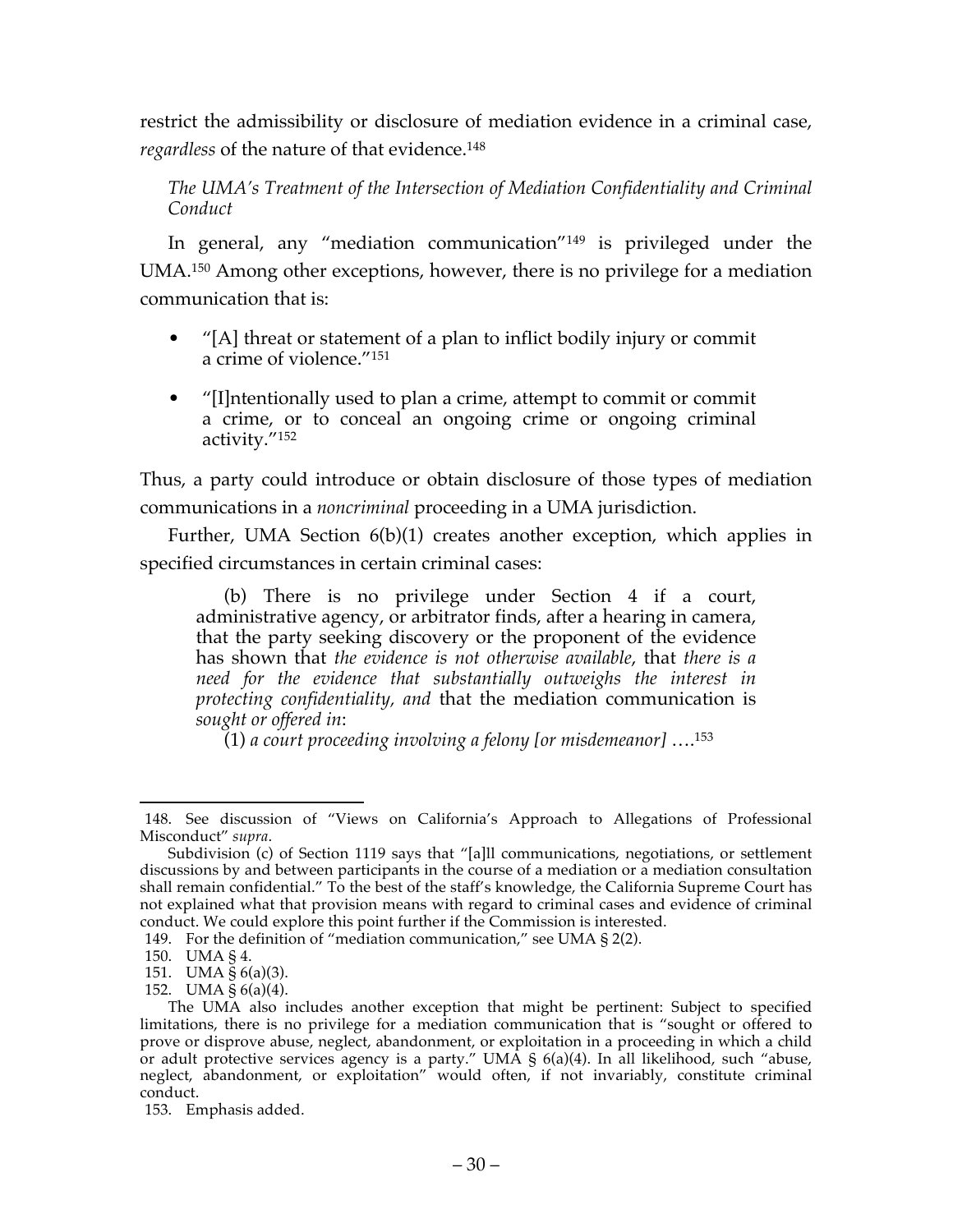The UMA drafters put brackets around the phrase "or misdemeanor" to indicate that enacting jurisdictions could choose whether the provision should apply to "a court proceeding involving a … misdemeanor," as well as "a court proceeding involving a felony."

The accompanying Comment offers the following explanation for this provision:

… [T]he Act affords *more specialized treatment for the use of mediation communications in subsequent felony proceedings, which reflects the unique character, considerations, and concerns that attend the need for evidence in the criminal process*. States may also wish to extend this specialized treatment to misdemeanors, and the Drafters offer appropriate model language for states in that event.

*Existing privilege statutes are silent or split* as to whether they apply only to civil proceedings, apply also to some juvenile or misdemeanor proceedings, or apply as well to all criminal proceedings. *The split among the States reflects clashing policy interests.* On the one hand, mediation participants operating under the benefit of a privilege might reasonably expect that statements made in mediation would not be available for use in a later felony prosecution. The candor this expectation promotes is precisely that which the mediation privilege seeks to protect. It is also the basis upon which many criminal courts throughout the country have established victim-offender mediation programs, which have enjoyed great success in misdemeanor, and, increasingly, felony cases. Public policy, for example, specifically supports the mediation of gang disputes, and these programs may be less successful if the parties cannot discuss the criminal acts underlying the disputes.

On the other hand, society's need for evidence to avoid an inaccurate decision is greatest in the criminal context — both for evidence that might convict the guilty and exonerate the innocent — because the stakes of human liberty and public safety are at their zenith. For this reason, even without this exception, the courts can be expected to weigh heavily the need for the evidence in a particular case, and sometimes will rule that the defendant's constitutional rights require disclosure.

After great consideration and public comment, the Drafting Committees decided to *leave the critical balancing of these competing interests to the sound discretion of the courts to determine under the facts and circumstances of each case.* It is drafted in a manner to ensure that both the prosecution and the defense have the same right with respect to evidence, thus assuring a level playing field. In addition, it puts the parties on notice of this limitation on confidentiality.154

 <sup>154.</sup> Emphasis added, citations omitted.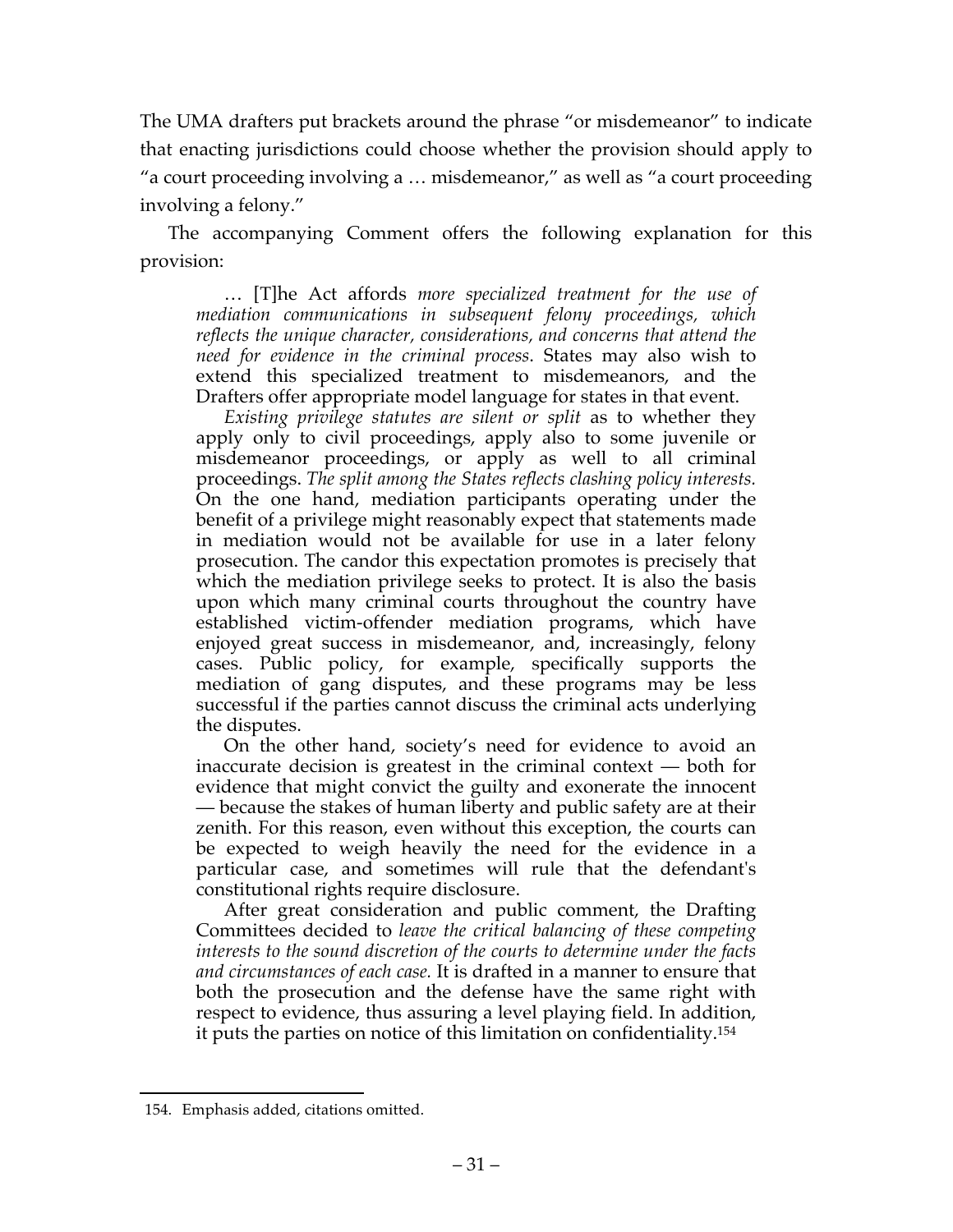Thus, this UMA exception permits introduction or disclosure of mediation evidence only in certain criminal cases under specified circumstances. In contrast, California's mediation confidentiality law does not appear to impose any restriction on the admissibility or disclosure of mediation evidence in a criminal case.

### *Scholarly Commentary on the Intersection of Mediation Confidentiality and Criminal Conduct*

As the above-quoted Comment states, there are diverse views on the intersection of mediation confidentiality and criminal conduct. A few examples may suffice to give the Commission a flavor for the situation.

Well before the UMA was drafted, Prof. Kirtley criticized the concept of protecting mediation communications only in a civil case. He acknowledged that a statute using that approach "may reflect a policy judgment that the criminal justice system's need for access to mediation information outweighs the benefit of preserving mediation confidentiality."155 But he warned that the approach would produce a chilling effect upon mediation discussions.156

In a post-UMA article in *Rutgers Law Review,* mediator Rebecca Hiers made the same point about the danger of chilling mediation discussions by making mediation confidentiality inapplicable in a criminal case. <sup>157</sup> She was also critical of the UMA approach, however, arguing that Section 6(b)'s after-the-fact balancing approach would undermine the mediation privilege by making it unpredictable, contrary to the United States Supreme Court's admonition that an "uncertain privilege, or one which purports to be certain but results in widely varying applications by the courts, is little better than no privilege at all."158 In addition, Ms. Hiers raised many questions about the proper treatment of mediation communications in which a person threatens violence<sup>159</sup> or admits past criminal conduct.160

Other commentators have also criticized UMA Section 6(b), <sup>161</sup> but it has support as well.162 One commentator (Shawn Davisson, then a federal law clerk)

 <sup>155.</sup> Kirtley, *supra* note 7, at 28.

<sup>156.</sup> *Id.* at 29.

<sup>157.</sup> Hiers, *supra* note 64, at 580 (In jurisdictions where mediation privilege is expressly limited to civil proceedings, "open and honest discussions likely would be chilled regarding civil issues where parallel criminal charges could lie.").

<sup>158.</sup> Hiers, *supra* note 64, at 567-73.

<sup>159.</sup> *Id.* at 578-86.

<sup>160.</sup> Jaffee v. Redmond, 518 U.S. 1, 18 (1996).

<sup>161.</sup> See Shannon, *supra* note 61, at 94-96, 99-101; see also Laflin, *supra* note 62, at 968-70, 978, 980, 982, 984.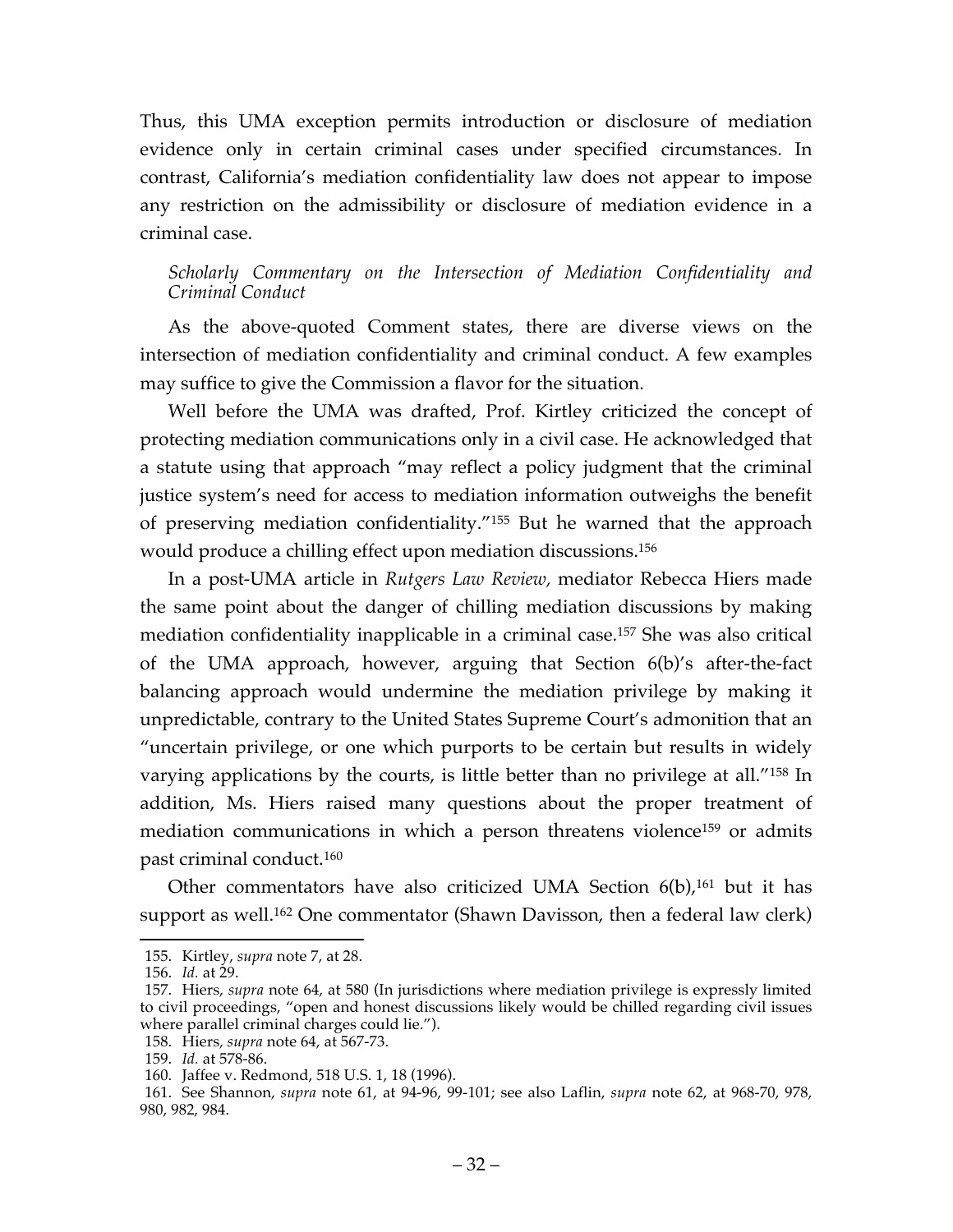maintained that the UMA privilege "is *unconstitutional* as applied to criminal proceedings, or at the very least undesirable from a justice perspective."163 He primarily contended that "the burden of proof required to overcome the mediation privilege in a criminal proceeding under the UMA — i.e., 'substantially outweighs' — is an unconstitutional and undesirable threshold."164 Focusing on a criminal defendant's rights to compulsory process, confrontation, a fair trial, and due process, he explained:

The UMA standard, which places a strong benefit of the doubt in favor of inadmissibility, violates the Constitution because it forces courts to balance from an uneven starting point. In creating a "substantially outweighs" test, the UMA approach universally places the interests of mediation above the interests of justice and the constitutional rights of the accused.165

Mr. Davisson further argued that Section 6(b)'s optional distinction between misdemeanors and felonies "is not prudent in the context of evidentiary privileges."166

The resolution directing this study asks the Commission to examine the relationship between mediation confidentiality and "attorney malpractice and other misconduct." That phrase might be broad enough to include criminal conduct, or at least criminal acts committed by attorneys during mediation. However, the resolution does not specifically refer to criminal conduct. Despite the many public comments submitted to the Commission, there is no indication of significant dissatisfaction with California's rule that mediation communications are not admissible or subject to disclosure in a criminal case.

Consequently, this memorandum does not further explore scholarly writings on the extent to which a party may use mediation communications in a criminal case. For similar, though perhaps less compelling, reasons, the memorandum does not provide additional information about scholarly writings on whether a provision protecting mediation communications should be subject to any exceptions or limitations for communications that relate to criminal conduct.

 <sup>162.</sup> See, e.g., Reuben, *supra* note 6, at 122-23.

<sup>163.</sup> See Shawn Davisson, *Balancing the Scales of "Confidential" Justice: Civil Mediation Privileges in the Criminal Arena – Indispensable, Impracticable, or Merely Unconstitutional?,* 38 McGeorge L. Rev. 679, 683 (2007) (emphasis added).

<sup>164.</sup> *Id.*

<sup>165.</sup> *Id.* at 715 (footnotes omitted).

<sup>166.</sup> *Id.* at 714; see also *id.* at 720-21.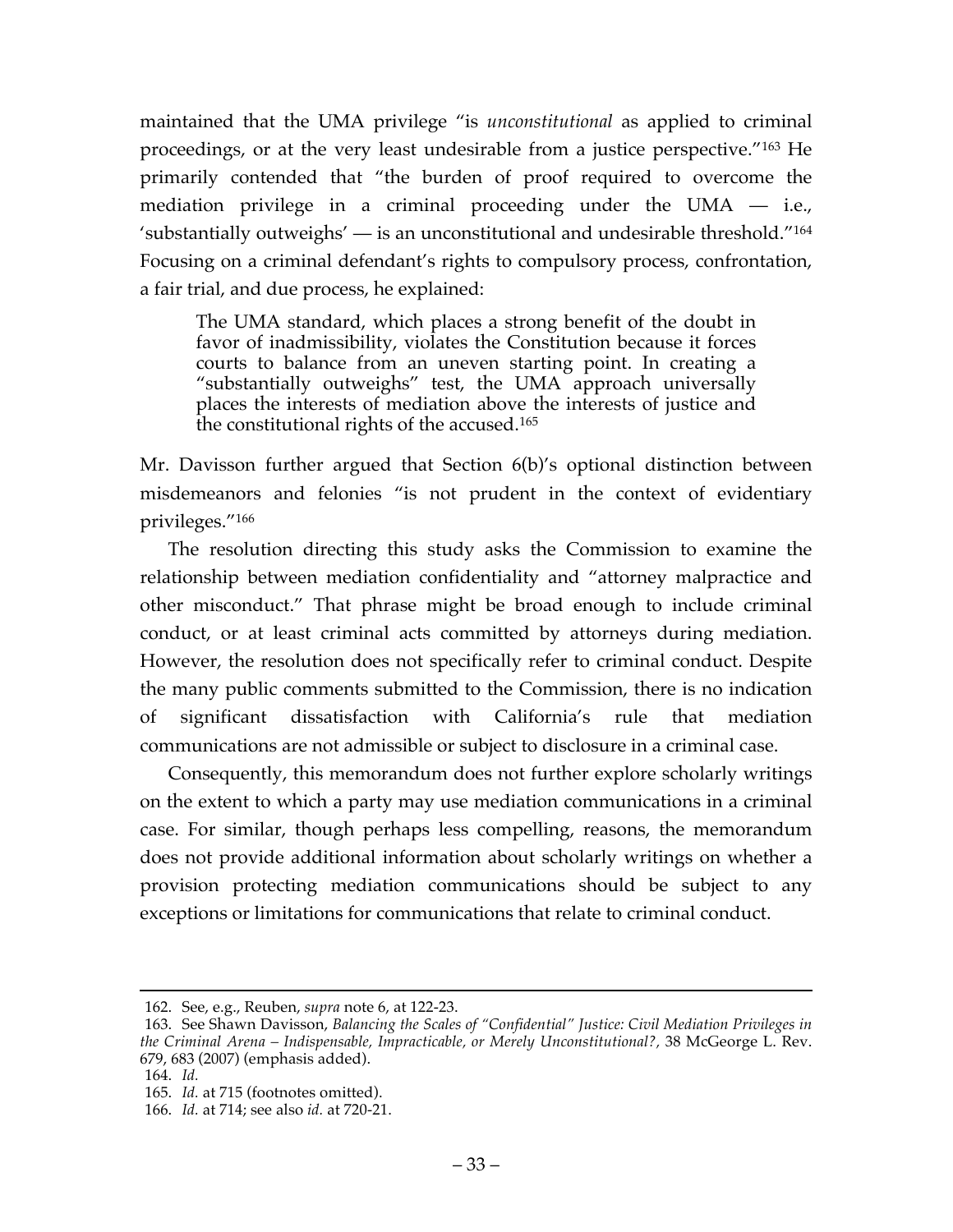**The staff could provide further information on those matters if the Commission would find it helpful.** As previously noted, we plan to discuss the proper scope of the Commission's study in another memorandum for the upcoming meeting (Memorandum 2015-34).

#### *IN CAMERA* PROCEEDINGS

On a number of occasions during the Commission's study, one or more people (most notably, Stanford law student Amelia Green)167 have raised the possibility of having a court conduct an *in camera* hearing to determine whether to admit or order disclosure of mediation communications bearing on attorney malpractice or other misconduct. As discussed above, the UMA (enacted in eleven states plus the District of Columbia) calls for an *in camera* hearing in two contexts: (1) when a party seeks or proffers mediation evidence in connection with a challenge to the enforcement of a mediated settlement agreement<sup>168</sup> and (2) when a party seeks or proffers mediation evidence in a felony case (or, in some jurisdictions, a misdemeanor case).<sup>169</sup> A number of other states also have rules or statutes that call for an *in camera* hearing on the admissibility or discoverability of mediation evidence, at least in some circumstances.170 In addition, a few courts have followed such an approach on their own initiative.<sup>171</sup>

What has the academic community said about using *in camera* hearings in connection with mediation confidentiality issues? The staff's research suggests that the concept has considerable support, at least in some contexts.

As previously discussed, for example, Prof. Kirtley, Prof. Hughes, and Prof. Deason all voiced support for having a court conduct an *in camera* hearing when a party seeks or proffers mediation evidence in connection with a challenge to the enforcement of a mediated settlement agreement.172 Ms. Hiers took the same position in her article in *Rutgers Law Review.*<sup>173</sup> Similarly, in proposing a

 <sup>167.</sup> See Memorandum 2015-13, p. 2 & Exhibit pp. 1-20.

<sup>168.</sup> UMA § 6(b)(2).

<sup>169.</sup> UMA § 6(b)(1).

<sup>170.</sup> Those states are Alabama, Arkansas, Louisiana, Michigan, Mississippi, New Mexico, Texas and Wisconsin. See Memorandum 2014-35, Attachment pp. 5-42; Memorandum 2014-44.

<sup>171.</sup> See Rinaker v. Superior Court, 62 Cal. App. 4th 155, 74 Cal. Rptr. 2d 464 (1998); see also Olam v. Congress Mortgage Co., 68 F. Supp. 2d 1110 (N.D. Cal. 1999) (following similar approach).

<sup>172.</sup> See discussion of "Contract Defense or Other Challenge to a Mediated Settlement Agreement" *supra.*

<sup>173.</sup> Hiers, *supra* note 64, at 578 ("Establishment of a well-defined process for judicial review of mediated agreements, if challenged for duress, fraud, or other misconduct, … could be very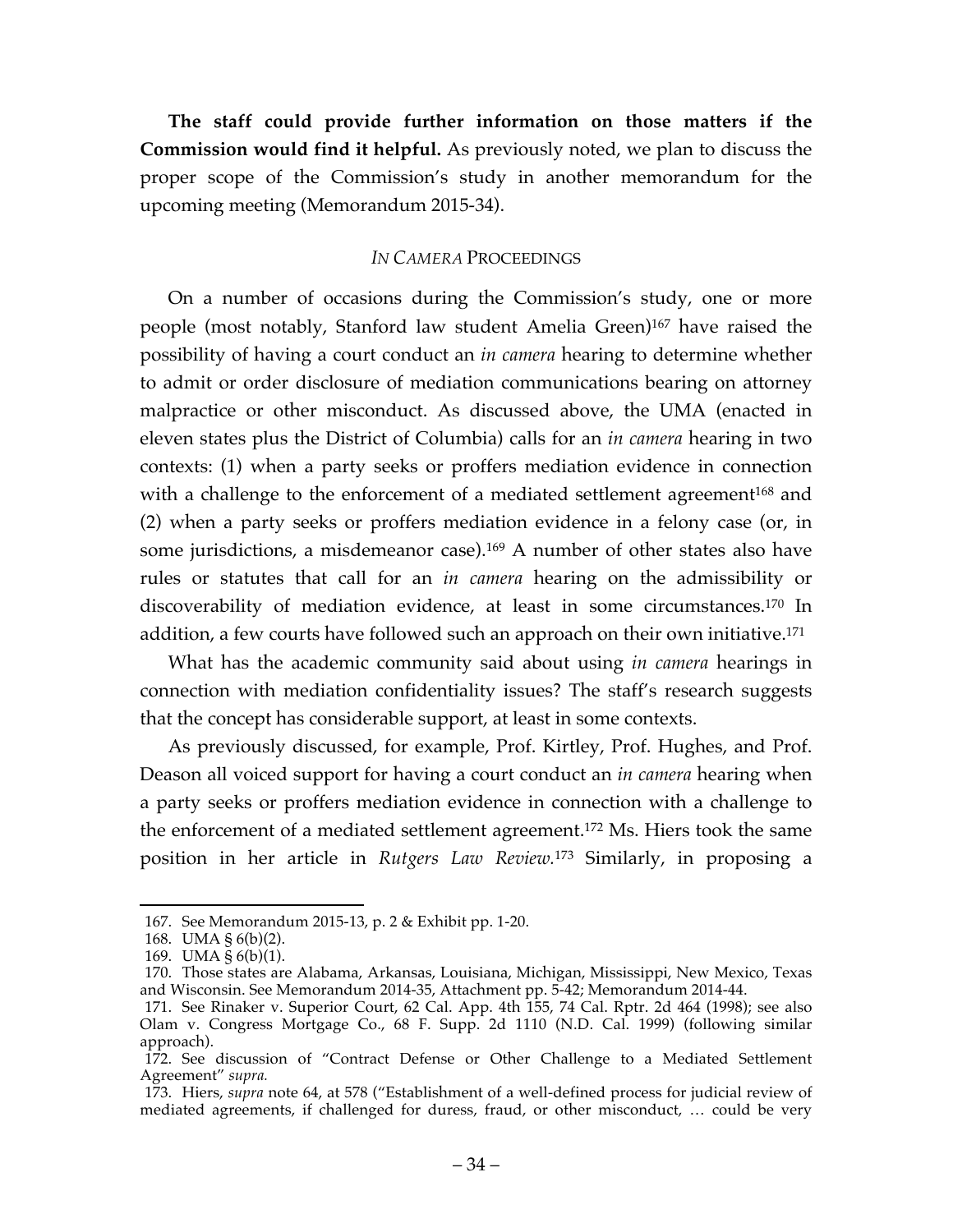mediation confidentiality exception to facilitate proof of failure to mediate in good faith, Prof. Weston maintained that a judge hearing mediation communications could "minimize deleterious effects by adopting appropriate safeguards to shield the information from unnecessary public disclosure, such as an in camera sanctions hearing conducted by a judge who will not preside over the merits of the case."174 In the same vein, Prof. Cole suggested an "in camera hearing format" as a better alternative than California's strict approach to mediation confidentiality.175

Prof. Deason pointed out, however, that "[n]ot all commentators view the idea of a preliminary in camera examination favorably."176 She specifically noted that some scholars had criticized the United States Supreme Court's position that a trial court may conduct an *in camera* examination of communications that allegedly fall into the crime-fraud exception to the attorney-client privilege. According to her, those scholars argued that "by allowing in camera review before an exception is established, the Court undermined clients' trust that their privileged information will go no further than their attorney."177 She contrasted the Court's approach to the *in camera* approach she was advocating, which would be more demanding:

The Court permits this review … on a weak standard that requires only that it "may reveal" evidence to substantiate the claim for an exception to the privilege. Following the Olam example, the in camera review suggested here would occur only after a preliminary

Lande, *supra* note 72, at 105-06 (footnotes omitted).

helpful. Such a process could ensure that such a review would be held *in camera* and also would allow the parties to request to have that record sealed, if appropriate.").

<sup>174.</sup> Weston, *supra* note 71, at 78; see also Zimmerman, *supra* note 142, at 382 (proposing different *in camera* approach for addressing claims of bad faith conduct in mediation).

Unlike Prof. Weston, Prof. Lande argued that there should not be a good faith requirement in mediation. See discussion of "Failure to Participate in Court-Ordered Mediation in Good Faith" *supra*. In so doing, Prof. Lande criticized Prof. Weston's proposed *in camera* approach. Specifically, he pointed out that the UMA's *in camera* approach was more protective than Prof. Weston's proposed approach (based on *Rinaker* and *Olam*) in two ways:

First, under the UMA in camera procedure, evidence may be admitted only if the "need for the evidence substantially outweighs the interest in protecting confidentiality." Rinaker and Olam do not include such a requirement. Second, under the UMA, courts may admit evidence of mediation communications only if the evidence is not otherwise available. Rinaker and Olam permit exceptions to confidentiality even if there is other evidence to establish the facts sought to be established with the mediation communications.

<sup>175.</sup> Cole, *supra* note 10, at 1456.

<sup>176.</sup> Deason (2001, re contract law), *supra* note 12, at 101.

<sup>177.</sup> *Id.*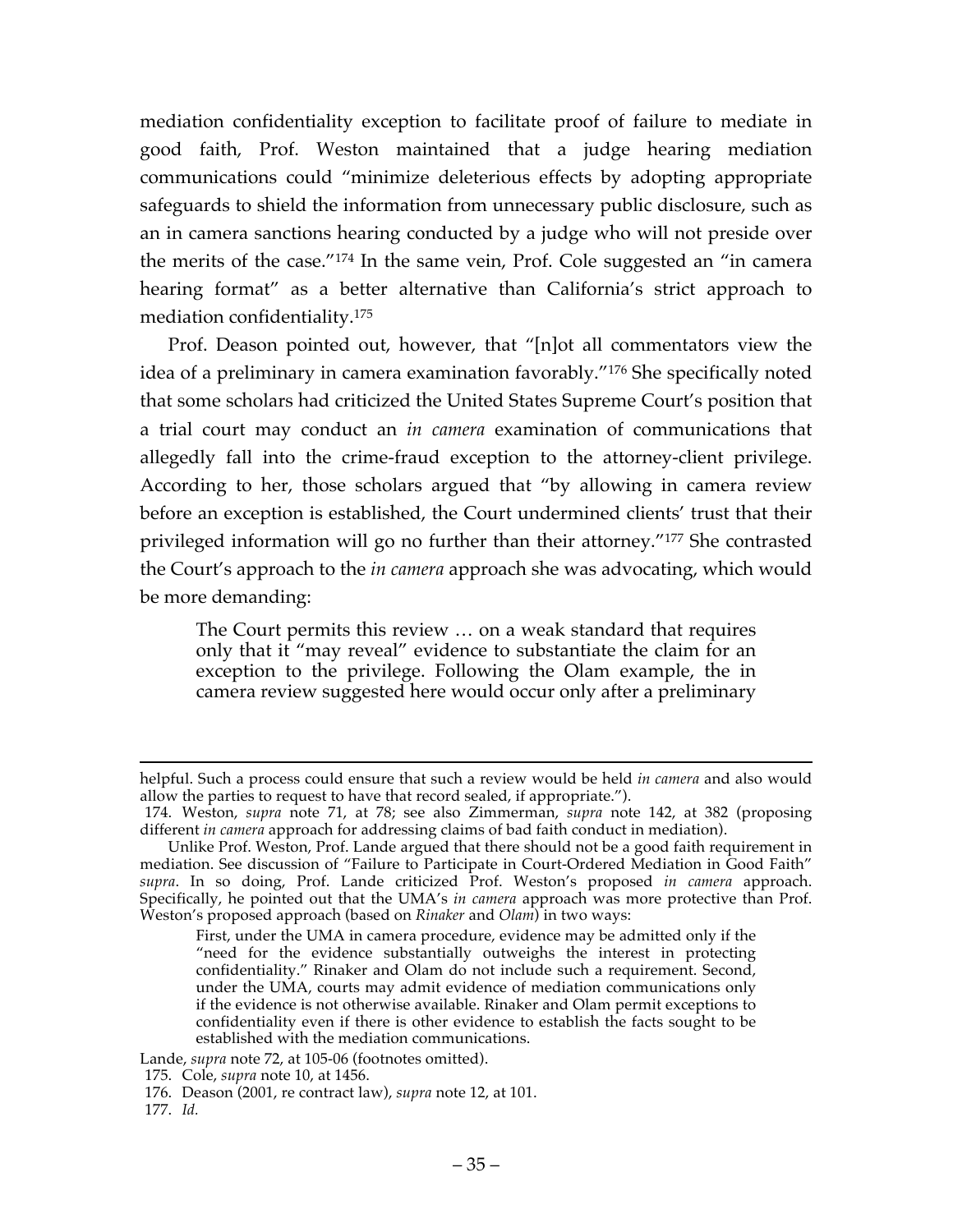balancing has determined the benefit of lifting confidentiality from the evidence.178

Prof. Deason's comments about the nature of the *in camera* process are a good reminder that such a procedural step could take many different forms. **If the Commission decides to propose that type of approach, it should carefully consider and specify the details of how it would work.**<sup>179</sup>

### INFORMING PARTICIPANTS ABOUT THE EXTENT OF PROTECTION

In addition to expressing views on the extent to which mediation communications should be kept confidential or otherwise protected, the members of the academic community have commented on a related matter: What a mediator or attorney should tell prospective mediation parties about how much protection their mediation communications will receive. The possibility of mandating certain disclosures about mediation confidentiality has surfaced repeatedly in the Commission's study. It is therefore appropriate to examine what scholars have said on the subject.

On this topic, the scholarly commentary appears to be unanimous. The articles that touch on it all emphasize the importance of being upfront and honest with prospective mediation parties by accurately informing them, before a mediation begins, about the extent of protection that their mediation communications will receive.

A 1991 Comment published in the *Journal of Dispute Resolution* put it this way:

No mediator can tell a client with complete confidence that everything said during the course of the mediation will remain confidential in all circumstances. Topicality requirements or definitional technicalities pose serious threats to absolute confidentiality, even in states with blanket confidentiality statutes. It is very likely that there are mediators practicing today who know that and still induce their clients to disclose embarrassing and potentially damaging information with promises of confidentiality. Such mediators should realize that they incur a duty on such promises and may find themselves defending suits for breach of contract, invasion of privacy, or fraud.…

Mediation is communication. It often requires disclosure of embarrassing and potentially damaging information. Such self-

 <sup>178.</sup> *Id.*

<sup>179.</sup> See generally Amelia Green, *Mediation Confidentiality and Attorney Malpractice: The Potential for the Use of* In Camera *Proceedings to Balance Confidentiality with Accountability,* at 17-18 (Memorandum 2015-13, Exhibit pp. 17-18).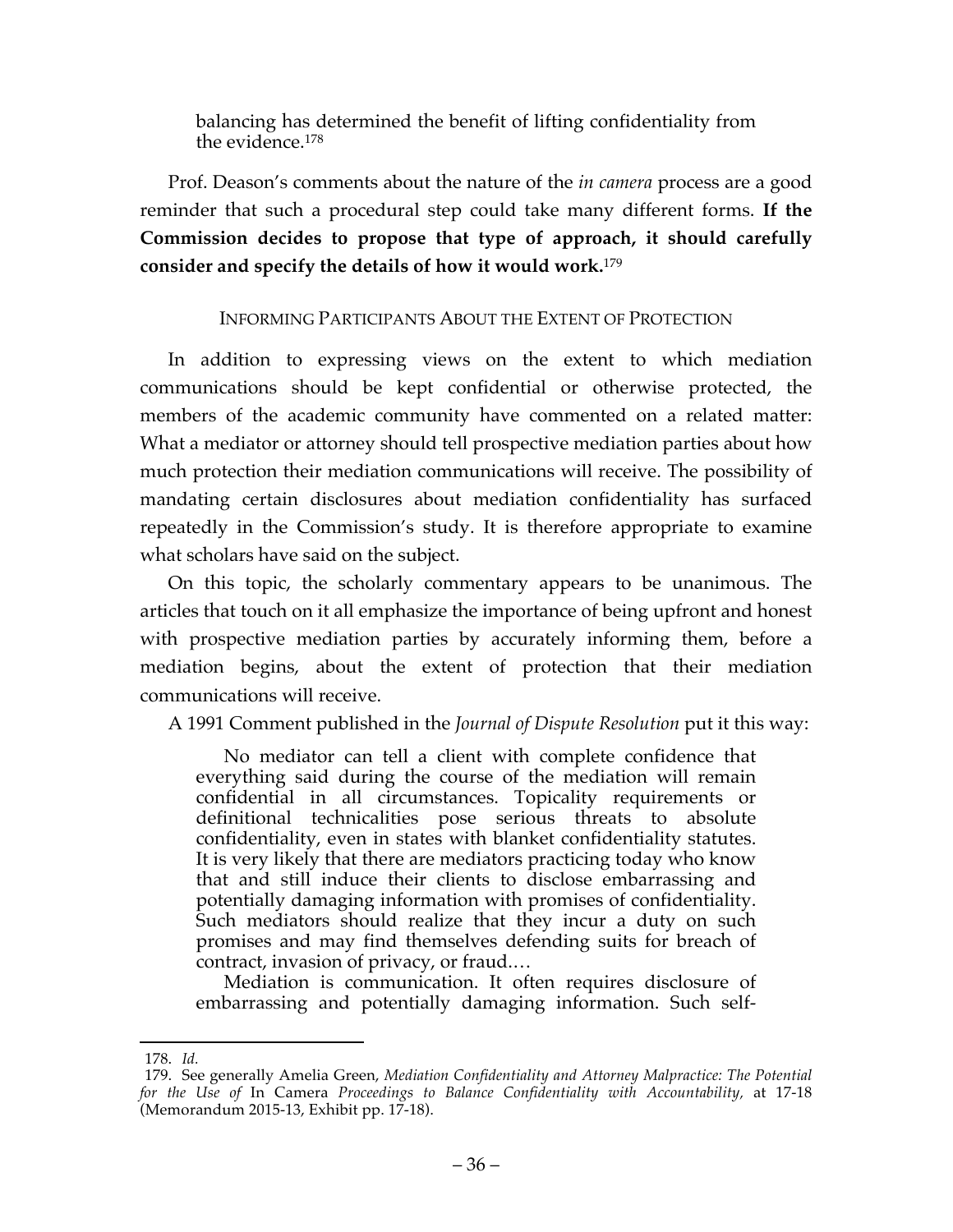disclosure is a very threatening process for most people. It requires a willingness to assume the risk of rejection and abuse, but it is absolutely necessary to the proper functioning of the mediation process. Mediation is built on trust. Without trust participants will not disclose their true needs. But before participants can trust each other they must trust the mediator. *If mediators are to be trusted they must be truthful. Frankly informing parties to a mediation of the limitations to confidentiality may in the short run discourage some disclosures and hence reduce effectiveness. In the long run, however, it is the only viable solution.*<sup>180</sup>

A later article in *Louisiana Law Review* referred favorably to the above-quoted analysis, but stressed the need for specificity in disclosing the extent of confidentiality.181 The authors recommended that instead of advising participants that confidentiality is only guaranteed "to the greatest extent permitted by law," a mediator should make "a full and more precise disclosure."182

In another article, Prof. Maureen Laflin (Idaho College of Law) focused primarily on the prospect of mediation communications in which a person admits criminal liability or provides other incriminatory evidence. She likened the mediator to a Japanese fugu chef:

Fugu fish, one of the most celebrated and notorious dishes in Japanese cuisine, is lethal if not prepared correctly. Because the fugu's poison can lead to death, only licensed cooks are allowed to prepare this delicacy. Despite its inherent dangers, fugu remains a special feast in Japan.

Like the fugu chef, the concerned mediator must know how to carefully dissect the parties' dispute, allowing them to reap the benefits of mediation without harming themselves in subsequent criminal litigation. Like the consumers of fugu, mediation participants must be warned of potential dangers. *Participants need to know that there are limits on confidentiality and that everything said in mediation is not necessarily privileged.* Without such a caveat, mediation participants may open their mouths and unwarily take a bite of the "poisonous fish," leaving on the table statements that could be used against them in later criminal proceedings.183

 <sup>180.</sup> Kent Brown, *Comment, Confidentiality in Mediation: Status and Implications,* 1991 J. Disp. Resol. 307, 334 (1999) (emphasis added, footnotes omitted).

<sup>181.</sup> See Stephen Bullock & Linda Gallagher, *Surveying the State of the Mediative Art: A Guide to Institutionalizing Mediation in Louisiana,* 57 La. L. Rev. 885, 964 (1997).

<sup>182.</sup> *Id.*

<sup>183.</sup> Laflin, *supra* note 62, at 944 (emphasis added, footnotes omitted).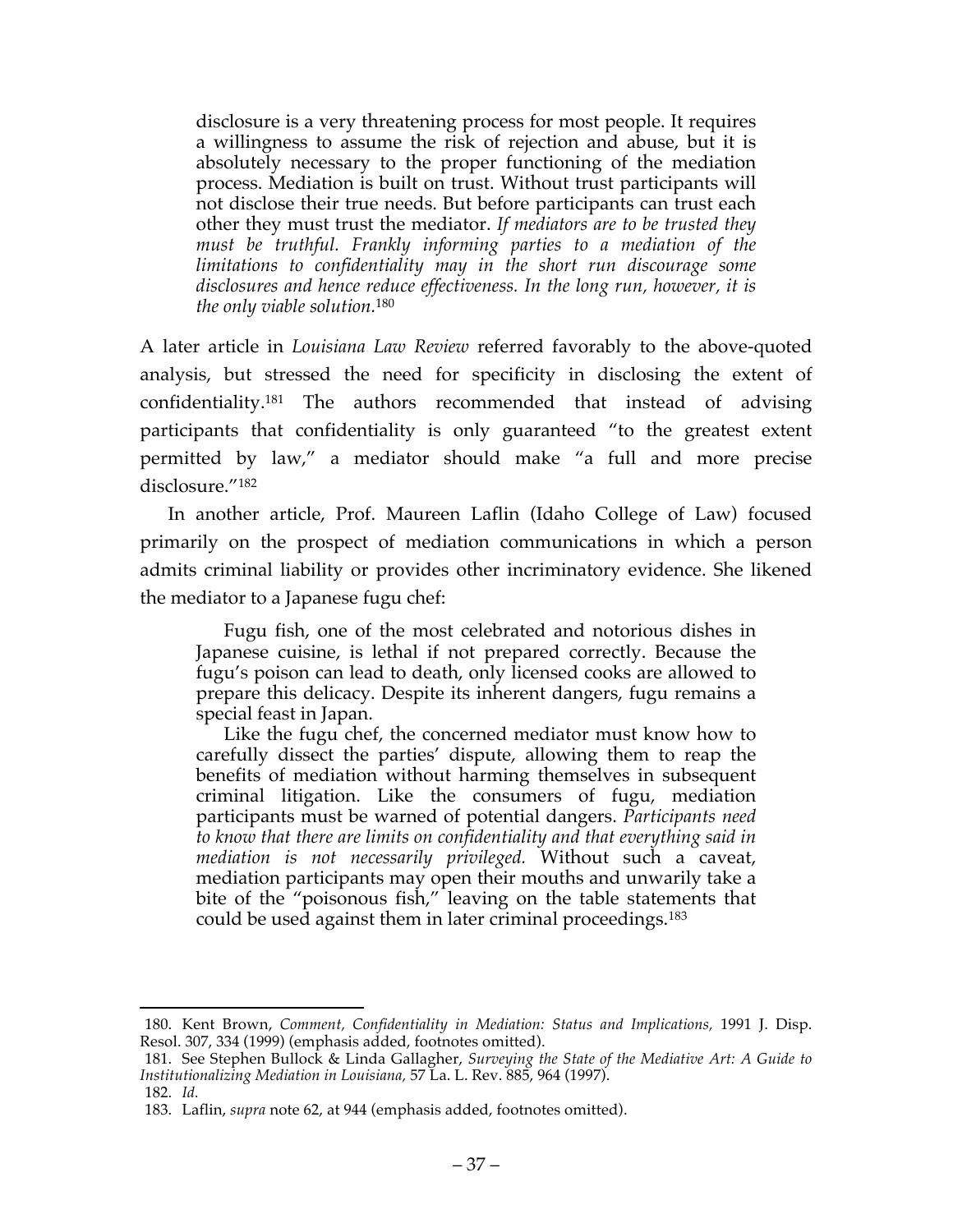In emphasizing the need for honest disclosures about limitations on confidentiality, Prof. Laflin explained that such disclosures are critical to party self-determination:

A fundamental tenet of mediation is party self-determination.… In order to make free and informed choices, participants need to know the parameters of confidentiality before they enter into the mediation process.184

She recognized that providing such disclosures might inhibit candor, but stressed that mediators should nonetheless make them:

The obligation to warn … must be juxtaposed against the consequences of providing such a warning. Warnings could discourage full, candid, and honest participation. After such a warning, participants could become hesitant to reveal any information that could possibly be used to injure their credibility, incriminate them, or implicate them in some future criminal trial. As such, *warning participants of the limits of confidentiality could inhibit full disclosure.*

*Even with the potential adverse consequences, mediators must stop making broad and misleading assertions concerning confidentiality*. Mediators need to explain the interplay between mediation communications and subsequent criminal proceedings and inform participants that there is a chance, although slim, that what they say in mediation may be used against them in subsequent proceedings.185

Other scholarly commentary similarly urges mediators to forthrightly acknowledge the existence of *weaknesses* in the protection for mediation communications. <sup>186</sup> The academic literature does not seem to say much about the type of disclosures various people have suggested in the Commission's study: Disclosures alerting prospective mediation participants to the *strength* of the protection for mediation communications, particularly the possibility that mediation communications might be unavailable to show mediation misconduct.

But the logic and principle of being honest with mediation participants would also apply to that type of disclosure. It seems unlikely that the academic

 <sup>184.</sup> *Id.* at 981 (footnotes omitted).

<sup>185.</sup> *Id.* at 982 (emphasis added, footnotes omitted).

<sup>186.</sup> See, e.g., Harvard Note, *supra* note 43, at 441 n.4 (Lawrence Freedman of the ABA Standing Committee on Dispute Resolution "has said that 'it wouldn't really be honest to say [that mediation is confidential] to people who are considering participating.'"); see also Weston, *supra*  note 71, at 37 (arguing that consitutional limitations on mediation confidentiality should be made explicit).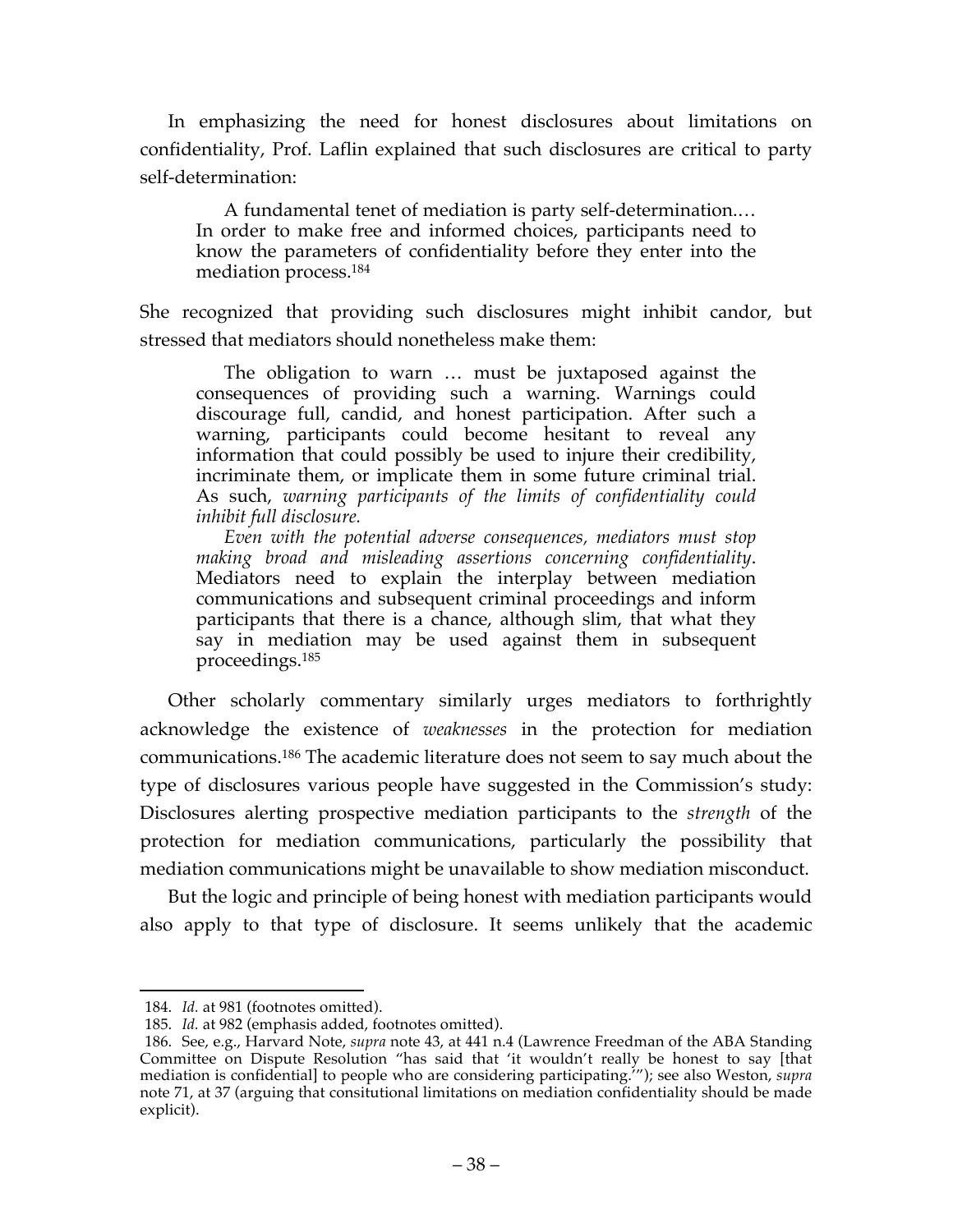community would draw a distinction between the two situations. In fact, one recent article says:

Explaining confidentiality to parties in mediation is analogous to the requirement that law enforcement officers inform suspects of their Miranda rights. A primary aspect of the orientation for mediation is informing parties about *what is and is not confidential*. 187

### OTHER MEANS OF ADDRESSING MEDIATION MISCONDUCT

An issue "often raised about mediation and considered in the institutionalization of the process is the danger of coercion."188 Allegations of coercion during the mediation process — by the mediator, an attorney, or an opponent — are central to many of the mediation confidentiality cases that the Commission has reviewed, <sup>189</sup> including two of the cases that the Legislature specifically asked the Commission to consider: *Cassel*<sup>190</sup> and *Porter v. Wyner.* 191

There is sentiment that "policy-makers should invent safeguards to insure that the confidentiality guaranteed to parties in mediation is not used to veil coercive tactics …."192 This memorandum has already described scholarly suggestions about the proper degree of confidentiality and the importance of accurately disclosing the extent of protection.

In addition, some commentators have proposed other means to reduce the danger of coercion during mediation: ones that would not alter mediation confidentiality requirements. Two such suggestions are discussed below: (1)

 <sup>187.</sup> Susan Oberman, *Confidentiality in Mediation: An Application of the Right to Privacy,* 27 Ohio St. J. on Disp. Resol. 539, 618-19 (2012) (emphasis added, footnotes omitted).

<sup>188.</sup> Bullock & Gallagher, *supra* note 181, at 965-66.

<sup>189.</sup> See, e.g., In re Marriage of Woolsey, 220 Cal. App. 4th 881, 900, 163 Cal. Rptr. 3d 551 (2013) (husband contended that mediated settlement agreement was unenforceable because wife and/or mediator engaged in undue influence during mediation); Provost v. Regents of the University of California, 201 Cal. App. 4th 1289, 1302, 135 Cal. Rptr. 3d 591 (2011) (plaintiff claimed that mediated settlement agreement was unenforceable because his counsel, his opponents' counsel, and mediator coerced him into signing it through threats of criminal prosecution). See also Chan v. Lund, 188 Cal. App. 4th 1159, 1164, 116 Cal. Rptr. 3d 122 (2011) (plaintiff contended that court should rescind mediated settlement agreement "because his purported consent was 'wrongfully coerced' through tactics of his … attorney that 'amounted legally to duress, undue influence, fraud, prohibited financial dealing with a client in violation of the [California] Rules of Professional Conduct, and undisclosed dual agency").

<sup>190.</sup> 51 Cal. 4th 113, 118, 244 P.3d 1080, 119 Cal. Rptr. 3d 437 (2011) (plaintiff claimed that at mediation, his attorneys "by bad advice, deception, and coercion … induced him to settle for a lower amount than he had told them he would accept, and for less than the case was worth."),

<sup>191.</sup> 107 Cal. Rptr. 3d 653, 656 n.5 (formerly published at 183 Cal. App. 4th 949) (plaintiffs alleged that they signed agreement releasing their attorney from liability for tax advice "under duress because they were concerned the [mediated] settlement would unravel if they refused."). 192. Bullock & Gallagher, *supra* note 181, at 966.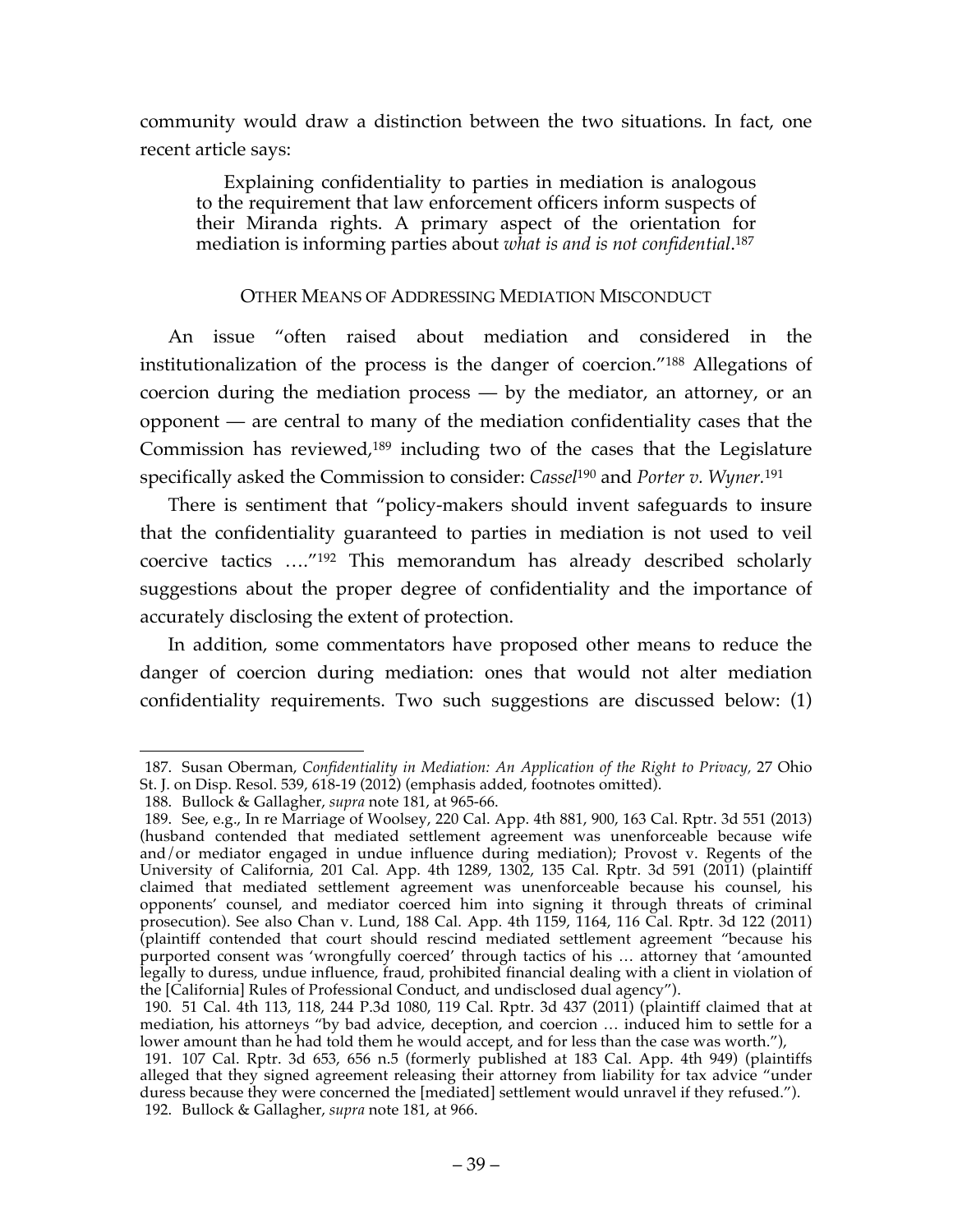explicitly establishing that a party is entitled to bring a support person along to a mediation, and (2) creating a mandatory "cooling-off" period before a mediated settlement agreement becomes binding and enforceable.

### **Explicit Right to Bring Along a Support Person**

Under UMA Section 10, a party is expressly entitled to bring an attorney or other individual along to a mediation:

**SECTION 10. PARTICIPATION IN MEDIATION.** An attorney or other individual designated by a party may accompany the party to and participate in a mediation. A waiver of participation given before the mediation may be rescinded.

The accompanying Comment explains that the provision was designed to help remedy imbalances of power and ensure that any settlement reached in the mediation is truly voluntary:

The fairness of mediation is premised upon the informed consent of the parties to any agreement reached. Some statutes permit the mediator to exclude lawyers from mediation, resting fairness guarantees on the lawyer's later review of the draft settlement agreement.…

Some parties may prefer not to bring counsel. However, *because of the capacity of attorneys to help mitigate power imbalances, and in the absence of other procedural protections for less powerful parties, the Drafting Committees elected to let the parties, not the mediator, decide.*<sup>193</sup>

The Comment further explains that the provision "is consistent with good practices that permit the *pro se* party to bring someone for support who is not a lawyer if the party cannot afford a lawyer."

To some people, Section 10 "will seem a small and almost non-noteworthy addition to the UMA."194 In contrast, Prof. Phyllis Bernard (Oklahoma City University School of Law) considers it "a critical mechanism for re-balancing power in mediations and thereby addressing one of the chief areas of criticism."195

In a 2001 article, she noted that the Critical Legal Studies ("CLS") movement had expressed concern that mediation is "an inappropriate method to resolve disputes involving minorities in American society," because it lacks "safeguards for the minority victim."196 She maintained that UMA Section 10 "offers

 <sup>193.</sup> Emphasis added, citations omitted.

<sup>194.</sup> Bernard, *supra* note 62, at 140.

<sup>195.</sup> *Id.*

<sup>196.</sup> *Id.*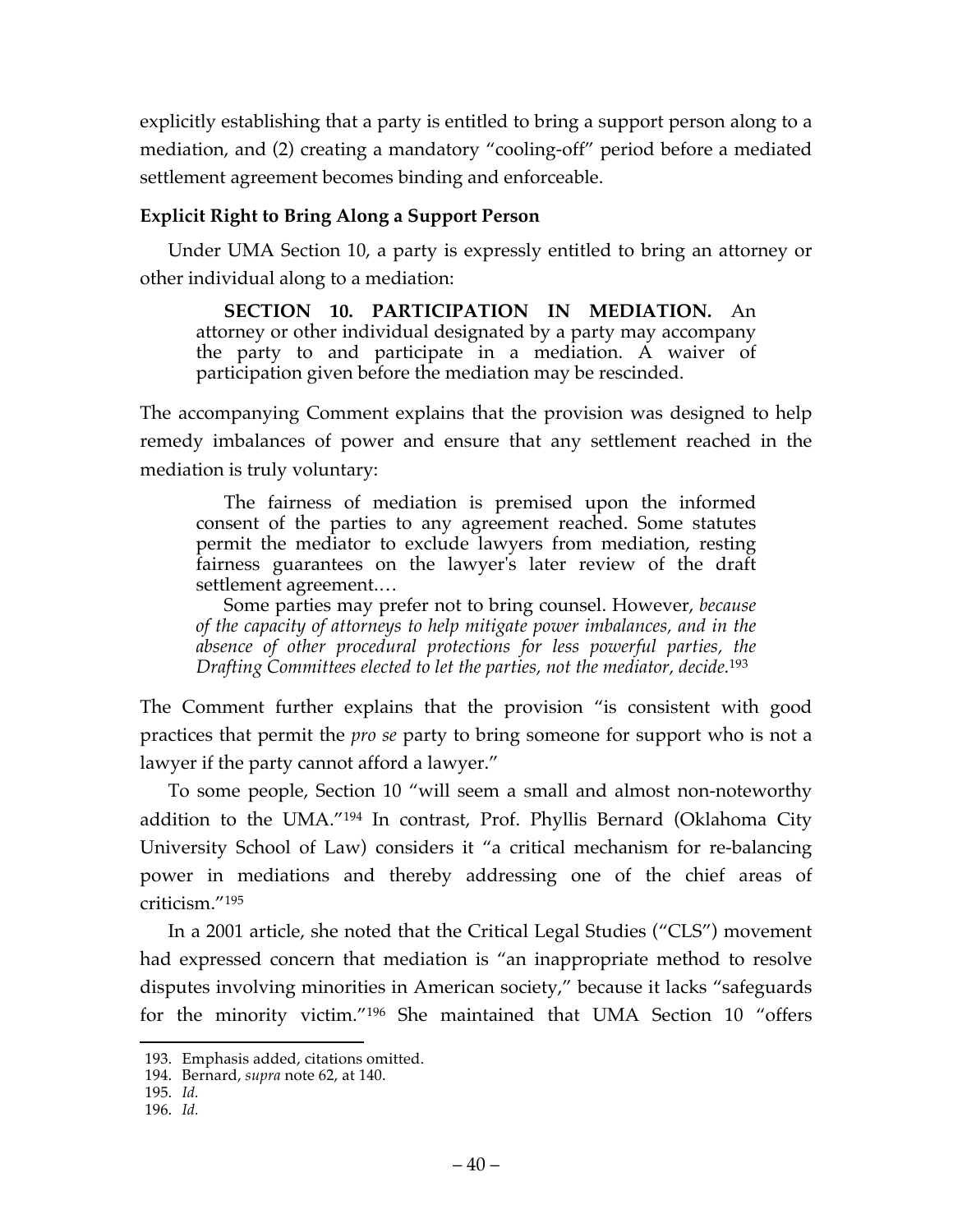protection against this concern."197 She also said that the section "provides needed safeguards against the 'strong arm' methods of some mediators, which result, on occasion, in agreements that are challenged for coercion, duress, or fraud in the inducement."198

Prof. Bernard thus argued that "allowing individuals to bring someone with them will guard against coercion and power politics in the course of the mediation."199 She further argued that "if coercive mediations are eliminated through the use of section [10] of the UMA, … *then there will be less need to pierce mediation confidentiality* in order to reassess the fairness of agreements."200

The staff does not know whether UMA Section 10 has had the kind of impact that Prof. Bernard predicted. That would be difficult to assess and we are unaware of any attempts to do so.

California does not have a statutory provision like UMA Section 10. As best we know, it appears to be widely assumed that a party may bring an attorney and others to a California mediation if the party so desires. **Input on this point would be helpful.**

A provision like UMA Section 10 probably would be relatively uncontroversial. It might not be a panacea against coercive mediation, or even close. It seems unlikely to do any harm, however, and it might do some good, perhaps as part of a larger package of reforms.

# **Cooling-Off Period**

In a 2001 article in *Harvard Negotiation Law Review,* Prof. Welsh expressed concern about coercive mediation tactics that could defeat the goal of party selfdetermination:

There is growing evidence … that at least some court-connected mediators are engaging in very aggressive evaluations of parties' cases and settlement options (i.e., "muscle mediation") with the goal of winning a settlement, rather than supporting parties in their exercise of self-determination. As mediation has become increasingly institutionalized in the courts, a small but growing number of disputants have approached courts and ethical boards,

 <sup>197.</sup> *Id.*

<sup>198.</sup> *Id.* at 140-41.

<sup>199.</sup> Schneider, *supra* note 18, at 6 (summarizing Prof. Bernard's article).

<sup>200.</sup> *Id.* (emphasis added); See Bernard, *supra* note 62, at 119 (contrasting her views with those of Prof. Hughes, who "seeks to assure party self-determination by allowing mediators and parties to testify about mediation communications").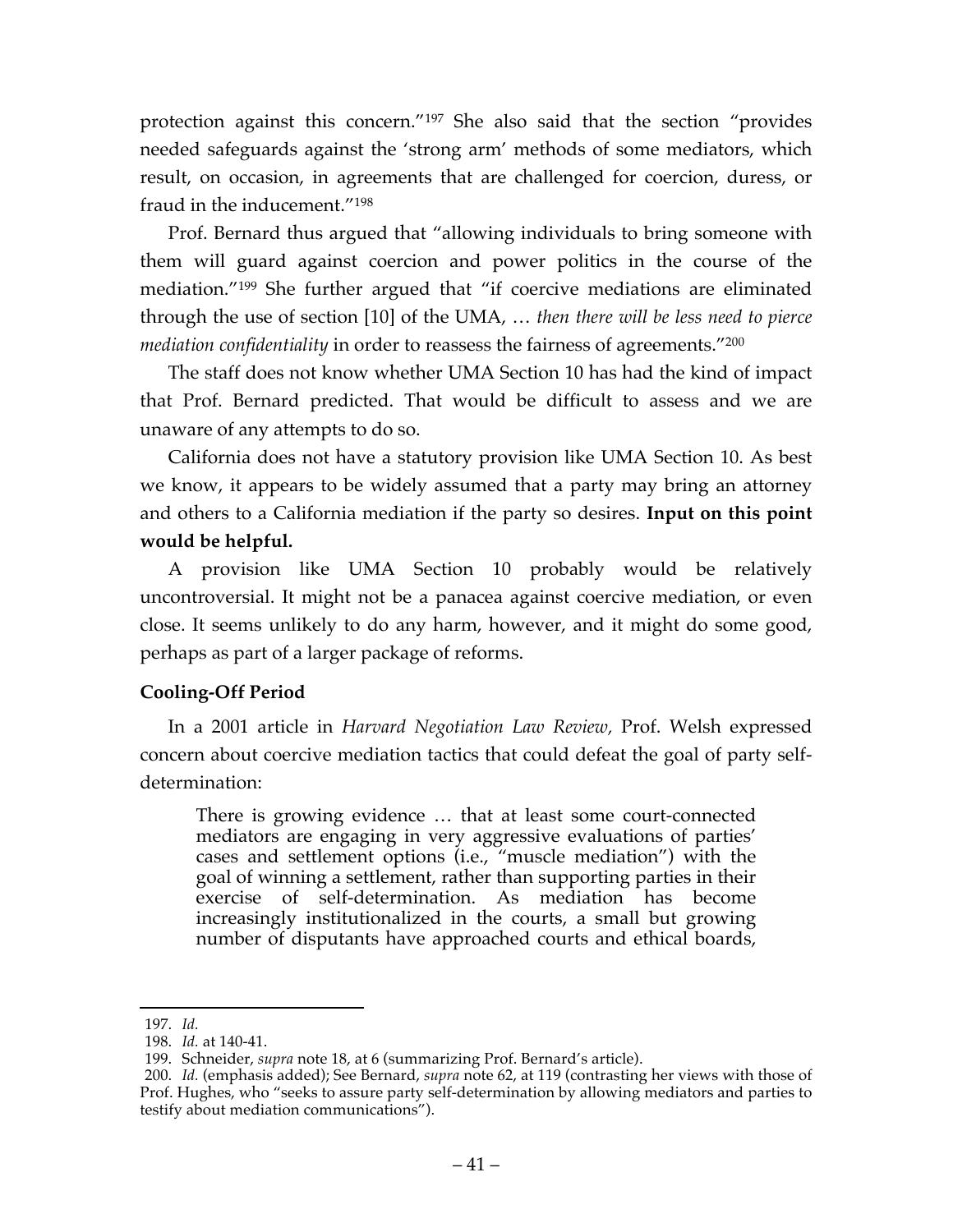claiming that mediators' aggressive evaluation or advocacy for particular settlements actually coerced them into a settlement.<sup>201</sup>

She suggested a number of possible means to protect parties' self-determination in mediation, most particularly "the adoption of a three-day, non-waivable cooling-off period before mediated settlement agreements may become enforceable."202

In proposing that approach, she noted that various jurisdictions use coolingoff periods in other contexts, especially situations involving high pressure sales tactics.203 She further noted that cooling-off periods "have even been applied to particular types of mediation."204 As an example, she referred to a Minnesota statute, which provides that "a mediated settlement agreement between a debtor and creditor is not binding until 72 hours after it is signed by the debtor and creditor, during which time either party may withdraw consent to the binding character of the agreement."205 She also cited a California provision pertaining to earthquake insurance disputes<sup>206</sup> and a Florida statute pertaining to family mediations,<sup>207</sup> which has since been revised to eliminate the cooling-off period.<sup>208</sup>

207. Florida Family Law Rule of Procedure 12.740(f)(1) used to provide:

(f) Report on Mediation

(1) … If counsel for any party is not present when the agreement is reached, the mediator shall cause to be mailed a copy of the agreement to counsel within 5 days. Counsel shall have 10 days from service of a copy of the agreement to serve a written objection on the mediator, unrepresented parties, and counsel. Absent a timely written objection, the agreement is presumed to be approved by counsel and shall be filed with the court by the mediator.

See *In re Amendments to the Fla. Family Law Rules of Procedure,* 905 So. 2d 865 (Fla. S.Ct. 2005).

 <sup>201.</sup> Nancy Welsh, *The Thinning Vision of Self-Determination in Court-Connected Mediation: The Inevitable Price of Institutionalization?,* 6 Harv. Negotiation L. Rev. 1, 5 (2001) (hereafter, "Welsh (2001)") (footnotes omitted).

<sup>202.</sup> *Id.* at 6-7; see also Welsh (2011), *supra* note 89, at 23-24 ("We could require, or at least urge, the inclusion of a cooling off period in the settlement agreements that emerge from our mediations.").

<sup>203.</sup> Welsh (2001), *supra* note 201, at 87-89.

<sup>204.</sup> *Id.* at 88-89.

<sup>205.</sup> Minn. Stat. § 572.35. See Welsh (2001), *supra* note 201, at 89.

<sup>206.</sup> Insurance Code Section 10089.82(c) provides:

If the parties agree to a settlement agreement, the insured will have three business days to rescind the agreement. Notwithstanding Chapter 2 (commencing with Section 1115) of Division 9 of the Evidence Code, if the insured rescinds the agreement, it may not be admitted in evidence or disclosed unless the insured and all other parties to the agreement expressly agree to its disclosure. If the agreement is not rescinded by the insured, it is binding on the insured and the insurer, and acts as a release of all specific claims for damages known at the time of the mediation presented and agreed upon in the mediation conference. If counsel for the insured is present at the mediation conference and a settlement is agreed upon that is signed by the insured's counsel, the agreement is immediately binding on the insured and may not be rescinded.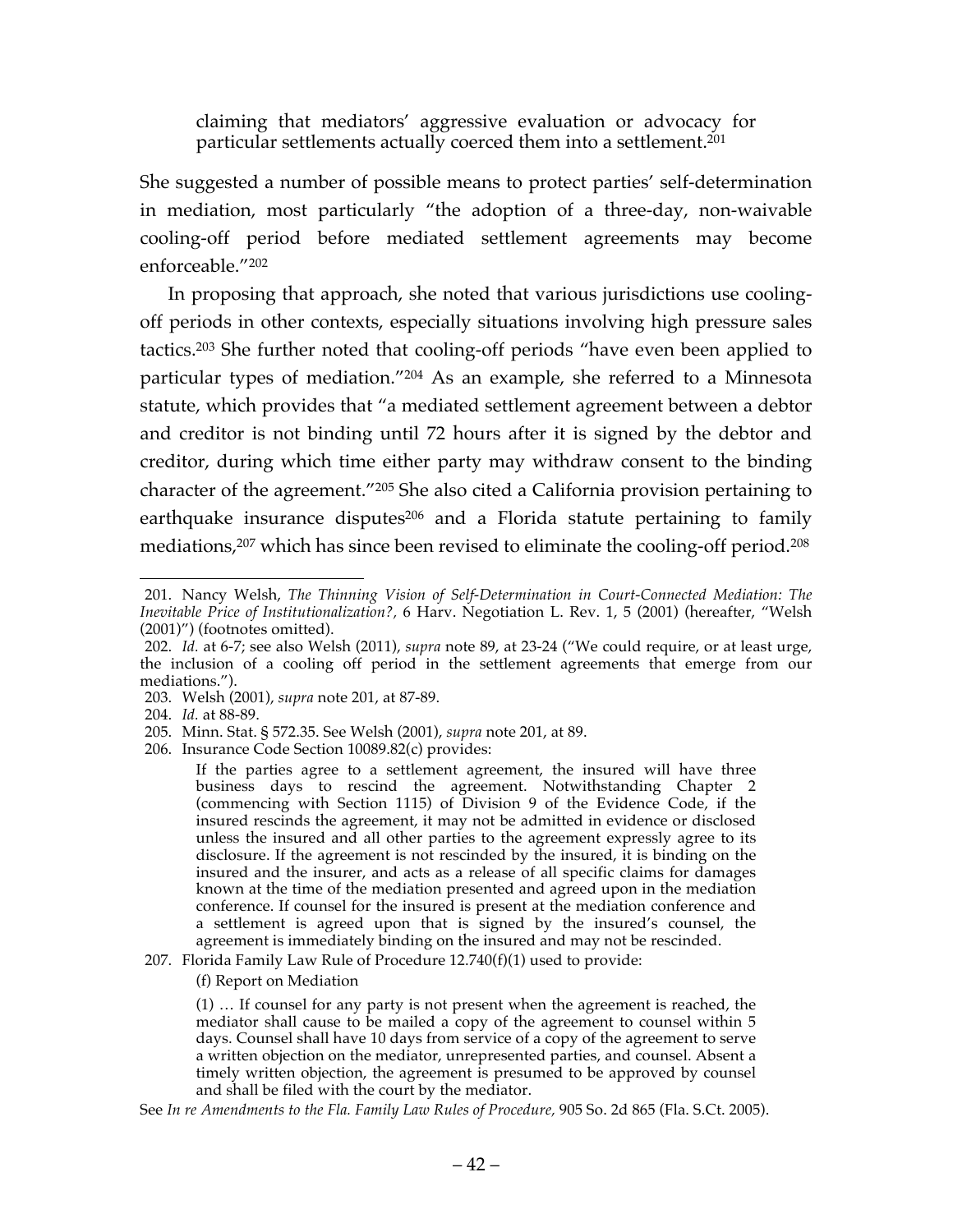Prof. Welsh explained the cooling-off concept as follows:

Cooling-off periods have been introduced when it is known that high pressure tactics are being used with some frequency, when there are concerns that the people subjected to such behavior are not truly exercising free choice in entering into agreements, and when it is not possible to regulate effectively the use of high pressure tactics. Under these circumstances, the introduction of a cooling-off period serves as an effective antidote to high pressure tactics, both because the cooling-off period protect those who have already been subjected to high pressure tactics and because the threat of easy rescission makes it less likely that rational actors will choose to use high pressure tactics …. *In the mediation context, both of these likely effects suggest that the introduction of a cooling-off period represents an effective means to protect the important principle of party self-determination.*<sup>209</sup>

She anticipated and sought to rebut several possible objections to the idea:

• **Objection #1:** Some people might object to drawing an analogy between a mediator and a high-pressure salesman.

**Response #1:** The distinction between a mediator "selling" a settlement proposal and a "pitchman" might be "difficult to draw." Moreover, "we must remember that many litigants do not voluntarily travel to the courthouse or an office building for their mediation; they are ordered to participate in the process."210

**Objection #2:** The proposal may be impractical, such as when a mediation occurs on the eve of trial or when a mediation involves sophisticated participants who wish to be bound immediately.

**Response #2:** "[I]t may be possible to craft reasonable exceptions to a cooling-off provision for court-connected mediation for the[se] types of parties and circumstances …."211

**Objection #3:** A cooling-off period "would permit parties to back out of agreements much more easily, possibly based only on buyers' or sellers' remorse."212

**Response #3:** "This concern squarely raises the challenge of 'walking the talk' of self-determination. If self-determination not settlement — is the fundamental principle underlying mediation, the benefits provided by this cooling-off proposal clearly outweigh the possible risks."213 In particular, *a cooling-off* 

 <sup>208.</sup> See Fla. Fam. Law R. Proc. 12.740(f)(1).

<sup>209.</sup> Welsh (2001), *supra* note 201, at 89 (emphasis added, footnotes omitted).

<sup>210.</sup> *Id.* at 91.

<sup>211.</sup> *Id.*

<sup>212.</sup> *Id.*

<sup>213.</sup> *Id.*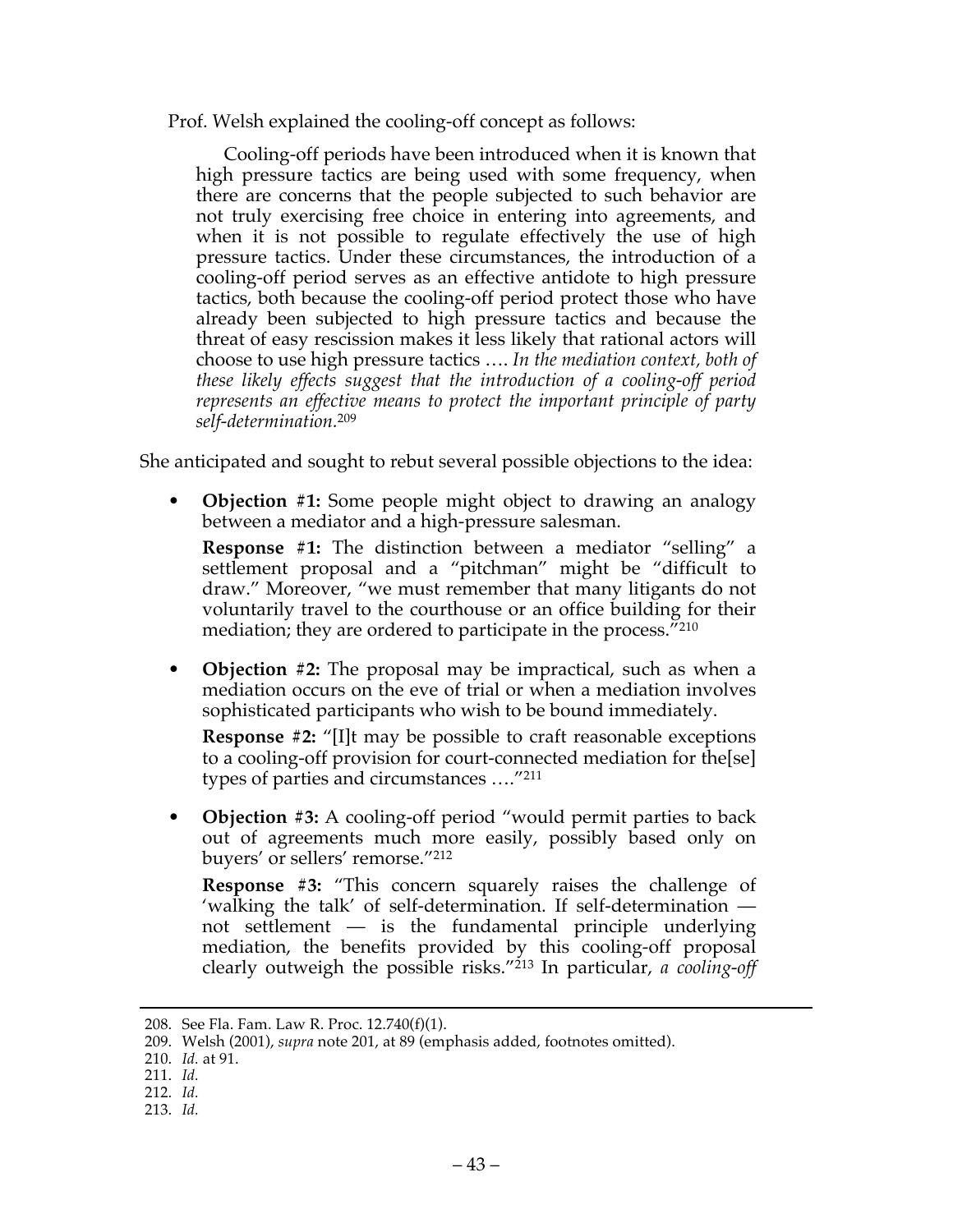*period is* "relatively straightforward, easily-administrable, and *unlikely to invite* litigation and/or *intrusions upon the confidentiality of mediation*."214 Importantly, the approach would also "reward mediators who view their role as primarily facilitative and penalize mediators who use techniques designed to force an agreement."215

Shortly after Prof. Welsh suggested a mandatory cooling-off period, Prof. Lande seconded the idea, but expanded on her reasoning. As he put it,

Welsh proposes using a three-day cooling-off period before mediated settlement agreements become binding as a protective measure against high-pressure tactics in mediation. Although she did not intend this proposal to address problems of misrepresentation, it could be useful for that purpose as well.216

He explained that "a brief cooling-off period before mediated agreements become binding" would "permit investigations about any material facts on which the parties relied."<sup>217</sup>

Prof. Lande acknowledged that cooling-off periods "are potentially problematic because they could be abused."218 For instance, "a party might make an agreement in mediation intending to renege during the cooling-off period as a way to wear down the other side."219 He nonetheless believed that the approach was worth testing.220

Other scholars have also indicated that a cooling-off period may serve as a tool to protect vulnerable participants from coercion or misrepresentations during the mediation process. <sup>221</sup> The staff does not know how well mediation cooling-off periods have functioned in the jurisdictions that have tried them. **Information on this point would be useful.** The staff will further investigate this matter if the Commission so instructs.

 <sup>214.</sup> *Id.* (emphasis added).

<sup>215.</sup> *Id.*

<sup>216.</sup> Lande, *supra* note 72, at 137 (footnote omitted).

<sup>217.</sup> *Id.*

<sup>218.</sup> *Id.* at 137 n.350.

<sup>219.</sup> *Id.*

<sup>220.</sup> *Id.*

<sup>221.</sup> See, e.g., Stephan Landsman, *Nothing for Something? Denying Legal Assistance to Those Compelled to Participate in ADR Proceedings,* 37 Fordham Urb. L.J. 273, 292 (2010); Hiers, *supra* note 64, at 577-78; Peter Thompson, *Enforcing Rights Generated in Court-Connected Mediation — Tension Between the Aspirations of a Private Facilitative Process and the Reality of Public Adversarial Justice,* 19 Ohio St. J. on Disp. Resol. 509, 539 (2004).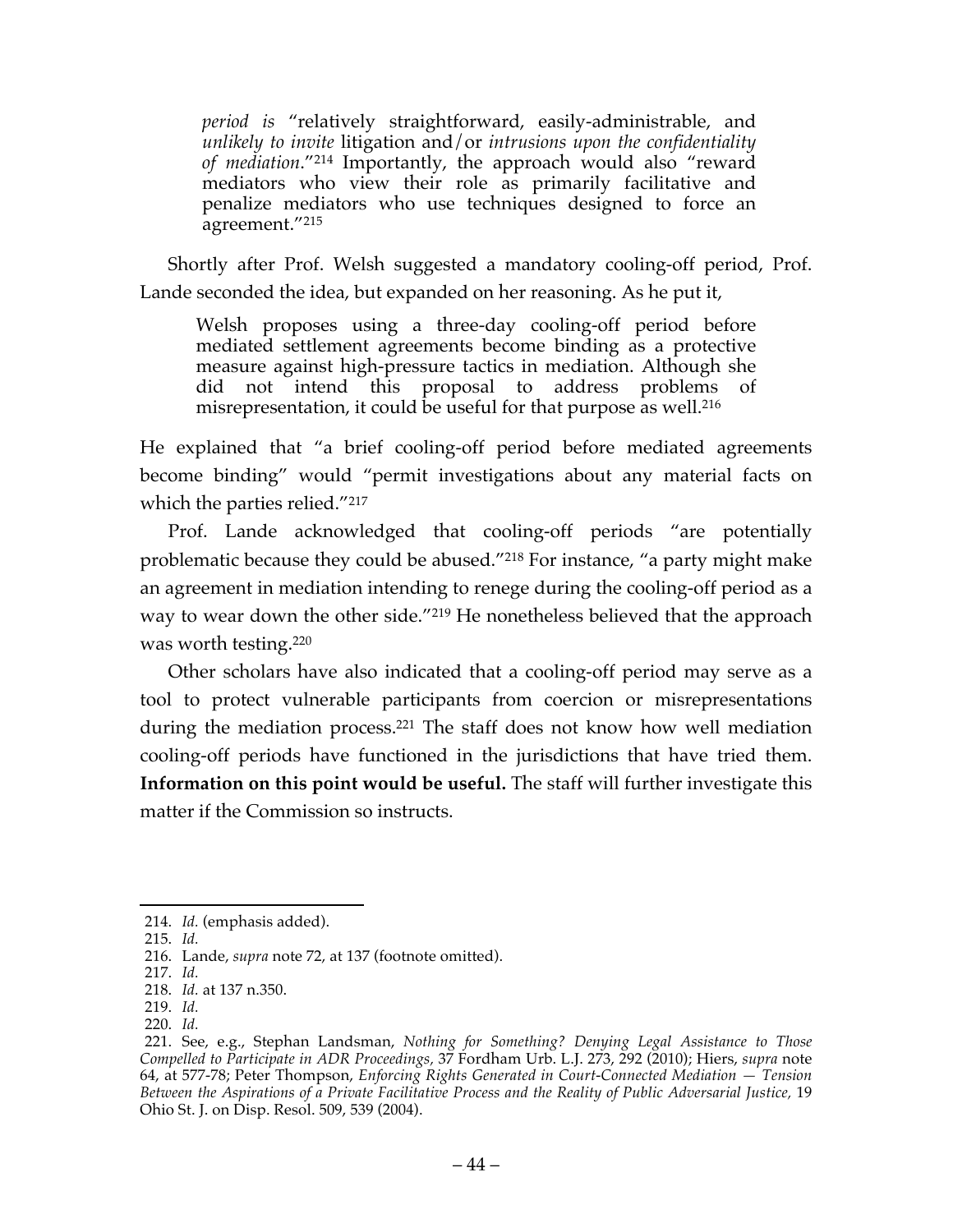#### **SUMMARY**

Scholars have written extensively on matters relevant to the Commission's study. They have diverse opinions, but the commentary can be summarized as follows:

- Some scholars have stressed the importance of providing predictable protection for mediation communications — i.e., statutes or rules that allow mediation participants to determine in advance whether their mediation communications will be protected from admissibility and disclosure.
- Most scholars believe that mediation communications deserve special protection, but such protection should not be absolute.
- The academic community seems to generally agree that a provision protecting mediation communications should be subject to one or more exceptions or limitations to facilitate resolution of misconduct claims.
- The academic community was extensively involved in drafting the UMA and appears to be generally supportive of it, including its exceptions for mediator misconduct and professional misconduct (although there are differences of opinion as to various details). The academic community has been critical of California's alternative approach to the protection of mediation communications, which does not include such exceptions but is inapplicable to mediation evidence proffered or sought in a criminal case.
- In addition to exceptions for mediator misconduct and professional misconduct, the UMA includes an exception for evidence relevant to a traditional contract defense to a mediated settlement agreement (e.g., fraud or duress), or to a claim for rescission or reformation of such an agreement. There is considerable scholarly support for that type of exception, but the concept appears to be more controversial than the exceptions for mediator misconduct and professional misconduct. California does not have such an exception and some scholars have criticized its approach to this matter.
- Most scholars advise against creating a mediation confidentiality exception for evidence that a person failed to participate in a courtordered mediation in "good-faith."
- Legal commentary reflects diverse views on the intersection of mediation confidentiality and criminal conduct.
- There is considerable scholarly support for the concept of conducting *in camera* hearings to assess the admissibility and discoverability of mediation evidence, at least in certain contexts.